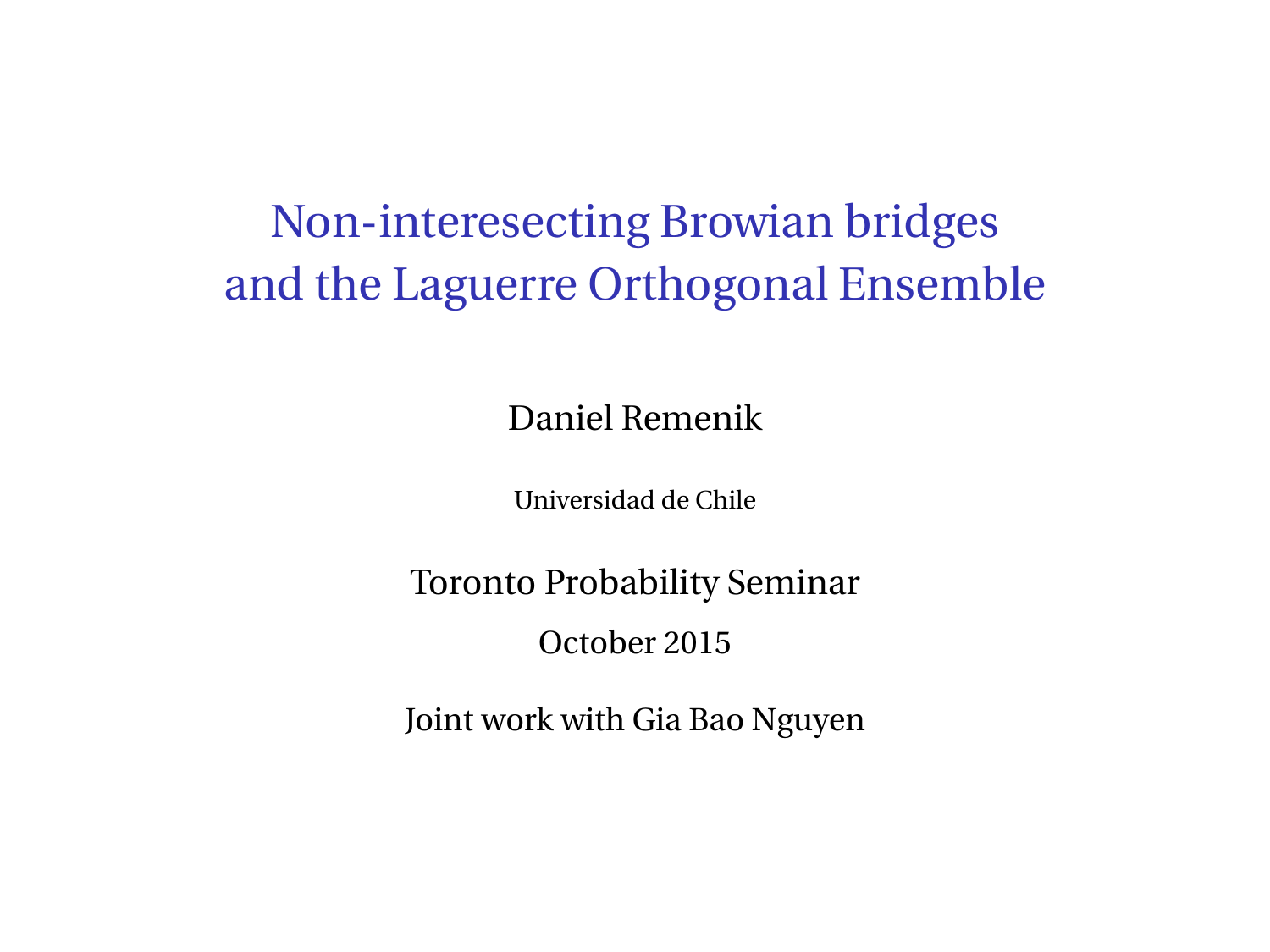# The KPZ universality class

- $\triangleright$  Broad collection of models, including: interface growth models, directed polymers, interacting particle systems, reaction-diffusion models, randomly forced Hamilton-Jacobi equations.
- $\blacktriangleright$  Main feature:  $t^{1/3}$  scale of fluctuations, decorrelating at a  $t^{2/3}$  spatial scale.
- $\triangleright$  Three special classes of initial data (scale invariance): curved, flat and stationary. Exact computations show that limiting fluctuations are related to random matrix theory (RMT).

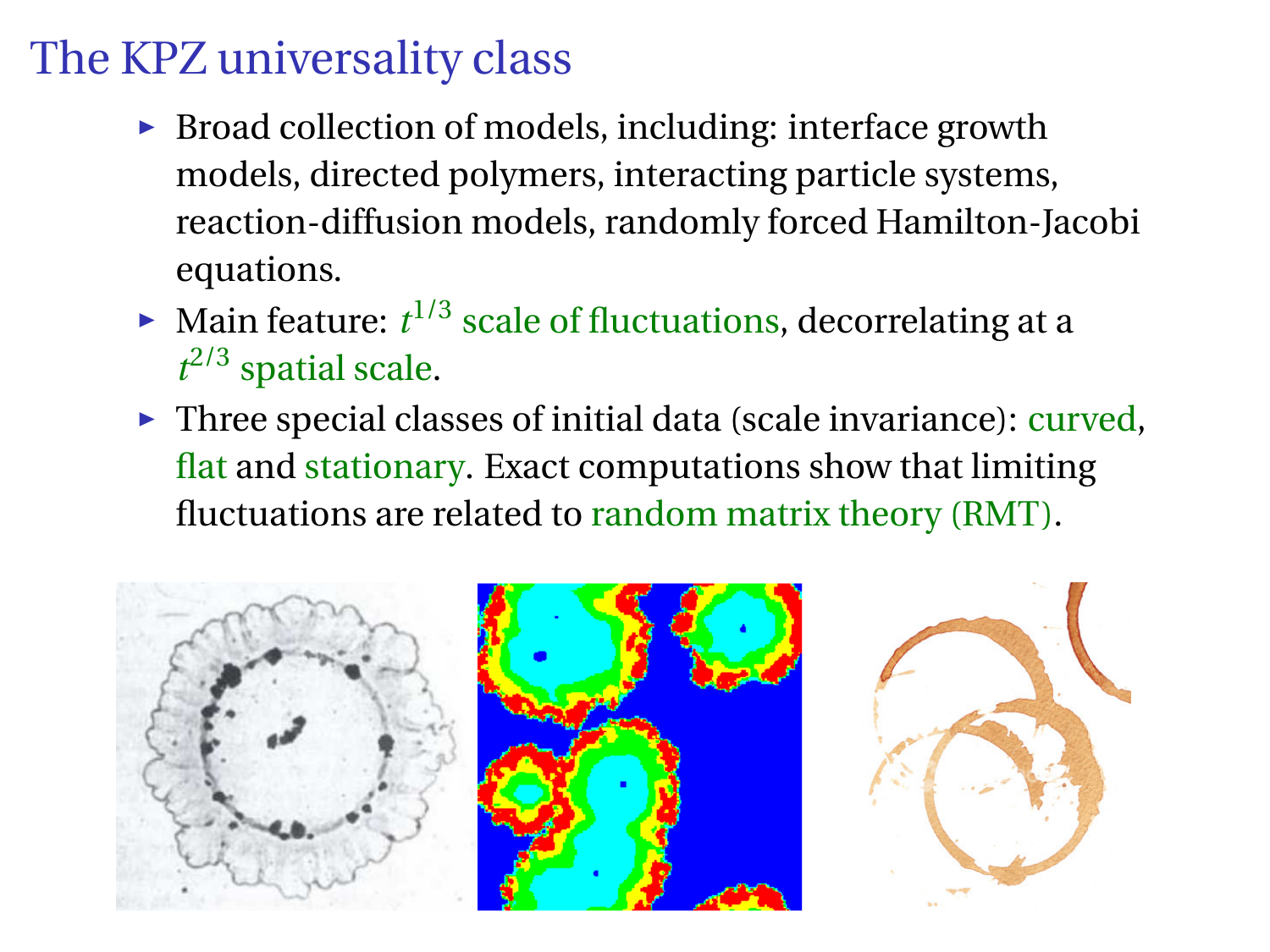## KPZ ←→ RMT ? The *curved* case

- ▶ Very well-understood.
- $\blacktriangleright$  Limiting fluct. described by the Tracy-Widom  $F_{\text{GUE}}$  distr.: Let *A* be a matrix from the Gaussian Unitary Ensemble: *A* is an Hermitian *N* ×*N* matrix with

 $A_{ii} = \mathcal{N}(0, 1/4) + i \mathcal{N}(0, 1/4)$  for  $i > j$ ,  $A_{ii} = \mathcal{N}(0, 1/2)$ and let  $\lambda_1 < \lambda_2 < \cdots < \lambda_N$  be its eigenvalues. Then

$$
F_{\text{GUE}}(r) = \lim_{N \to \infty} \mathbb{P}(\lambda_N \le 4\sqrt{N} + 2N^{-1/6}r).
$$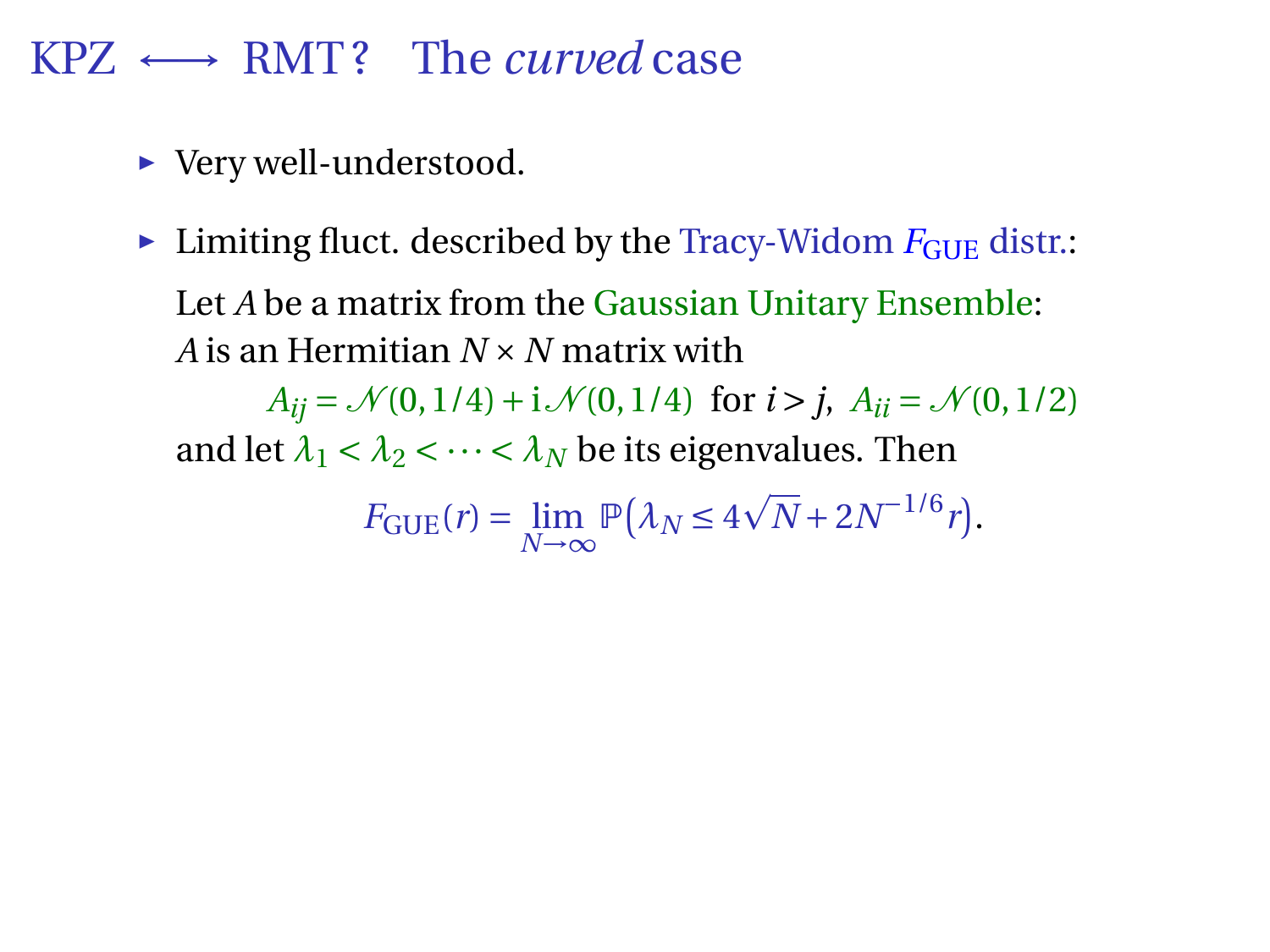### KPZ ←→ RMT ? The *curved* case

- ▶ Very well-understood.
- $\blacktriangleright$  Limiting fluct. described by the Tracy-Widom  $F_{\text{GUE}}$  distr.: Let *A* be a matrix from the Gaussian Unitary Ensemble: *A* is an Hermitian *N* ×*N* matrix with

 $A_{ii} = \mathcal{N}(0, 1/4) + i \mathcal{N}(0, 1/4)$  for  $i > j$ ,  $A_{ii} = \mathcal{N}(0, 1/2)$ and let  $\lambda_1 < \lambda_2 < \cdots < \lambda_N$  be its eigenvalues. Then

$$
F_{\text{GUE}}(r) = \lim_{N \to \infty} \mathbb{P}(\lambda_N \le 4\sqrt{N} + 2N^{-1/6}r).
$$

- $\triangleright$  Simplest version of the curved/GUE connection (next slide): non-intersecting B.M.  $\longleftrightarrow$  Dyson B.M.
- $\triangleright$  Other (deep) connections are available for many models: integrable probability (Macdonald processes, RSK, quantum integrable systems...).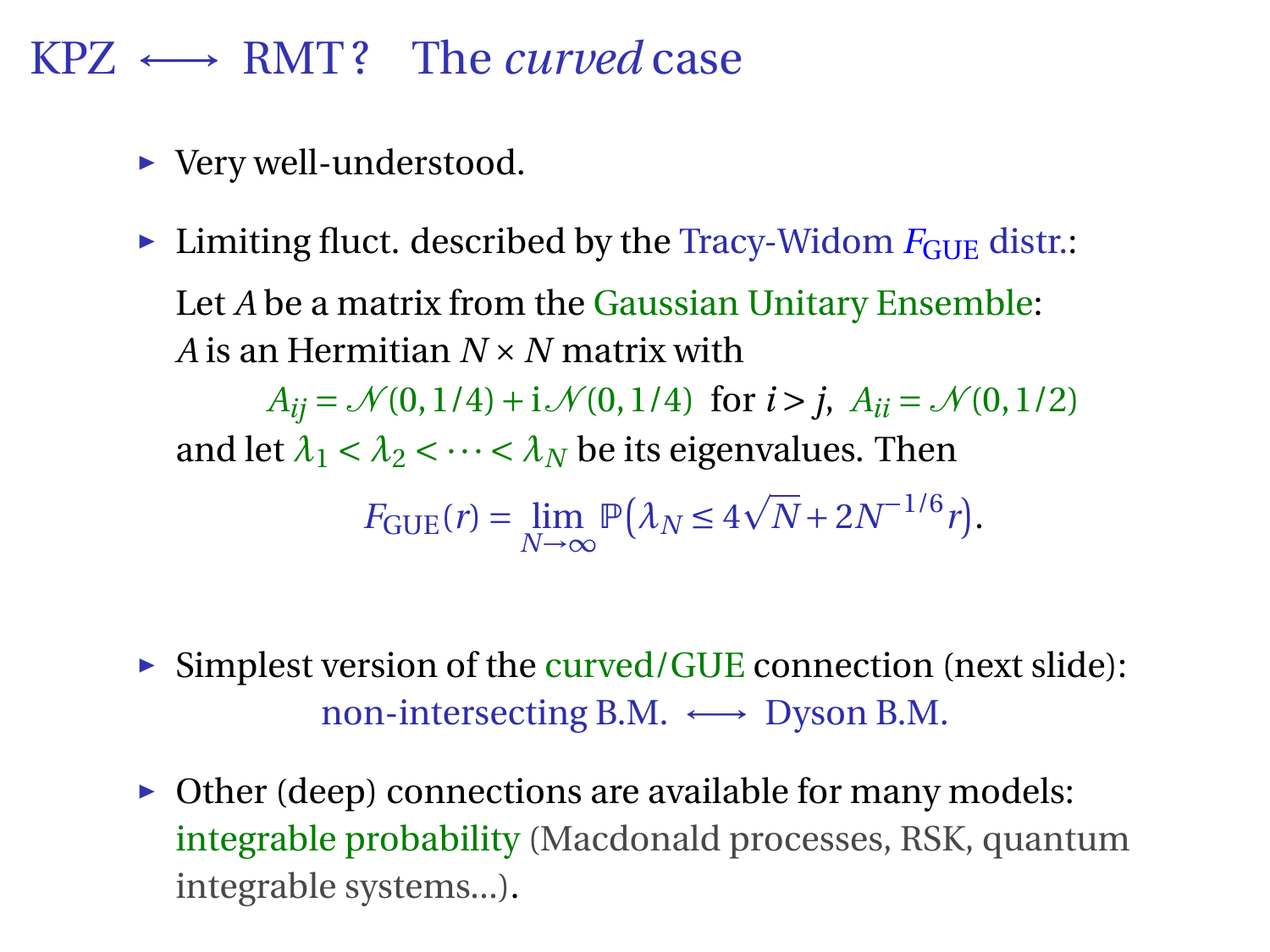# Non-intersecting Brownian bridges

 $(B_1(t) < B_2(t) < \cdots < B_N(t))_{t \in [0,1]}$ : *N* non-intersecting Brownian bridges from 0 to 0.



One of the canonical, and most studied, models of non-intersecting line ensembles in the KPZ class. It is exactly solvable.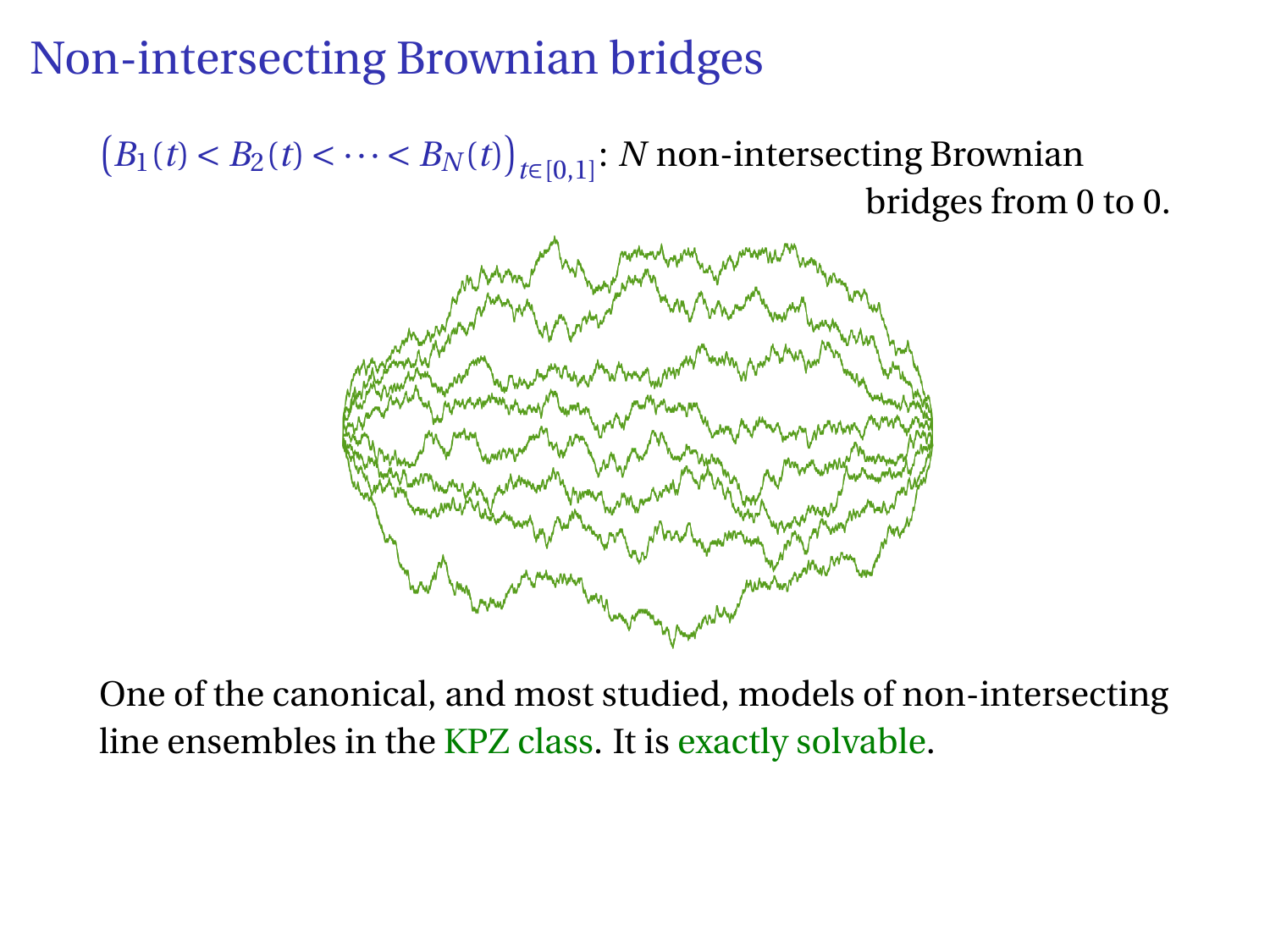# Non-intersecting Brownian bridges

 $(B_1(t) < B_2(t) < \cdots < B_N(t))_{t \in [0,1]}$ : *N* non-intersecting Brownian bridges from 0 to 0.



One of the canonical, and most studied, models of non-intersecting line ensembles in the KPZ class. It is exactly solvable.

In particular, 
$$
(B_i(t))_{i=1,\dots,N} \stackrel{\text{(d)}}{=} \left(\sqrt{2t(1-t)}\lambda_i\right)_{i=1,\dots,N}.
$$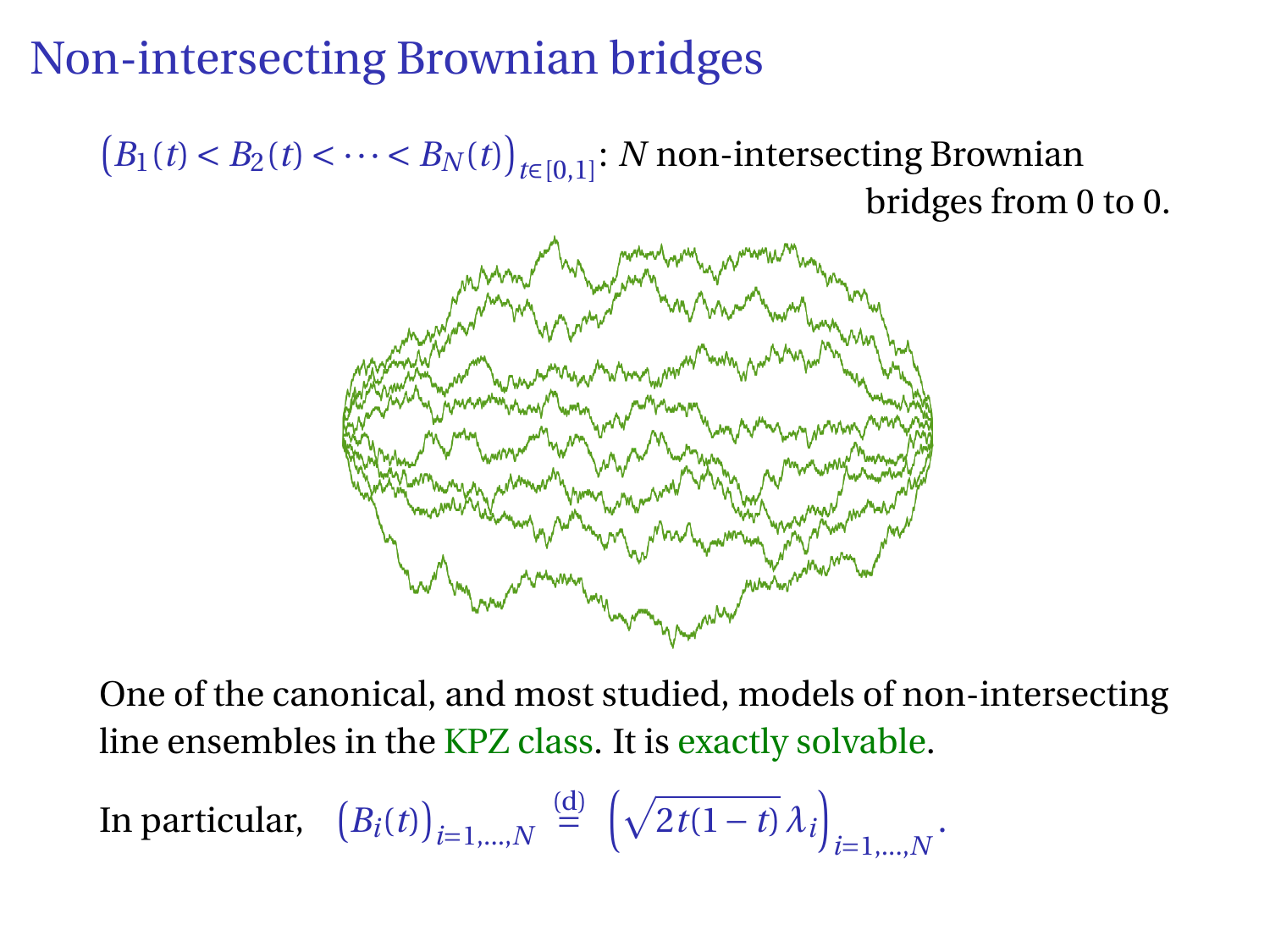# Non-intersecting Brownian bridges

 $(B_1(t) < B_2(t) < \cdots < B_N(t))_{t \in [0,1]}$ : *N* non-intersecting Brownian bridges from 0 to 0.



One of the canonical, and most studied, models of non-intersecting line ensembles in the KPZ class. It is exactly solvable.

In particular, 
$$
(B_i(t))_{i=1,\dots,N} \stackrel{\text{(d)}}{=} \left(\sqrt{2t(1-t)}\lambda_i\right)_{i=1,\dots,N}.
$$

So it is also an RMT model!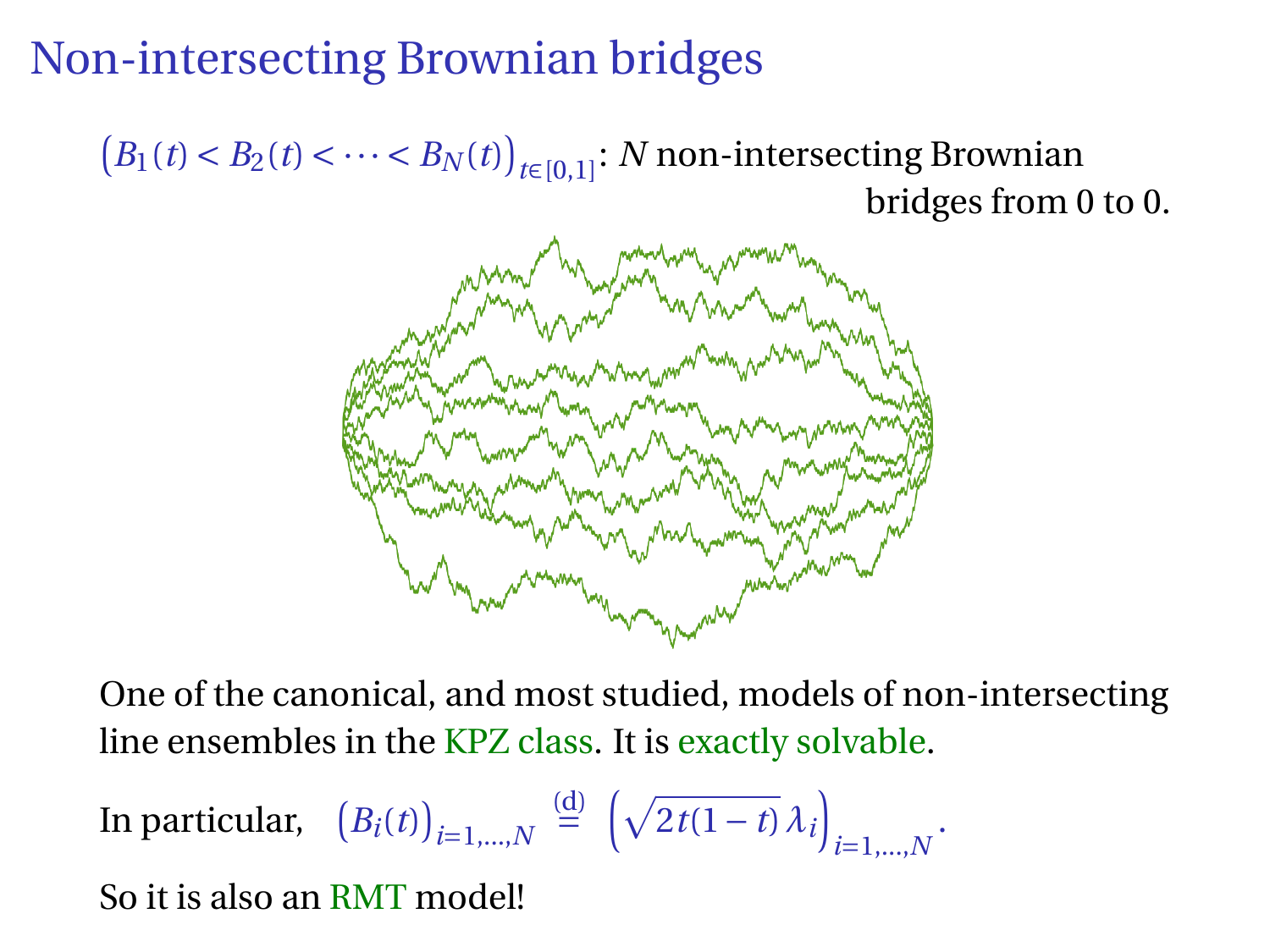In fact, *more is true* :

If each entry of *A* undergoes an *Ornstein-Uhlenbeck diffusion* then  $\lambda_1(t) < \lambda_2(t) < \cdots < \lambda_N(t)$ , known as Dyson Brownian motion, defines a stationary process such that



$$
(B_i(t))_{i=1,\dots,N} \stackrel{\text{(d)}}{=} \left(\sqrt{2t(1-t)}\,\lambda_i(\tfrac{1}{2}\log(t/(1-t)))\right)_{i=1,\dots,N}.
$$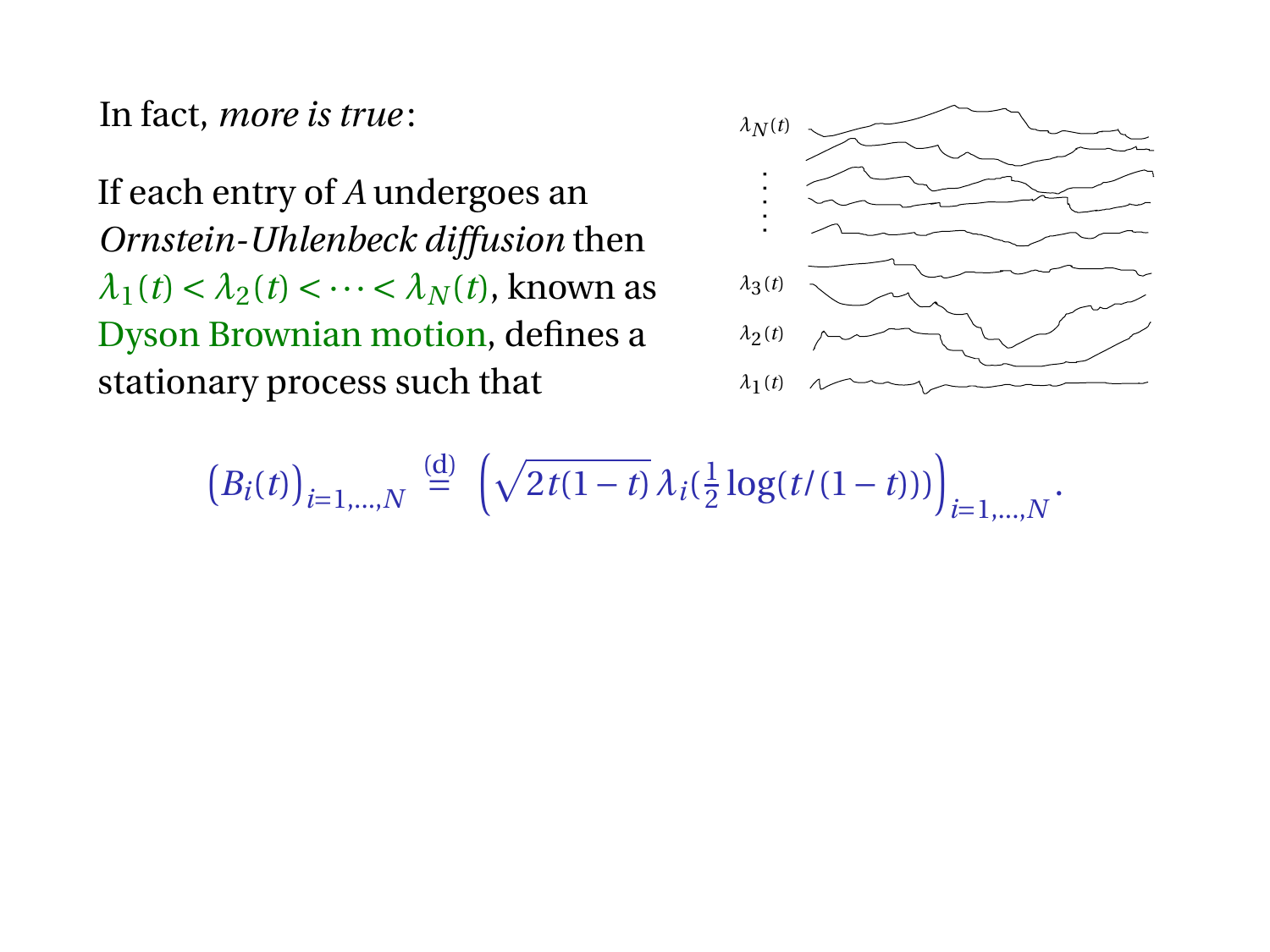In fact, *more is true* :

If each entry of *A* undergoes an *Ornstein-Uhlenbeck diffusion* then  $\lambda_1(t) < \lambda_2(t) < \cdots < \lambda_N(t)$ , known as Dyson Brownian motion, defines a stationary process such that



$$
(B_i(t))_{i=1,\dots,N} \stackrel{\text{(d)}}{=} \left(\sqrt{2t(1-t)}\,\lambda_i(\tfrac{1}{2}\log(t/(1-t)))\right)_{i=1,\dots,N}.
$$

Even more, one has  $\sqrt{2}N^{1/6}(\lambda_N(N^{-1/3}t)-\sqrt{N})$  $\overline{2N}$   $\longrightarrow$  $\longrightarrow$  A<sub>2</sub>(*t*),<br>N→∞ which means  $2N^{1/6} \Big( B_N \Big( \frac{1}{2} \Big)$  $\frac{1}{2}(1+N^{-1/3}t)$  –  $\overline{N}$   $\longrightarrow$  $\longrightarrow \mathcal{A}_2(t) - t^2.$ <br>*N*→∞

 $\mathcal{A}_2$  is the Airy<sub>2</sub> process, which describes the spatial fluctuations of models in the KPZ class with curved initial data.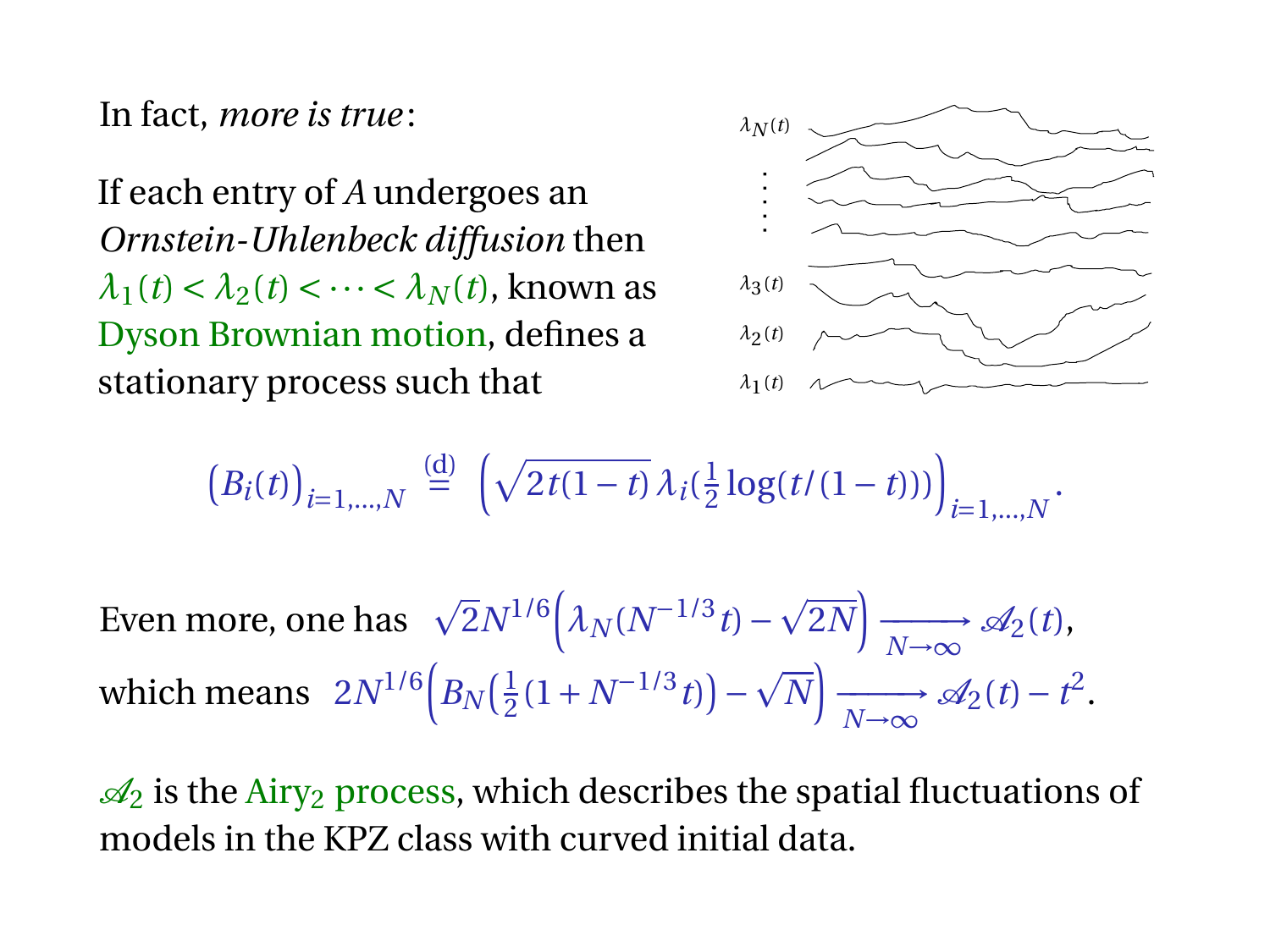## KPZ ←→ RMT ? The *flat* case

- $\blacktriangleright$  Limiting fluct. described by the Tracy-Widom  $F_{\text{GOE}}$  distr. associated to the Gaussian Orthogonal Ensemble, the real symmetric analogue of the GUE.
- $\triangleright$  Most models are much more difficult to study in the flat case. Integrable methods seem to break down, except in the simplest situations.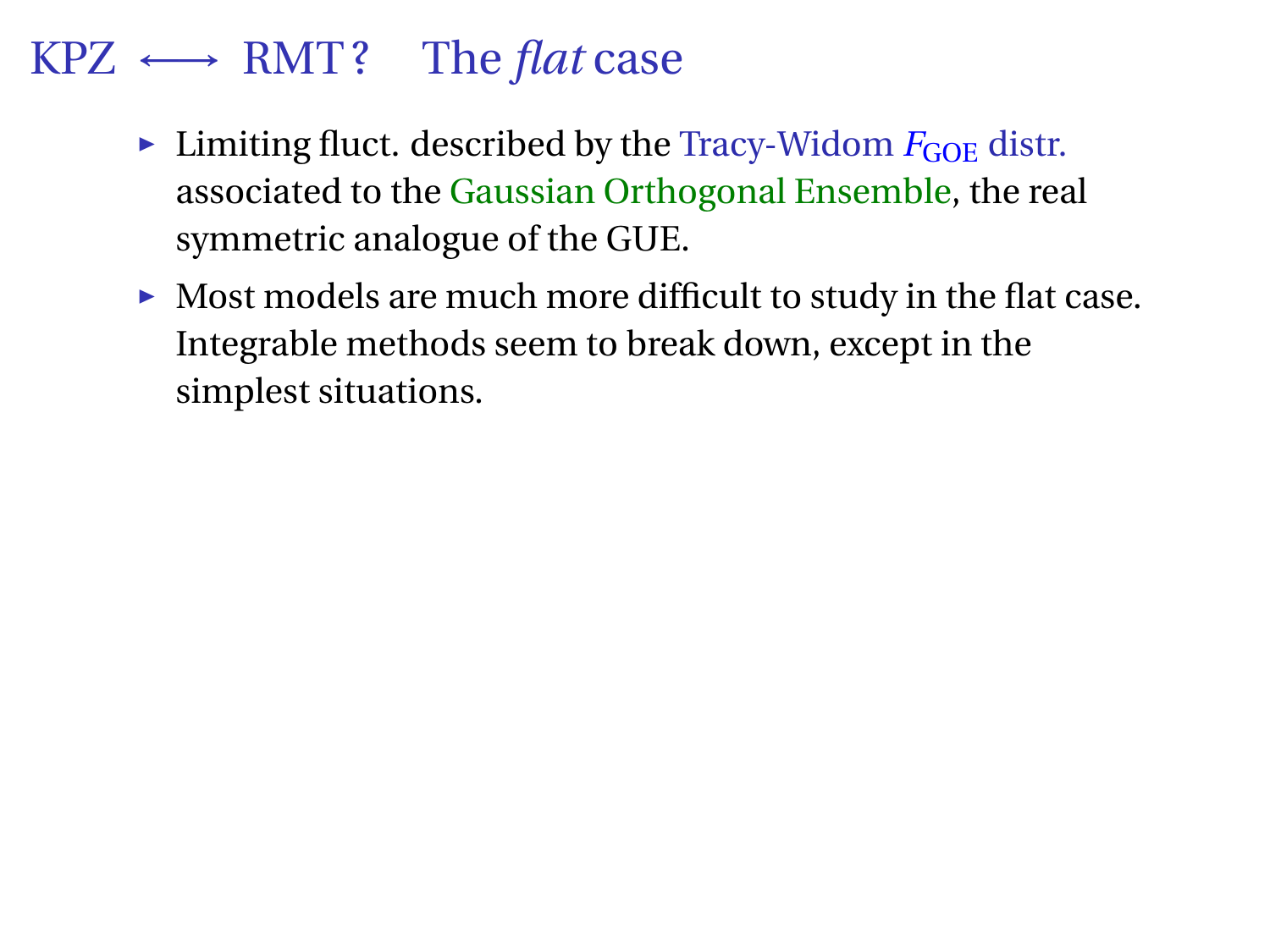## KPZ ←→ RMT ? The *flat* case

- $\blacktriangleright$  Limiting fluct. described by the Tracy-Widom  $F_{\text{GOE}}$  distr. associated to the Gaussian Orthogonal Ensemble, the real symmetric analogue of the GUE.
- $\blacktriangleright$  Most models are much more difficult to study in the flat case. Integrable methods seem to break down, except in the simplest situations.
- ► The flat/GOE connection is *essentially not understood at all*.
- $\blacktriangleright$  In any case, it is clear that the flat/GOE connection is necessarily more tenuous than the curved/GUE case.

For ex., it is known that the top line of the GOE Dyson B.M. *does not converge to the Airy*<sup>1</sup> *process*.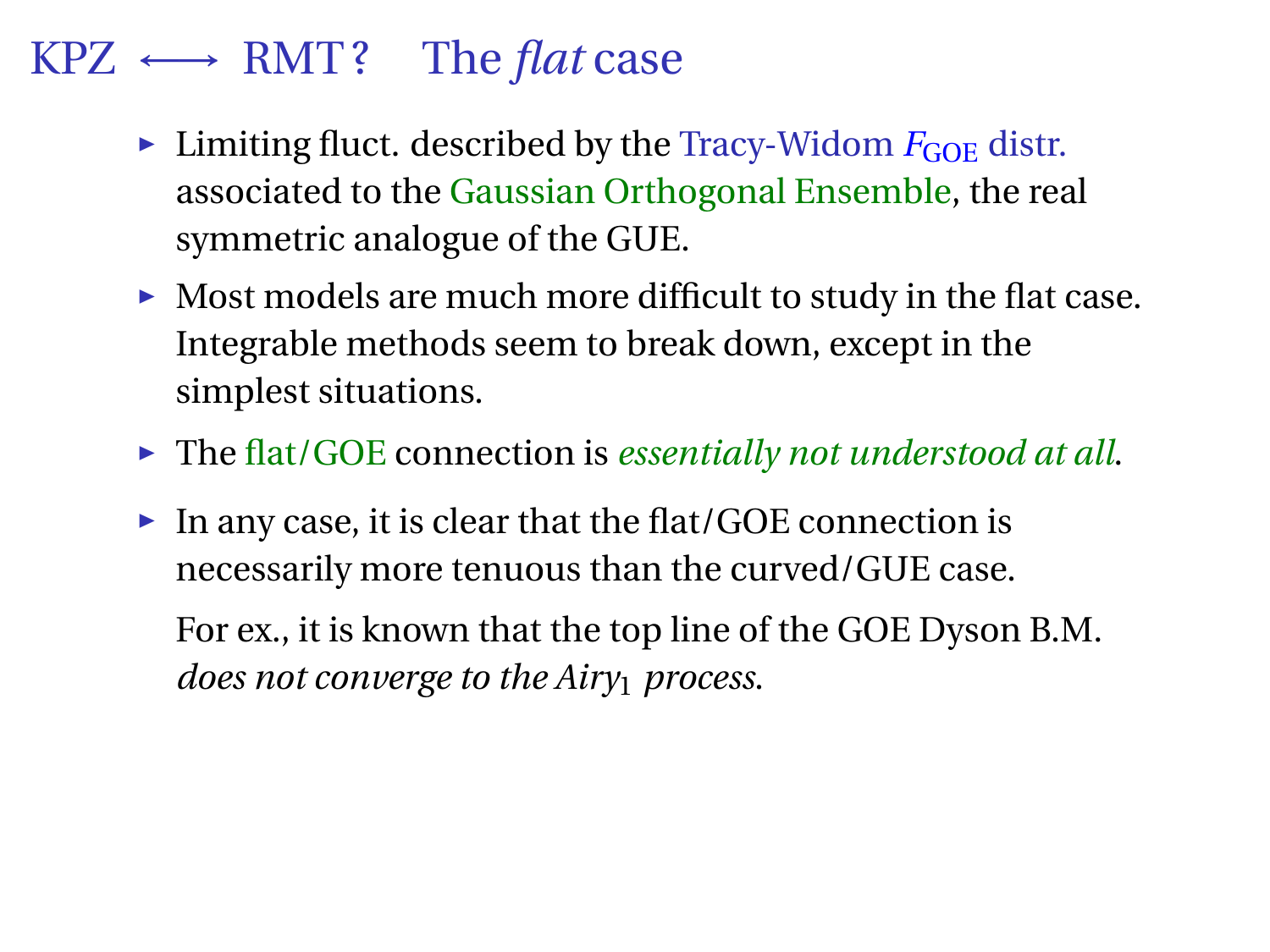## KPZ ←→ RMT ? The *flat* case

- $\blacktriangleright$  Limiting fluct. described by the Tracy-Widom  $F_{\text{GOE}}$  distr. associated to the Gaussian Orthogonal Ensemble, the real symmetric analogue of the GUE.
- $\triangleright$  Most models are much more difficult to study in the flat case. Integrable methods seem to break down, except in the simplest situations.
- ► The flat/GOE connection is *essentially not understood at all*.
- $\blacktriangleright$  In any case, it is clear that the flat/GOE connection is necessarily more tenuous than the curved/GUE case.

For ex., it is known that the top line of the GOE Dyson B.M. *does not converge to the Airy*<sup>1</sup> *process*.

Our goal: provide an explanation of the flat/GOE connection. We use non-intersecting Brownian bridges, but focus on

 $M_N = \max_{t \in [0,1]} B_N(t)$ .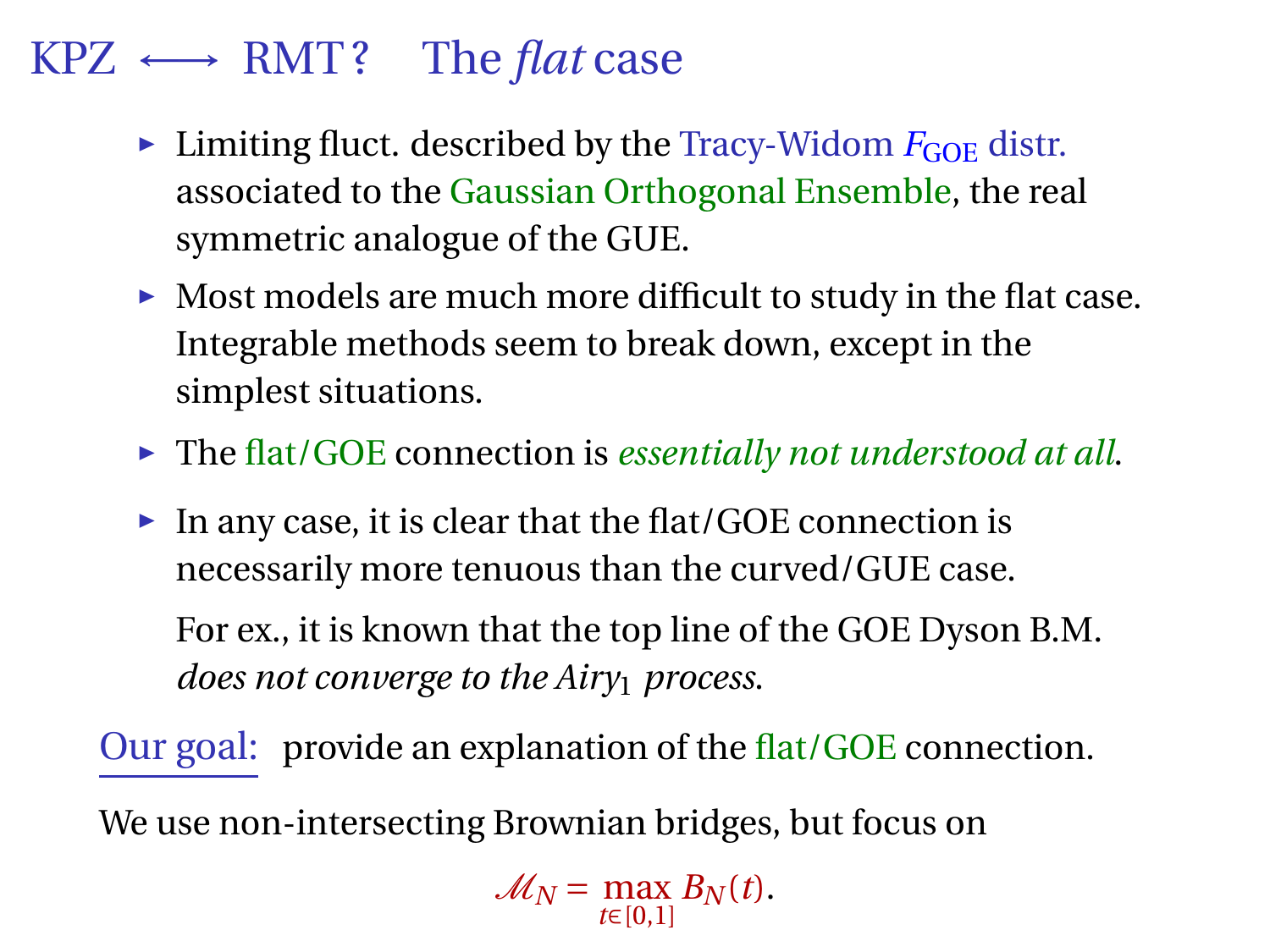A slight detour (1): the Gaussian Orthogonal Ensemble

Consider a matrix *A* from the Gaussian Orthogonal Ensemble (GOE): *A* is an  $N \times N$  (real) symmetric matrix with  $A_{ii} = \mathcal{N}(0, 1)$  for  $i > j$  and  $A_{ii} = \mathcal{N}(0, 2)$ .

The eigenvalues concentrate on [−2  $\sqrt{N}$ ,  $2\sqrt{N}$ , and the largest one satisfies

$$
\lim_{N \to \infty} \mathbb{P}(\lambda_{\text{GOE}}(N) \le 2\sqrt{N} + N^{-1/6}r) = F_{\text{GOE}}(r)
$$
\n[Tracy-Widom '96]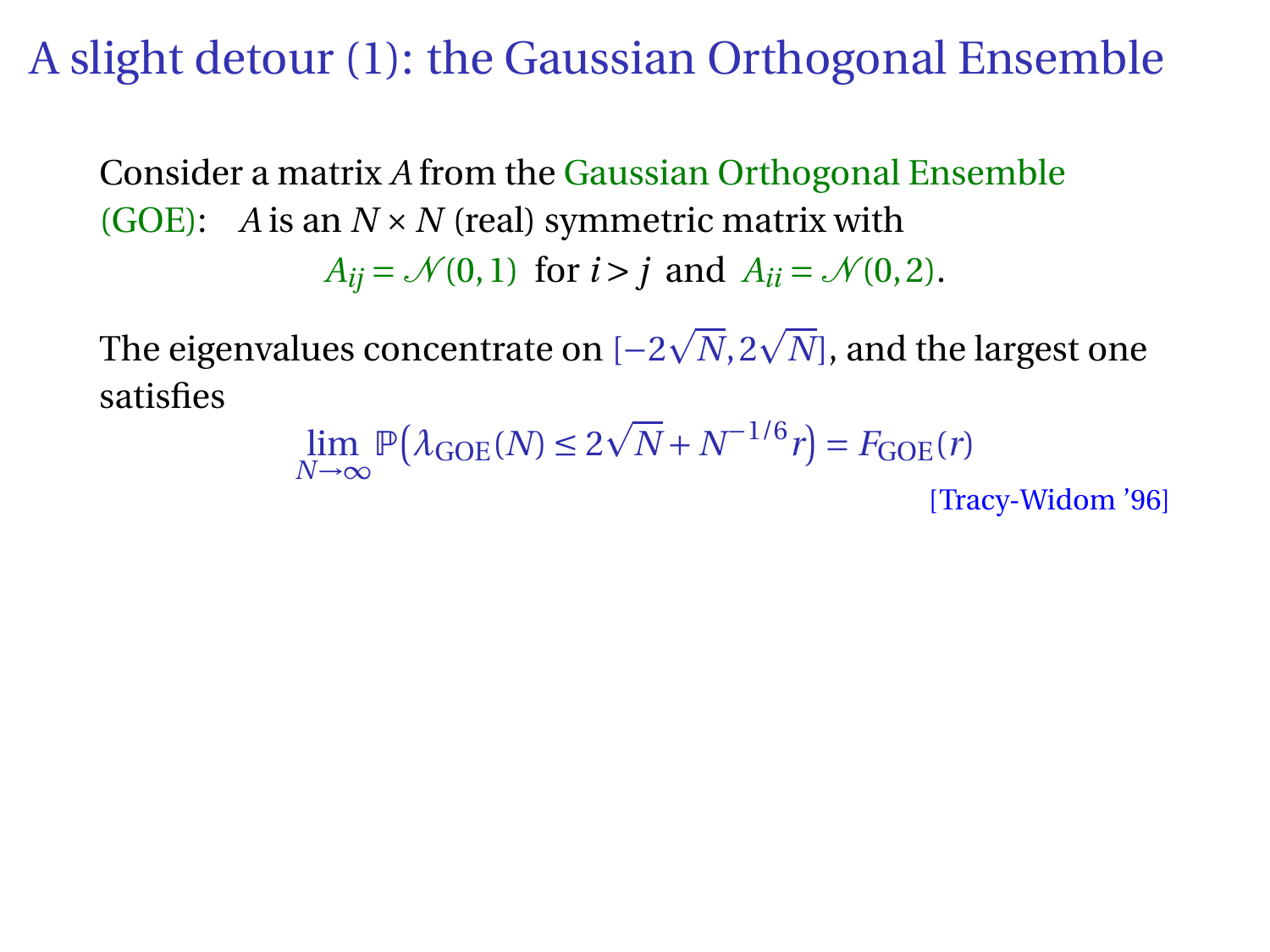A slight detour (1): the Gaussian Orthogonal Ensemble

Consider a matrix *A* from the Gaussian Orthogonal Ensemble (GOE): *A* is an  $N \times N$  (real) symmetric matrix with  $A_{ii} = \mathcal{N}(0, 1)$  for  $i > j$  and  $A_{ii} = \mathcal{N}(0, 2)$ .

The eigenvalues concentrate on [−2  $\sqrt{N}$ ,  $2\sqrt{N}$ , and the largest one satisfies

$$
\lim_{N \to \infty} \mathbb{P}(\lambda_{\text{GOE}}(N) \le 2\sqrt{N} + N^{-1/6}r) = F_{\text{GOE}}(r)
$$

[Tracy-Widom '96]

with  $F_{GOE}(r) = det(I - P_0 B_r P_0)_{L^2(\mathbb{R})}.$ 

where  $P_r f(x) = f(x) \mathbf{1}_{x > r}$ ,  $B_r$  is the integral operator with kernel

$$
B_r(x, y) = \text{Ai}(x + y + r),
$$

and the Fredholm determinant is defined as

$$
\det(I - K)_{L^2(\mathbb{R})} = \sum_{n=0}^{\infty} \frac{(-1)^n}{n!} \int_{\mathbb{R}^n} \det \left[ K(x_i, x_j) \right]_{i,j=1}^n d\vec{x}.
$$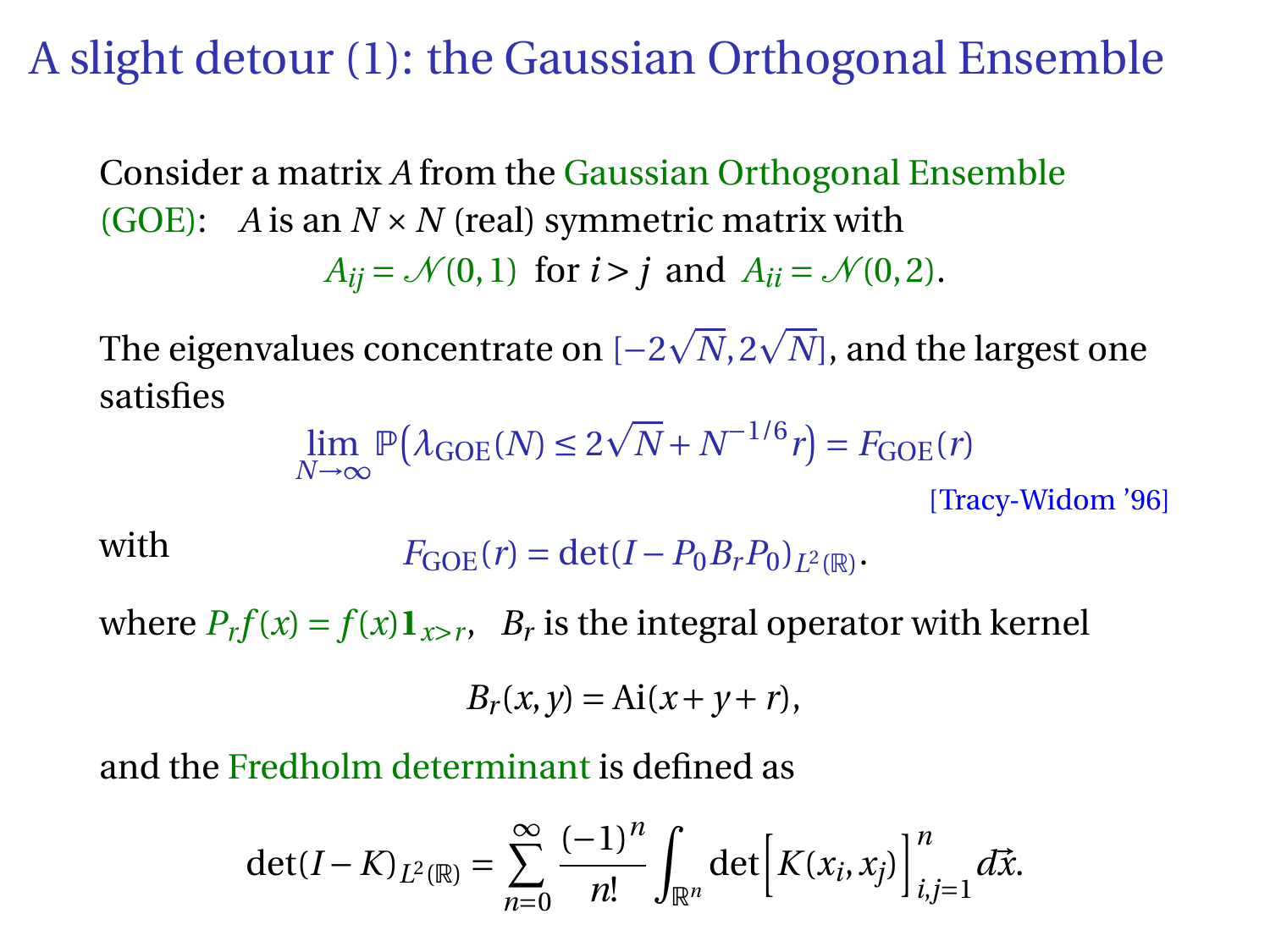A slight detour (1): the Gaussian Orthogonal Ensemble

Consider a matrix *A* from the Gaussian Orthogonal Ensemble (GOE): *A* is an  $N \times N$  (real) symmetric matrix with  $A_{ii} = \mathcal{N}(0, 1)$  for  $i > j$  and  $A_{ii} = \mathcal{N}(0, 2)$ .

The eigenvalues concentrate on [−2  $\sqrt{N}$ ,  $2\sqrt{N}$ , and the largest one satisfies

$$
\lim_{N \to \infty} \mathbb{P}(\lambda_{\text{GOE}}(N) \le 2\sqrt{N} + N^{-1/6}r) = F_{\text{GOE}}(r)
$$
\n[Tracy-Widom '96]

with  $F_{GOE}(r) = det(I - P_0 B_r P_0)_{L^2(\mathbb{R})}.$ 

For a GOE matrix the joint density of the eigenvalues  $(\lambda_1, \ldots, \lambda_N)$  is

$$
\frac{1}{Z_N}\prod_{i=1}^N e^{-\frac{1}{4}\lambda_i^2}\prod_{1\leq i
$$

The weights  $e^{-\lambda^2/4}$  are those associated to the Hermite polynomials.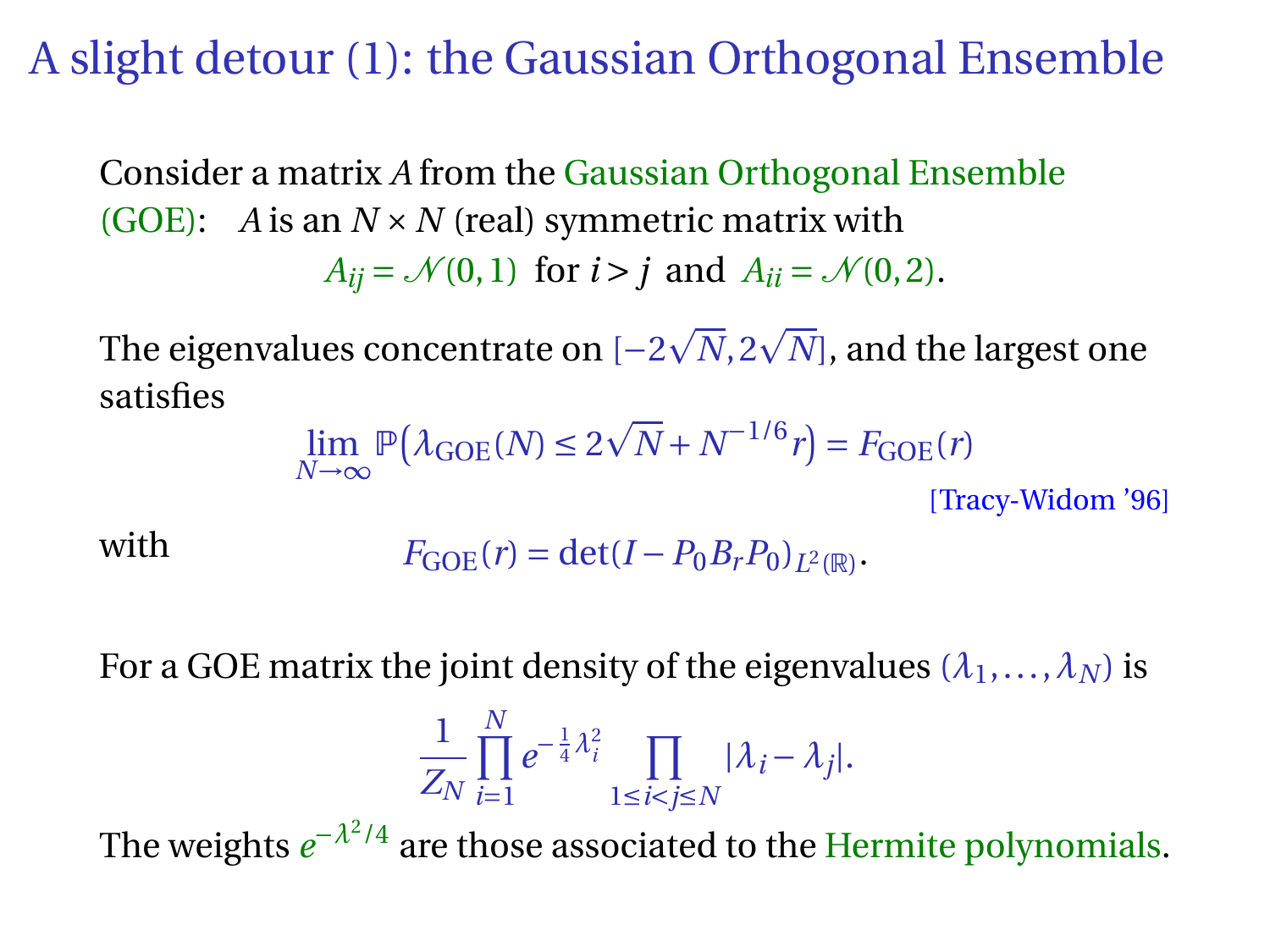## A slight detour (2): LPP and the  $Airy<sub>2</sub>$  process



i.i.d. geometric *waiting times*  $\omega_{i,j}, i, j \in \mathbb{Z}^+$ .

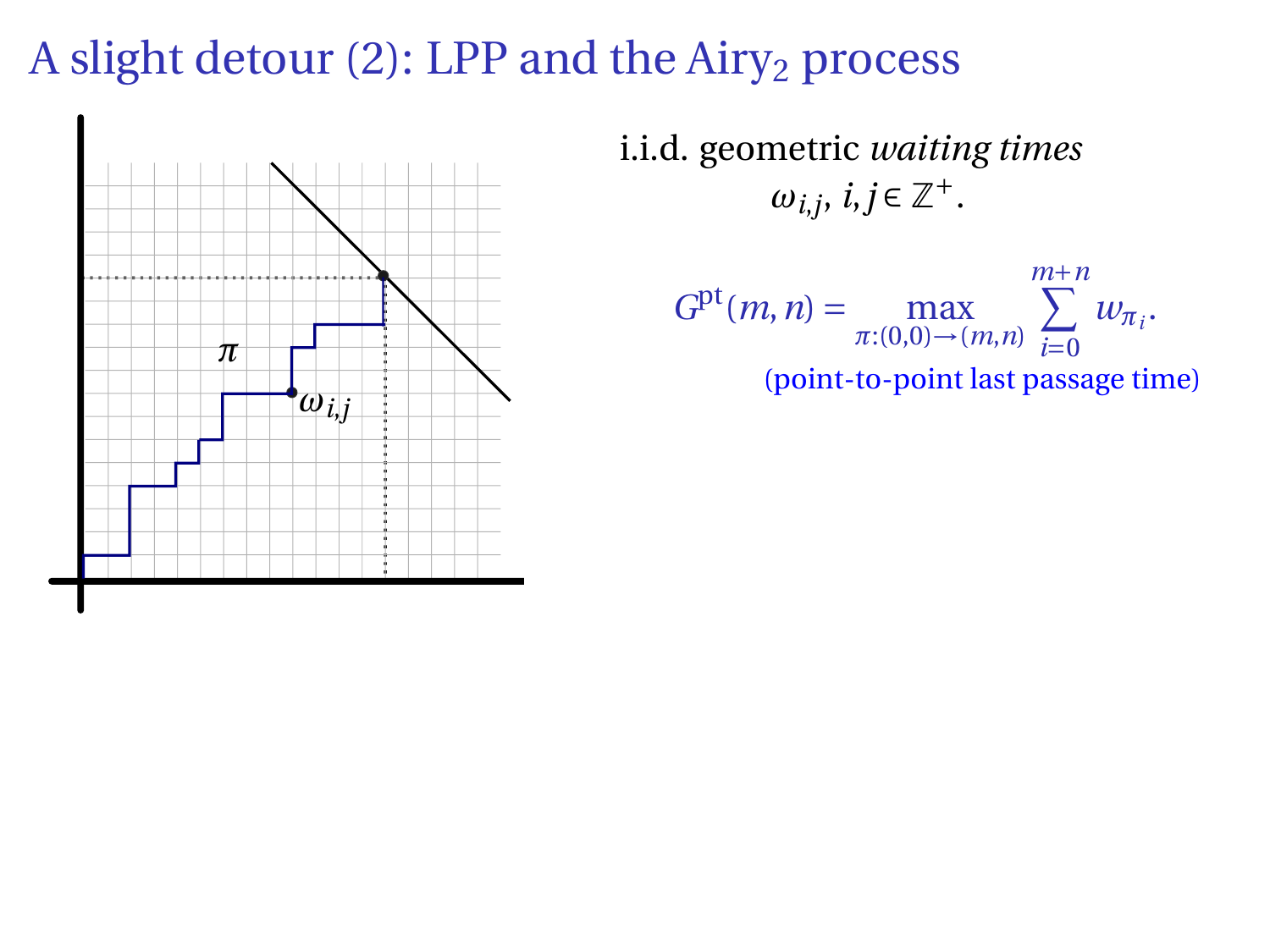# A slight detour (2): LPP and the  $Airy<sub>2</sub>$  process



i.i.d. geometric *waiting times*  $\omega_{i,j}, i, j \in \mathbb{Z}^+$ .



Last passage time fluctuations:

$$
\frac{G^{\text{pt}}(N,N) - c_1 N}{c_2 N^{1/3}} \xrightarrow[N \to \infty]{} \zeta_{\text{GUE}}.
$$
\n[Johansson'00]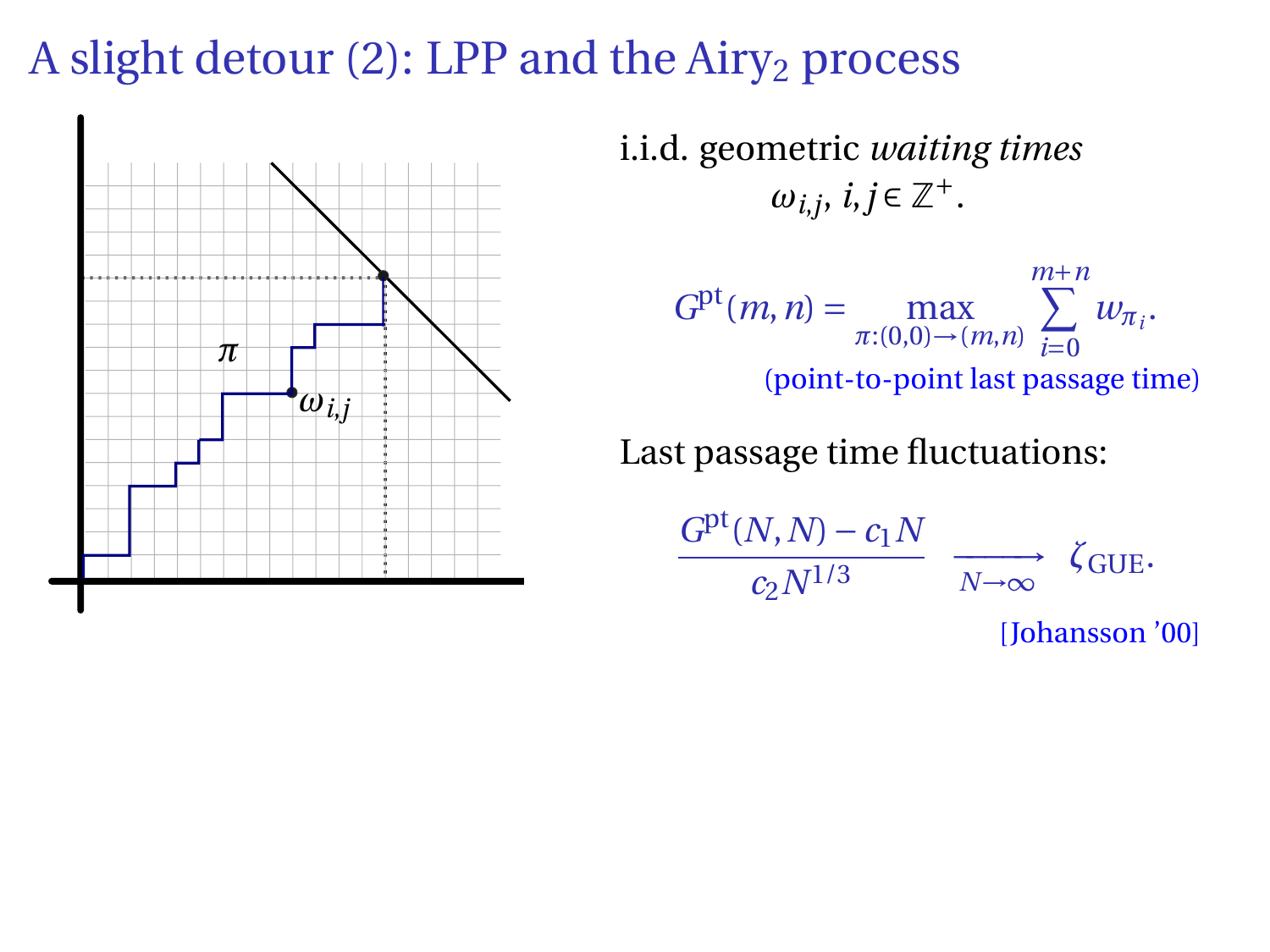A slight detour  $(2)$ : LPP and the Airy<sub>2</sub> process



Then  $H_N(u) \xrightarrow[N \to \infty]{} \mathscr{A}_2(u) - u^2$  with  $\mathscr{A}_2$  the *Airy<sub>2</sub> process*. [Prähofer-Spohn '01, Johansson '03]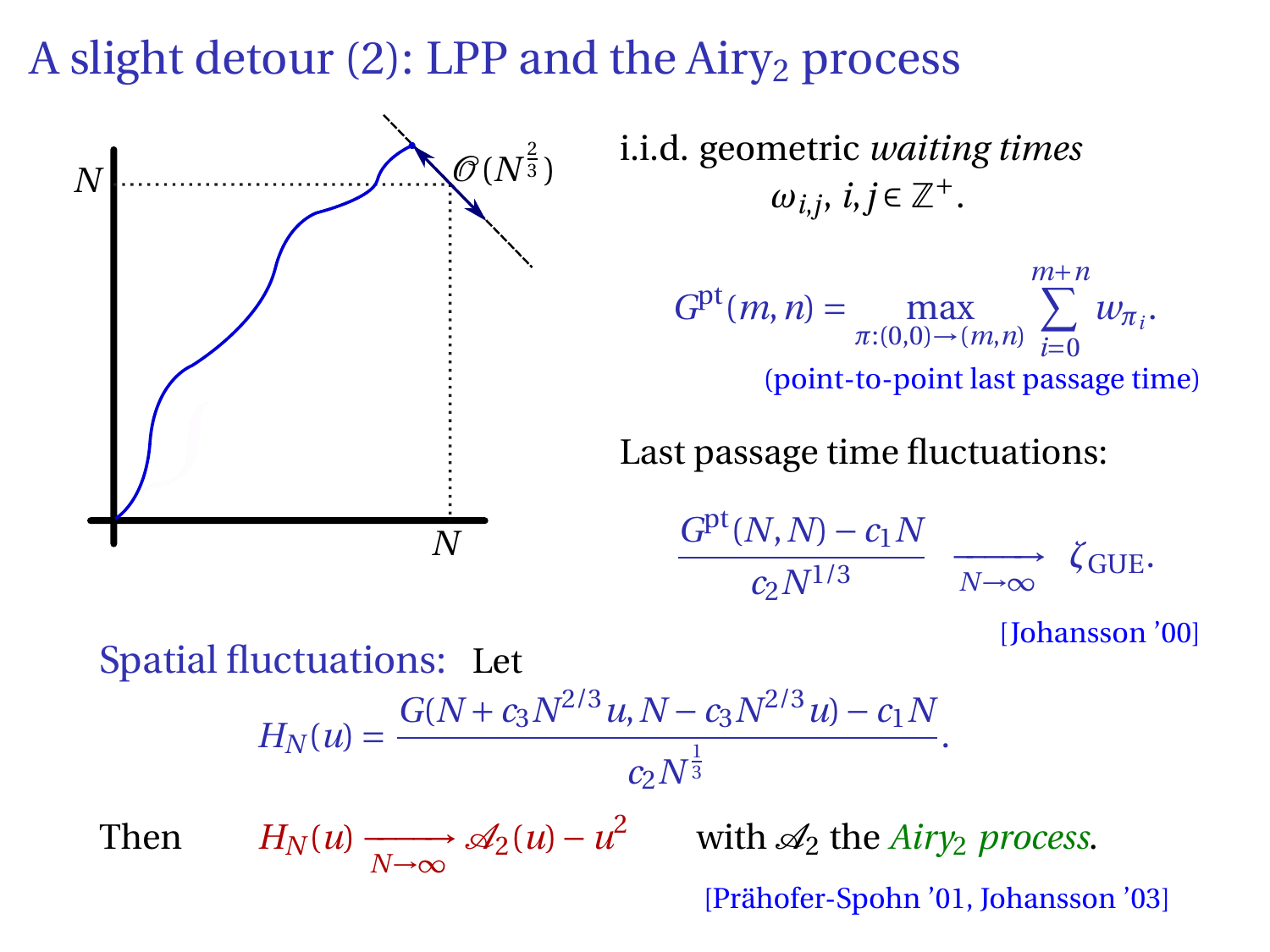### Point-to-line last passage percolation



Now choose the path which maximizes the passage time among all paths *π* of length 2*N*

*χ*(*N*): endpoint of the maximizing path

 $G^{\text{line}}(N) = \max_{|u| \le N} G^{\text{pt}}(N - u, N + u).$ 

In particular

$$
\frac{G^{\text{line}}(N) - c_1 N}{c_2 N^{1/3}} = \max_{u \in c_3^{-1} N^{-2/3} \mathbb{Z}, |u| \le c_3^{-1} N^{1/3}} H_N(u)
$$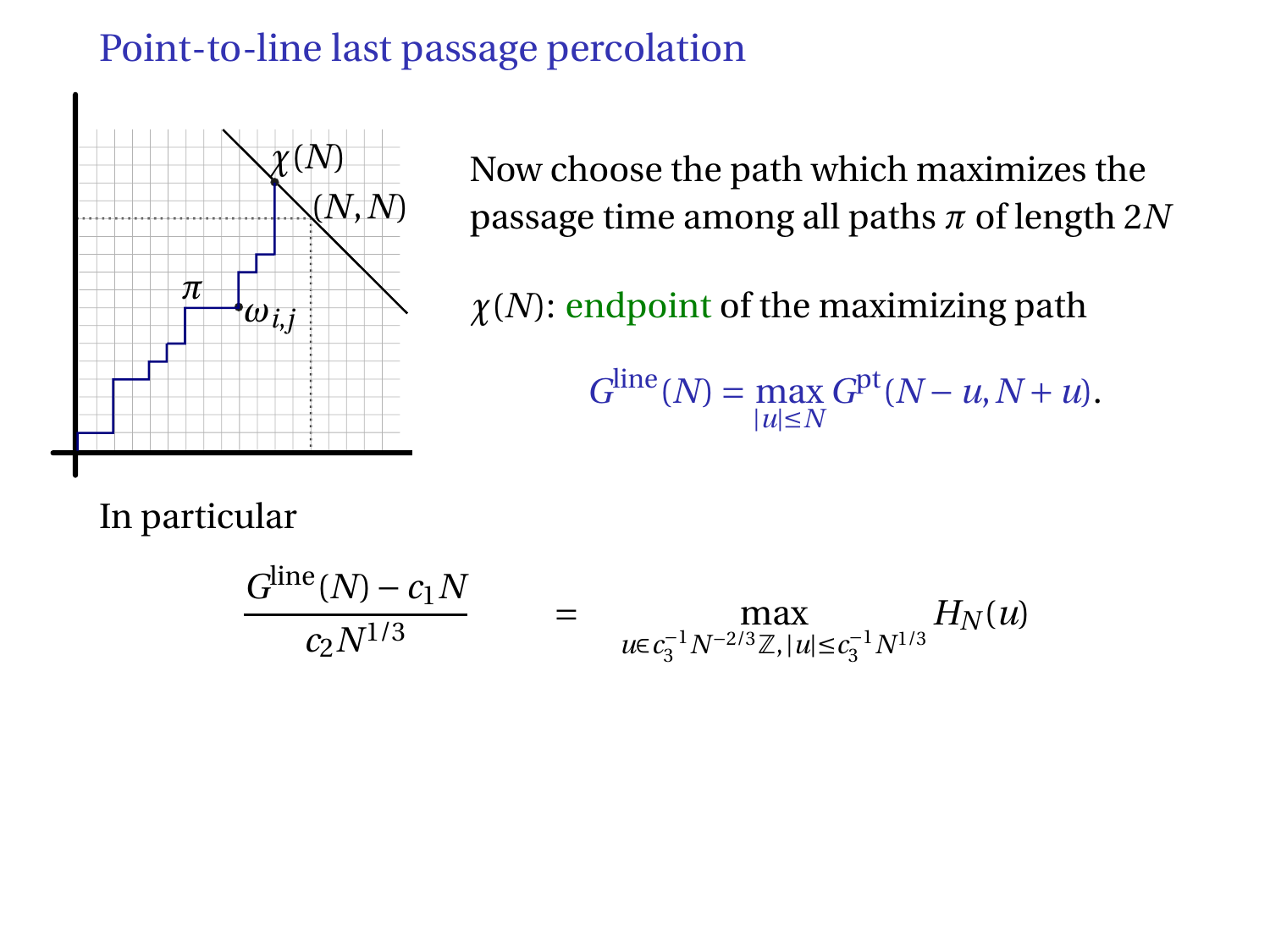#### Point-to-line last passage percolation



Now choose the path which maximizes the passage time among all paths *π* of length 2*N*

*χ*(*N*): endpoint of the maximizing path

 $G^{\text{line}}(N) = \max_{|u| \le N} G^{\text{pt}}(N - u, N + u).$ 

In particular



[Baik-Rains '00, Borodin-Ferrari-Sasamoto '08]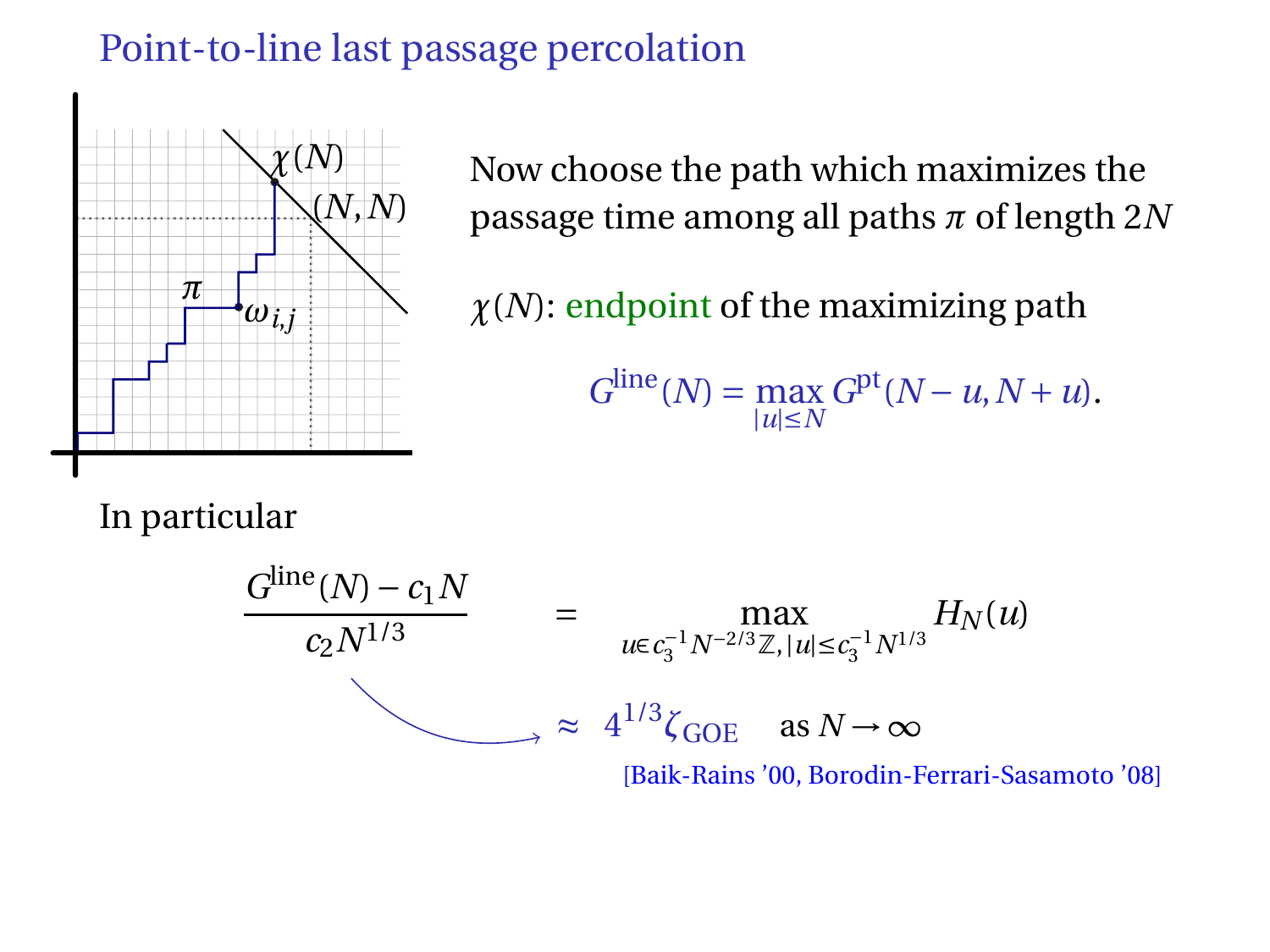### Point-to-line last passage percolation



Now choose the path which maximizes the passage time among all paths *π* of length 2*N*

*χ*(*N*): endpoint of the maximizing path

 $G^{\text{line}}(N) = \max_{|u| \le N} G^{\text{pt}}(N - u, N + u).$ 

In particular

$$
\frac{G^{\text{line}}(N) - c_1 N}{c_2 N^{1/3}} = \max_{u \in c_3^{-1} N^{-2/3} \mathbb{Z}, |u| \le c_3^{-1} N^{1/3}} H_N(u)
$$

$$
\approx 4^{1/3} \zeta_{GOE} \text{ as } N \to \infty
$$

[Baik-Rains '00, Borodin-Ferrari-Sasamoto '08]

and therefore

$$
\left(\sup_{u\in\mathbb{R}}\left\{\mathscr{A}_2(u)-u^2\right\}\right)\stackrel{\text{(d)}}{=} 4^{1/3}\zeta_{\text{GOE}}\right)
$$

1/3*ζ*GOE [Johansson '03]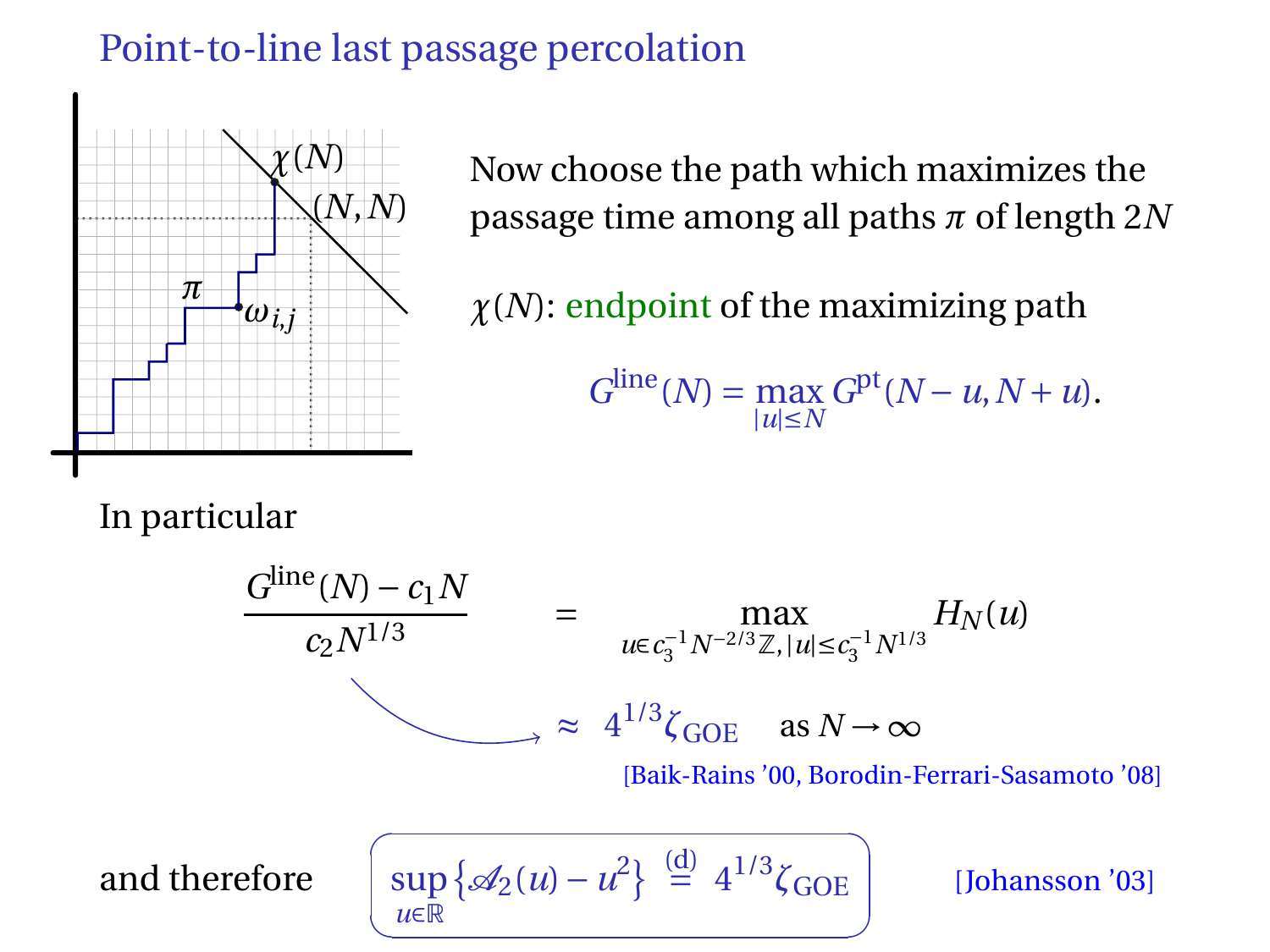## Back to non-intersecting Brownian bridges

Recall that

<span id="page-21-0"></span>
$$
2N^{1/6}\Big(B_N\big(\tfrac{1}{2}(1+N^{-1/3}t)\big)-\sqrt{N}\Big)\xrightarrow[N\to\infty]{}\mathscr{A}_2(t)-t^2\hspace{1cm}(\star)
$$

(in the sense of finite-dimensional distributions).

This suggests that

$$
\left(2N^{1/6}\left(\max_{t\in[0,1]}B_N(t)-\sqrt{N}\right)\xrightarrow[N\to\infty]{}4^{1/3}\zeta_{\text{GOE}}\right)
$$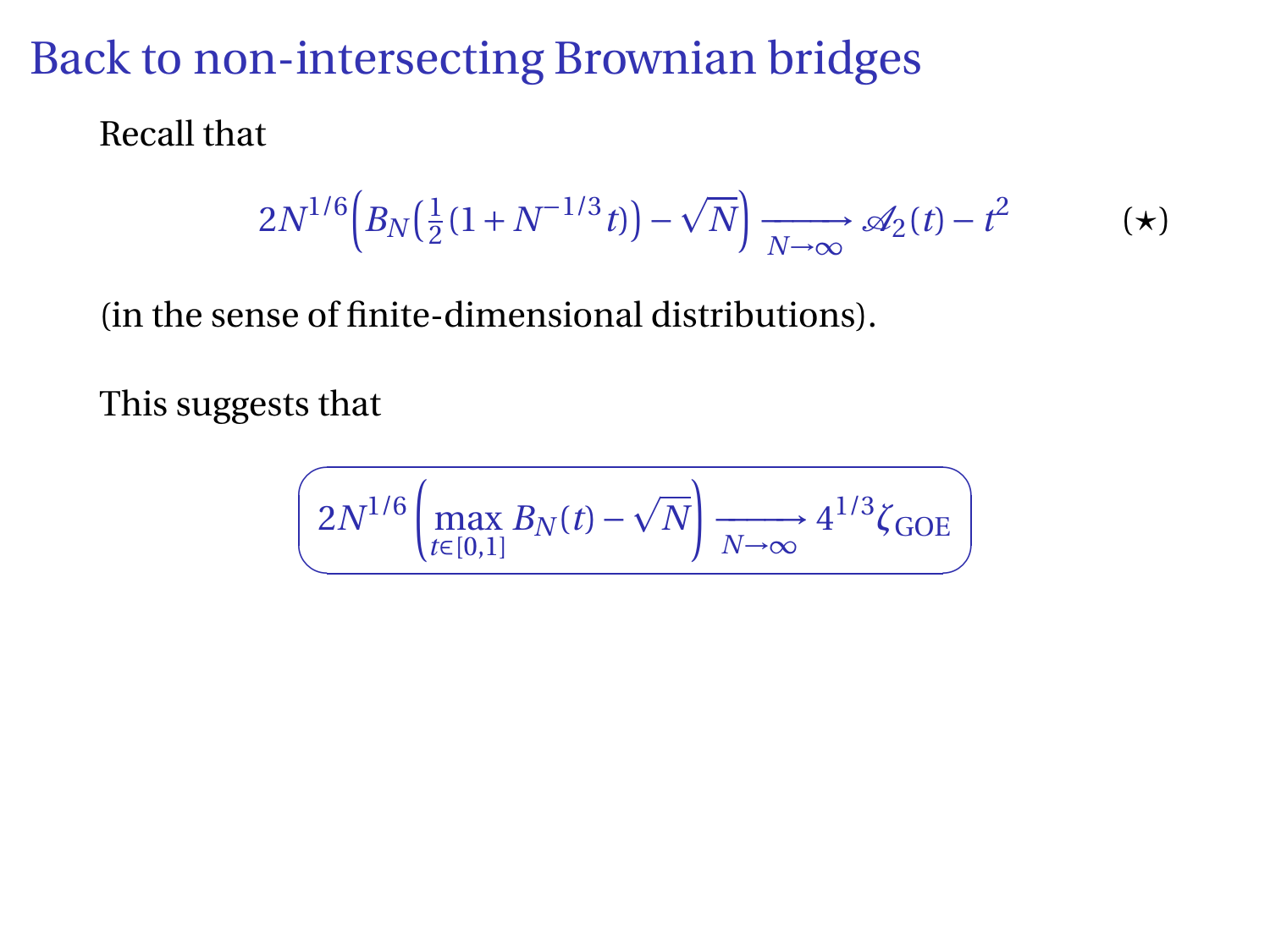## Back to non-intersecting Brownian bridges

Recall that

$$
2N^{1/6}\Big(B_N\big(\tfrac{1}{2}(1+N^{-1/3}t)\big)-\sqrt{N}\Big)\xrightarrow[N\to\infty]{}\mathscr{A}_2(t)-t^2\hspace{1cm}(\star)
$$

(in the sense of finite-dimensional distributions).

This suggests that

$$
\left(2N^{1/6}\left(\max_{t\in[0,1]}B_N(t)-\sqrt{N}\right)\xrightarrow[N\to\infty]{}4^{1/3}\zeta_{\text{GOE}}\right)
$$

Proving this was the subject of intense research in the physics literature [Schehr, Majumdar, Rambeau, Comtet, Randon-Furling, Forrester '08-'12].

It was proved rigorously for Brownian br. on the half-line in [Liechty '12]. It actually follows from a stronger version of  $(\star)$  in [Corwin-Hammond '14] (and also from our main theorem).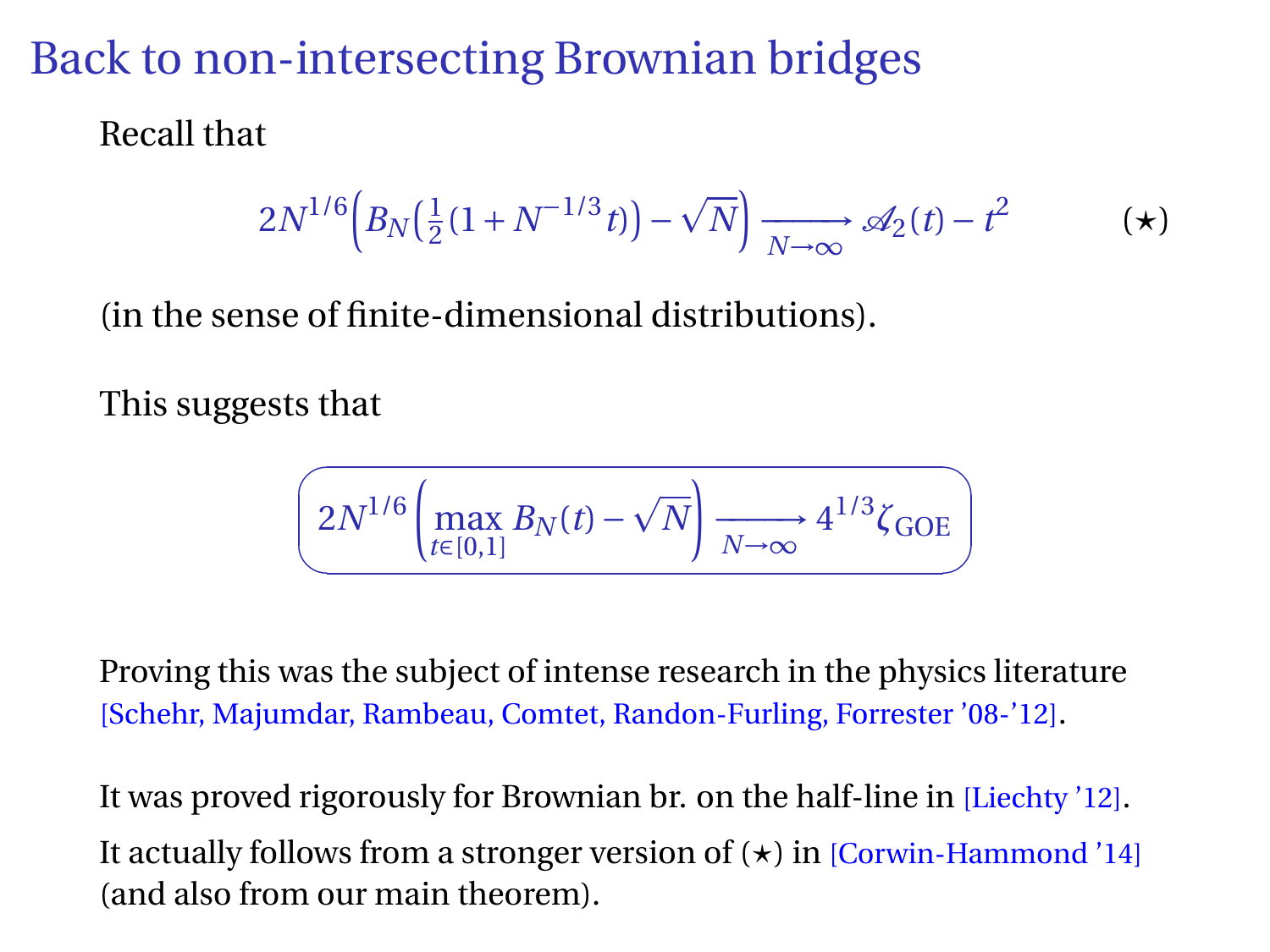We may rewrite the result as

$$
\left(\max_{t \in [0,1]} B_N(t) = \sqrt{N} + 2^{-1/3} N^{-1/6} \zeta_{\text{GOE}} + o(N^{-1/6}) \quad \text{as } N \to \infty \right)
$$

✟

### Question: Is there non-asymptotic (i.e. finite *N*) version of this identity?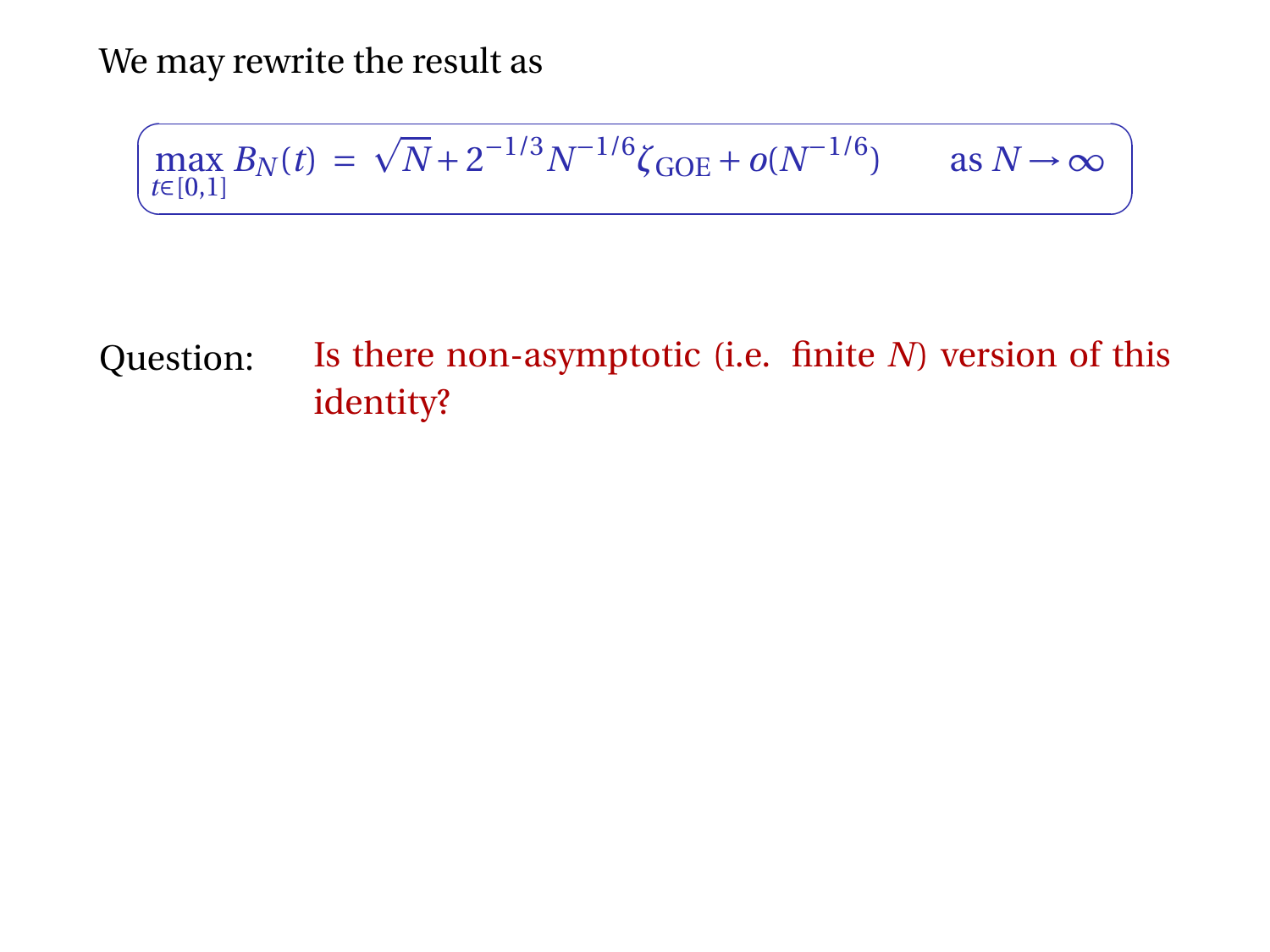We may rewrite the result as

$$
\left(\max_{t \in [0,1]} B_N(t) = \sqrt{N} + 2^{-1/3} N^{-1/6} \zeta_{\text{GOE}} + o(N^{-1/6}) \quad \text{as } N \to \infty \right)
$$

✟

### Question: Is there non-asymptotic (i.e. finite *N*) version of this identity?

Somewhat suprisingly, the answer is yes.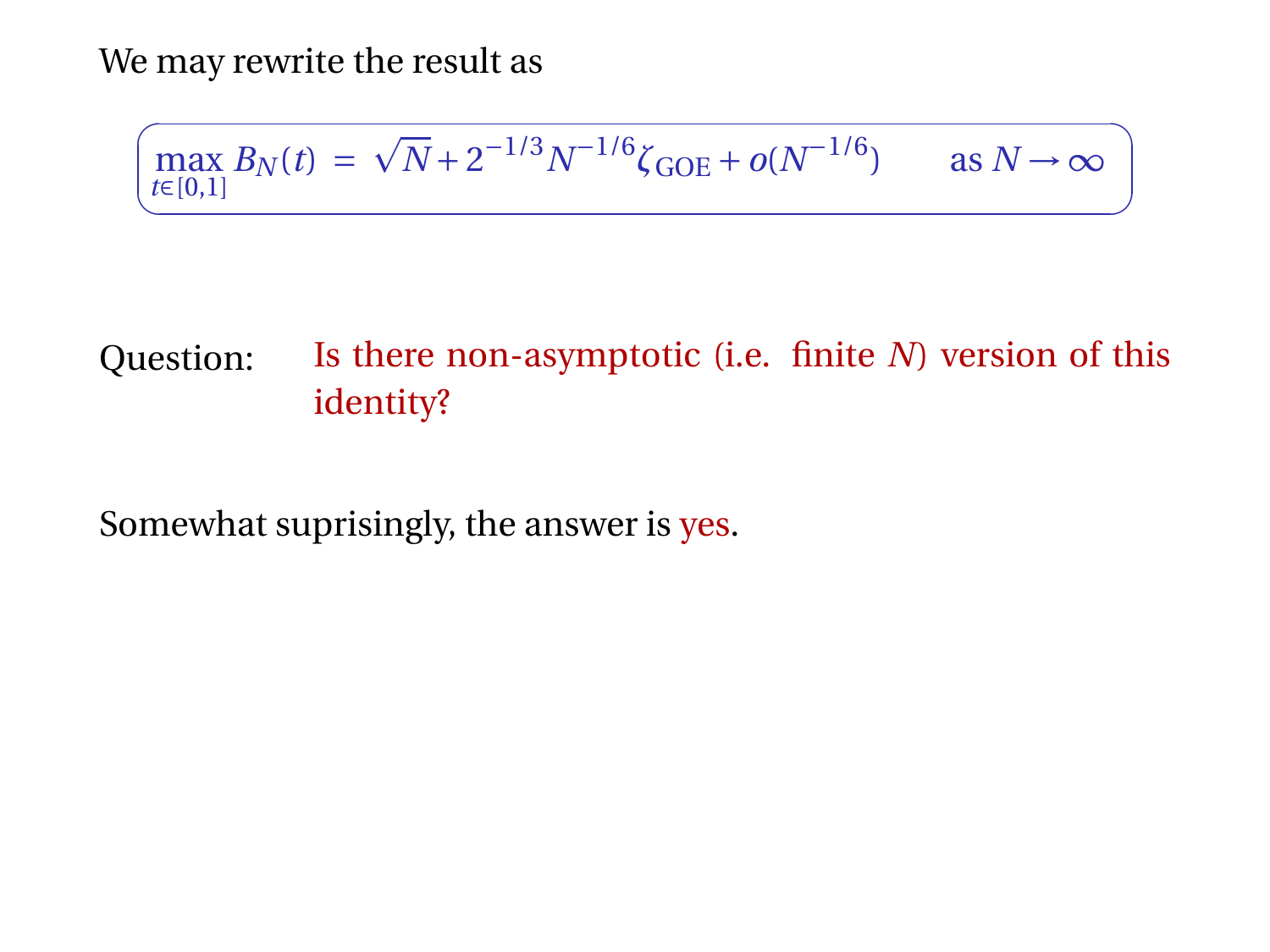We may rewrite the result as

$$
\left(\max_{t \in [0,1]} B_N(t) = \sqrt{N} + 2^{-1/3} N^{-1/6} \zeta_{\text{GOE}} + o(N^{-1/6}) \quad \text{as } N \to \infty \right)
$$

✟

### Question: Is there non-asymptotic (i.e. finite *N*) version of this identity?

Somewhat suprisingly, the answer is yes.

Obs: The case  $N = 1$  is easy. By the reflection principle,

$$
\mathbb{P}\left(\max_{t\in[0,1]}B_N(t)\leq r\right) = 1 - e^{-r^2} = \mathbb{P}(\chi_2^2 \leq 2r^2).
$$

Observe that  $\chi^2$ <sup>2</sup>  $\stackrel{\text{(d)}}{=} (Z_1 \, Z_2) \cdot \begin{pmatrix} Z_1 \\ Z_2 \end{pmatrix}$  with  $Z_1, Z_2$  independent  $\mathcal{N}(0, 1)$ .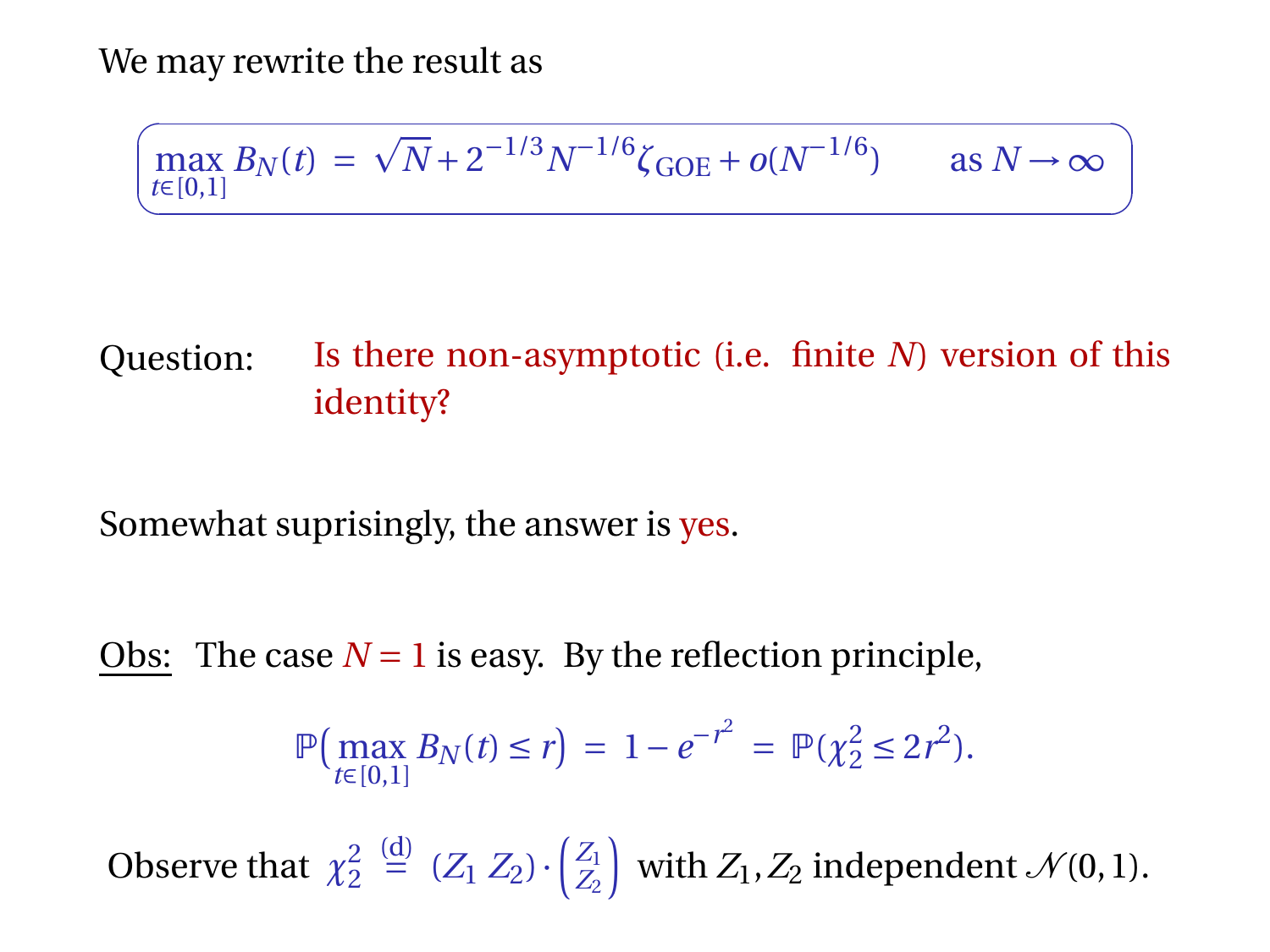## The Laguerre Orthogonal Ensemble

Let *X* be an  $n \times N$  matrix with i.i.d.  $\mathcal{N}(0, 1)$  entries  $(n > N)$ . Then  $M = X^{\mathsf{T}} X$  is said to be a matrix from the Laguerre Orthogonal Ensemble (LOE) (also called a Wishart matrix).

The joint density of the eigenvalues of *M* is now given by

$$
\frac{1}{Z_N} \prod_{1 \le i < j \le N} |\lambda_i - \lambda_j| \prod_{i=1}^N \lambda_i^a e^{-\lambda_i/2},
$$

where the parameter *a* is defined to be  $a = \frac{1}{2}$  $\frac{1}{2}(n-N-1)$ . The weights *λ a e* <sup>−</sup>*λ*/2 are those associated to the Laguerre polynomials.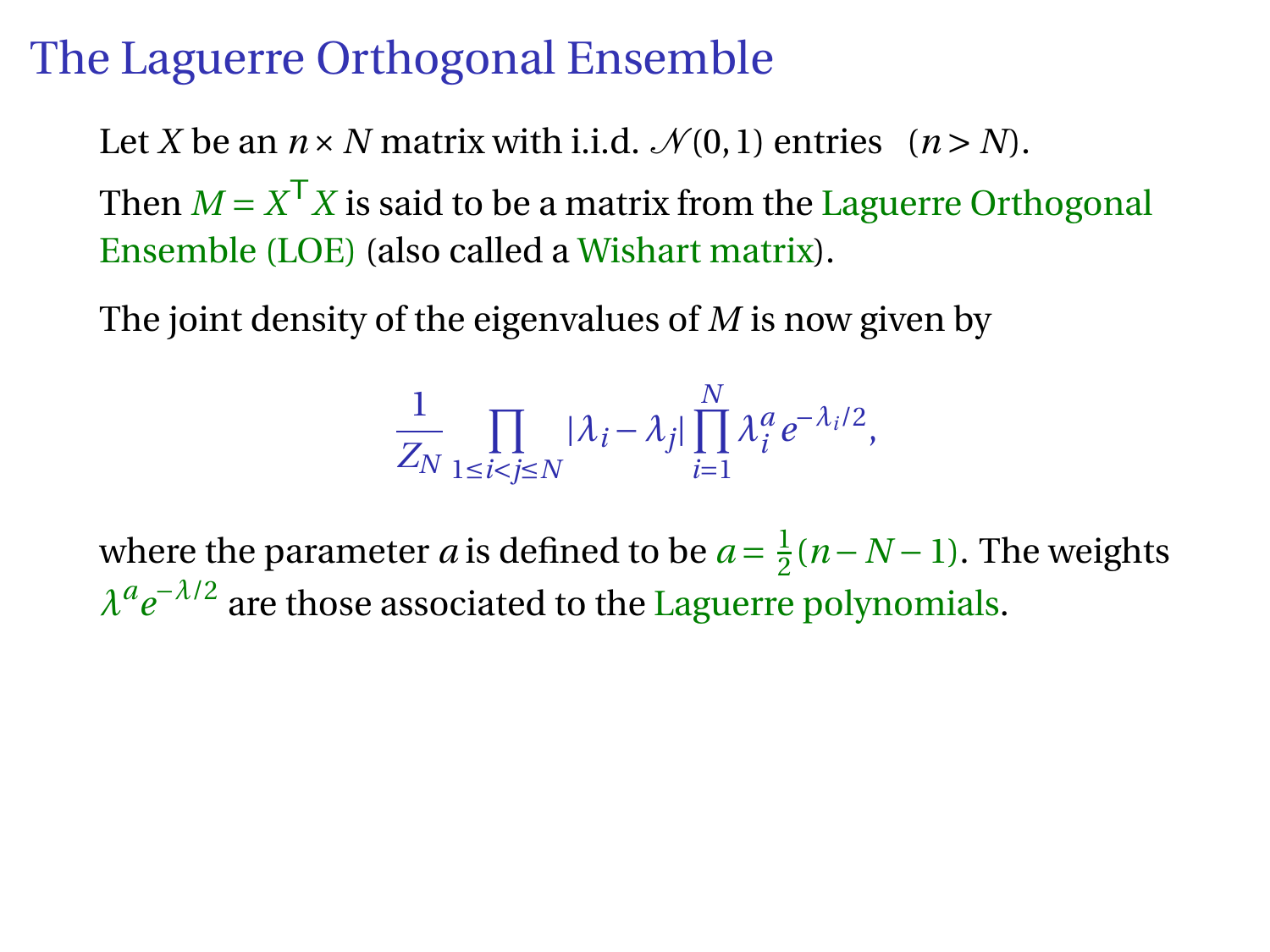## The Laguerre Orthogonal Ensemble

Let *X* be an  $n \times N$  matrix with i.i.d.  $\mathcal{N}(0, 1)$  entries  $(n > N)$ . Then  $M = X^{\mathsf{T}} X$  is said to be a matrix from the Laguerre Orthogonal Ensemble (LOE) (also called a Wishart matrix).

The joint density of the eigenvalues of *M* is now given by

$$
\frac{1}{Z_N} \prod_{1 \le i < j \le N} |\lambda_i - \lambda_j| \prod_{i=1}^N \lambda_i^a e^{-\lambda_i/2},
$$

where the parameter *a* is defined to be  $a = \frac{1}{2}$  $\frac{1}{2}(n-N-1)$ . The weights *λ a e* <sup>−</sup>*λ*/2 are those associated to the Laguerre polynomials.

Now the eigenvalues concentrate on [0, 4*N*]. The fluctuations at the *soft edge* coincide with those of GOE [Johnstone '01]: if *a* is a constant, then

$$
2^{-4/3}N^{-1/3}(\lambda_{\text{LOE}}(N)-4N)\xrightarrow[N\to\infty]{} \zeta_{\text{GOE}}.
$$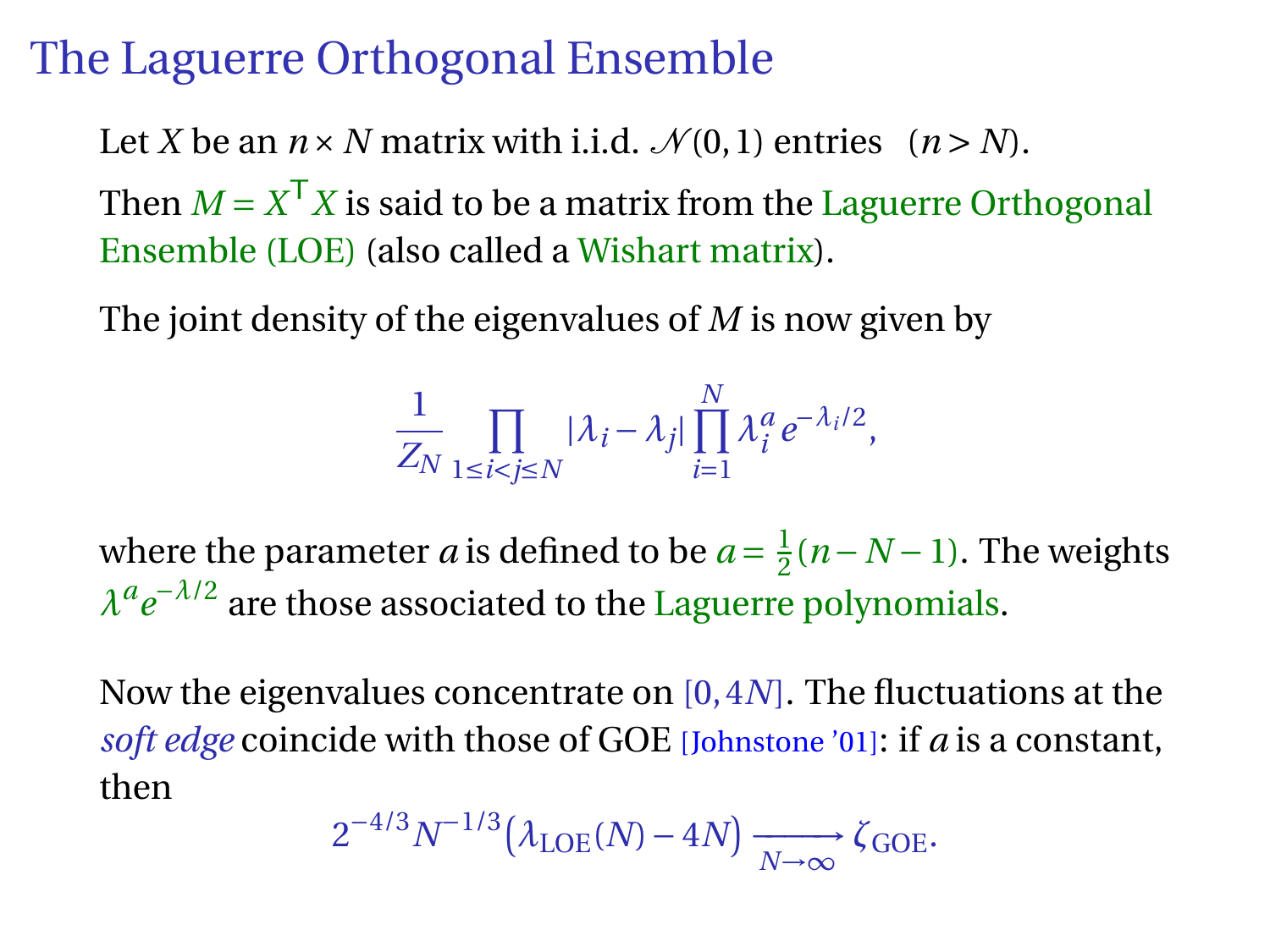# Main result

Take  $a = 0$  (which means *X* is size  $(N + 1) \times N$ ) and let  $F_{\text{LOE},N}$  be the distribution of the largest eigenvalue of  $M = X^{\mathsf{T}} X$ .

Theorem (Nguyen-R '15)

$$
\mathbb{P}\left(\max_{t\in[0,1]}\sqrt{2}B_N(t)\leq r\right)=F_{\text{LOE},N}(2r^2).
$$

In other words,  $4\max\limits_{t\in[0,1]}B_N(t)^2$  is distributed as the largest eigenvalue *of an LOE matrix.*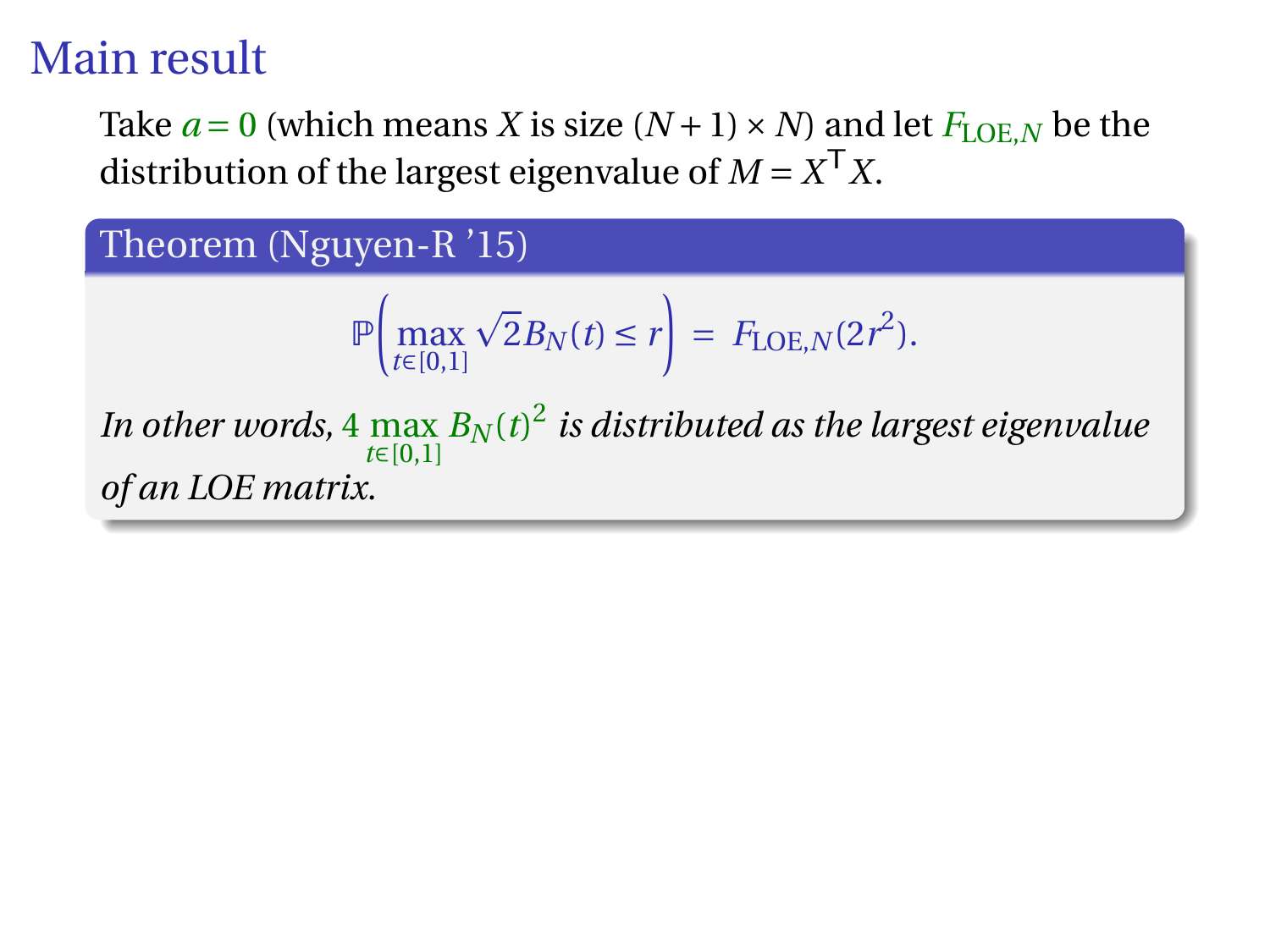# Main result

Take  $a = 0$  (which means *X* is size  $(N + 1) \times N$ ) and let  $F_{\text{LOE},N}$  be the distribution of the largest eigenvalue of  $M = X^{\mathsf{T}} X$ .

Theorem (Nguyen-R '15)

$$
\mathbb{P}\left(\max_{t\in[0,1]}\sqrt{2}B_N(t)\leq r\right)=F_{\text{LOE},N}(2r^2).
$$

In other words,  $4\max\limits_{t\in[0,1]}B_N(t)^2$  is distributed as the largest eigenvalue *of an LOE matrix.*

There is a Dyson Brownian motion version of this result:

Theorem (Nguyen-R '15)  $\mathbb{P}\left(\lambda_N(t) \leq r \cosh(t) \; \forall \; t \in \mathbb{R}\right) = F_{\text{LOE},N}(2r^2).$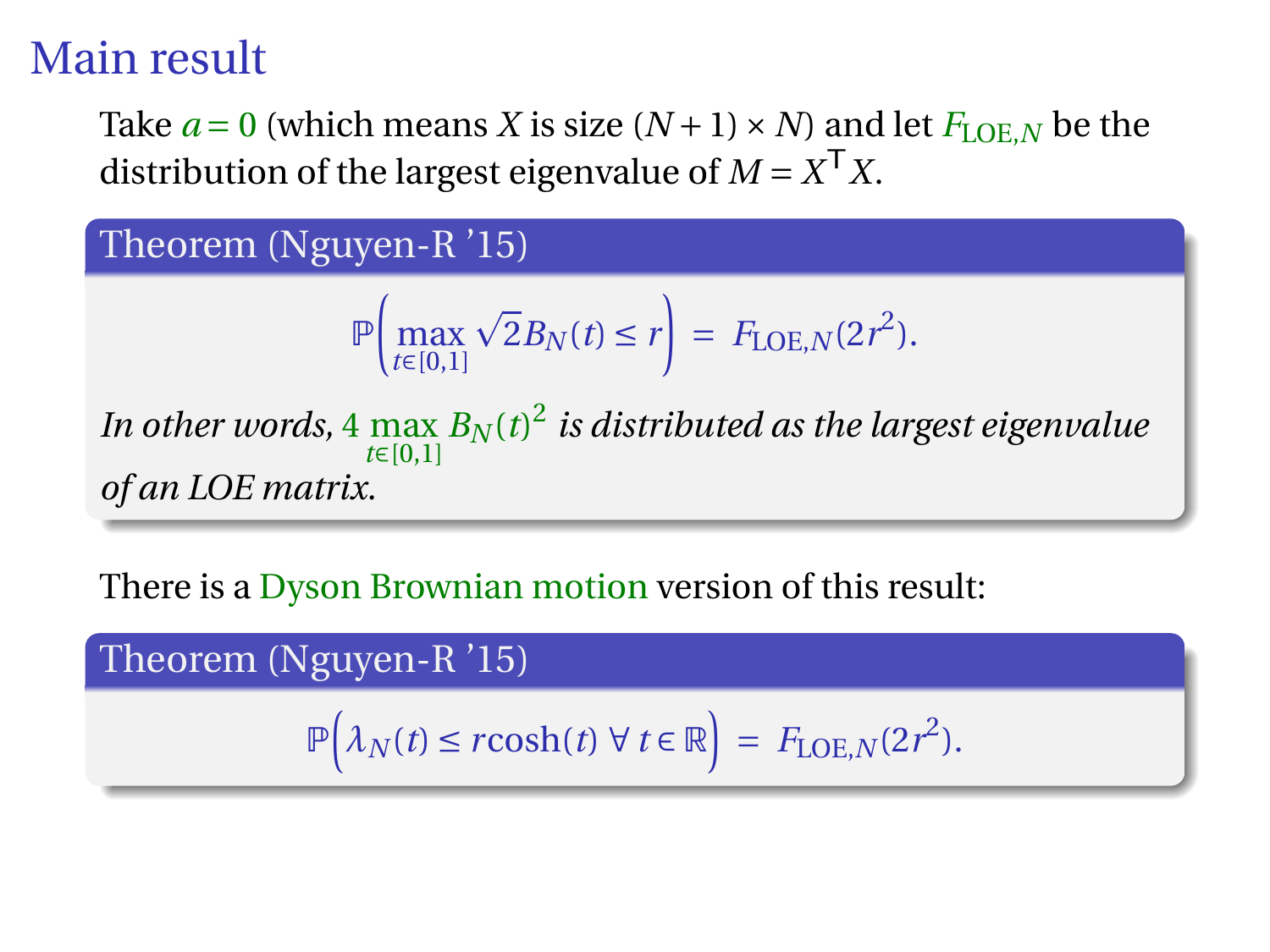# Main result

Take  $a = 0$  (which means *X* is size  $(N + 1) \times N$ ) and let  $F_{\text{LOE},N}$  be the distribution of the largest eigenvalue of  $M = X^{\mathsf{T}} X$ .

Theorem (Nguyen-R '15)

$$
\mathbb{P}\left(\max_{t\in[0,1]}\sqrt{2}B_N(t)\leq r\right)=F_{\text{LOE},N}(2r^2).
$$

In other words,  $4\max\limits_{t\in[0,1]}B_N(t)^2$  is distributed as the largest eigenvalue *of an LOE matrix.*

There is a Dyson Brownian motion version of this result:

Theorem (Nguyen-R '15)

$$
\mathbb{P}\Big(\lambda_N(t) \le r \cosh(t) \ \forall \ t \in \mathbb{R}\Big) = F_{\text{LOE},N}(2r^2).
$$

 $\max_{t \in [0,1]} B_N(t) \stackrel{\text{(d)}}{\approx}$  $\sqrt{N}$  + 2<sup>-1/3</sup> $N$ <sup>-1/6</sup> $\zeta$ <sub>GOE</sub>, and thus also  $\sup_{u \in \mathbb{R}} \{ \mathcal{A}_2(u) - u^2 \} \stackrel{\text{(d)}}{=} 4^{1/3} \zeta_{\text{GOE}}$ , follow as a corollary.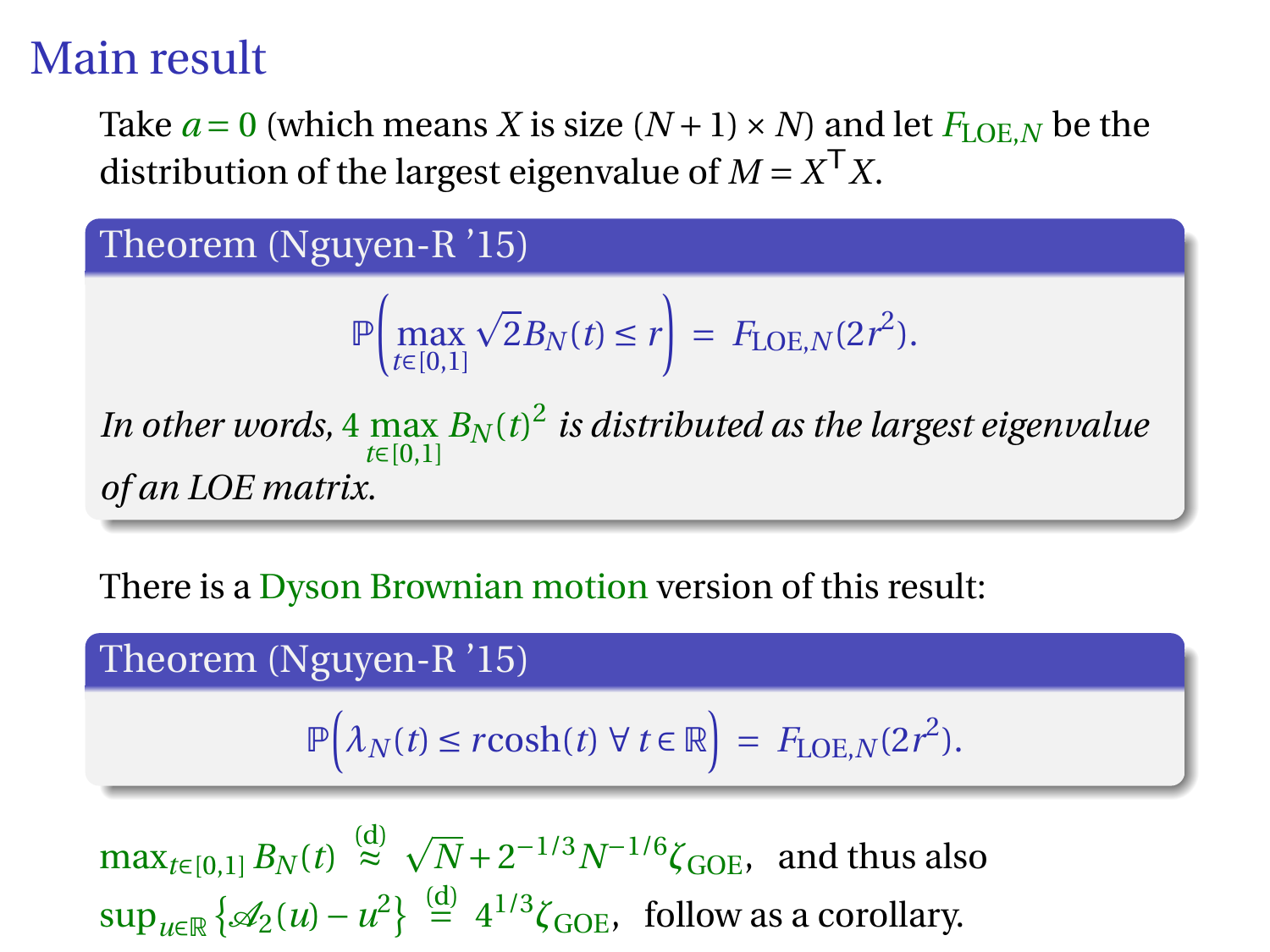# The proof

There are formulas for the distribution of  $\max_{t \in [0,1]} B_N(t)$  in the literature (obtained by path-integral techniques) but they do not make apparent any connection to a random matrix ensemble.

Instead we derive a new formula for the distribution of  $\max_{t\in [0,1]} B_N(t)$ , *t*∈[0,1] by a different method, which is suggestive of such a connection.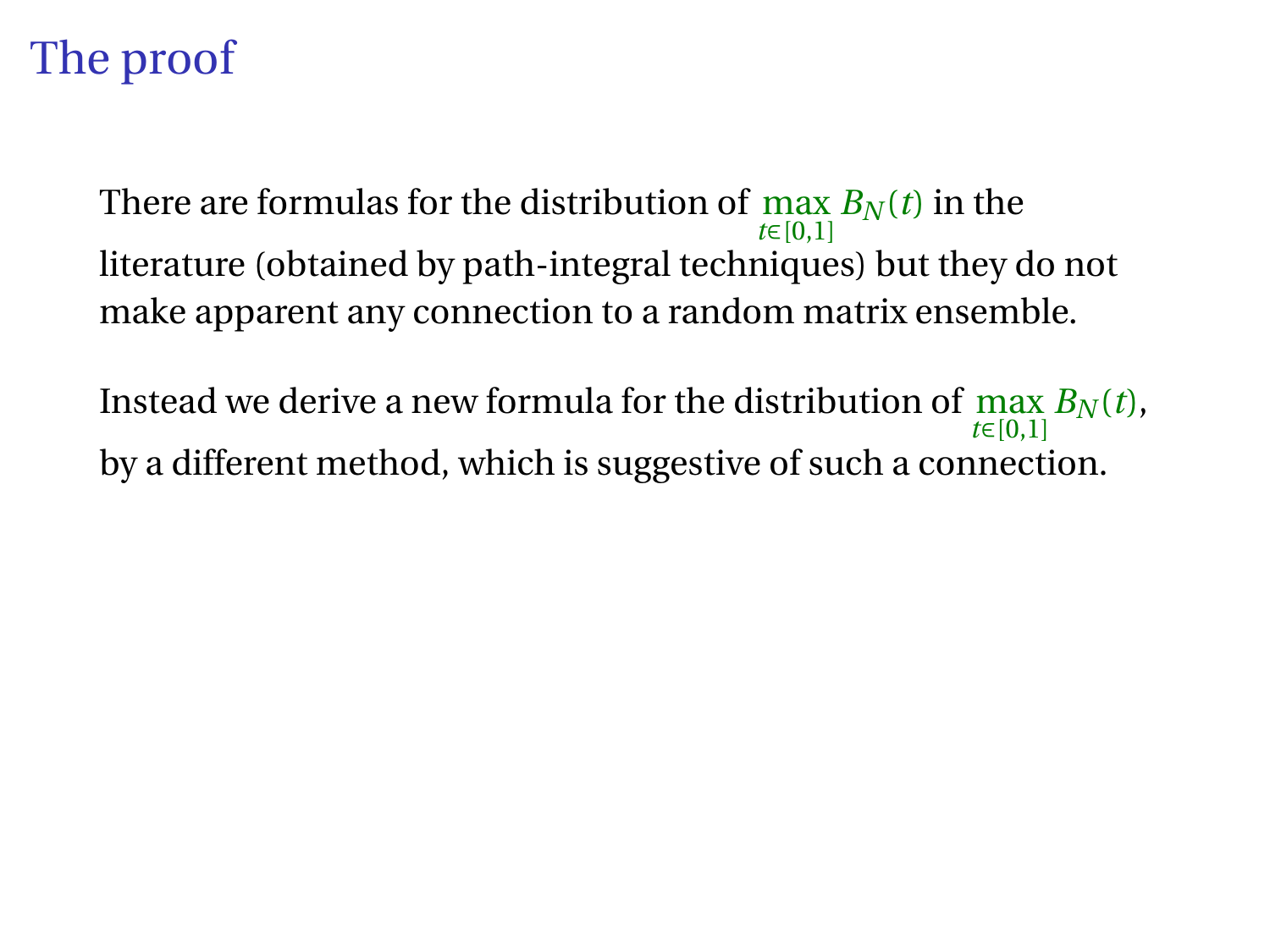# The proof

There are formulas for the distribution of  $\max_{t \in [0,1]} B_N(t)$  in the literature (obtained by path-integral techniques) but they do not make apparent any connection to a random matrix ensemble.

Instead we derive a new formula for the distribution of  $\max_{t\in [0,1]} B_N(t)$ , *t*∈[0,1] by a different method, which is suggestive of such a connection.

Our proof is done at the level of Dyson Brownian motion. It has two steps:

- 1. Derive an expression for  $\mathbb{P}(\lambda_N(t) \leq r \cosh(t) \ \forall \ t \in \mathbb{R})$ .
- 2. Show that the result coincides with  $F_{\text{LOE},N}(2r^2)$ .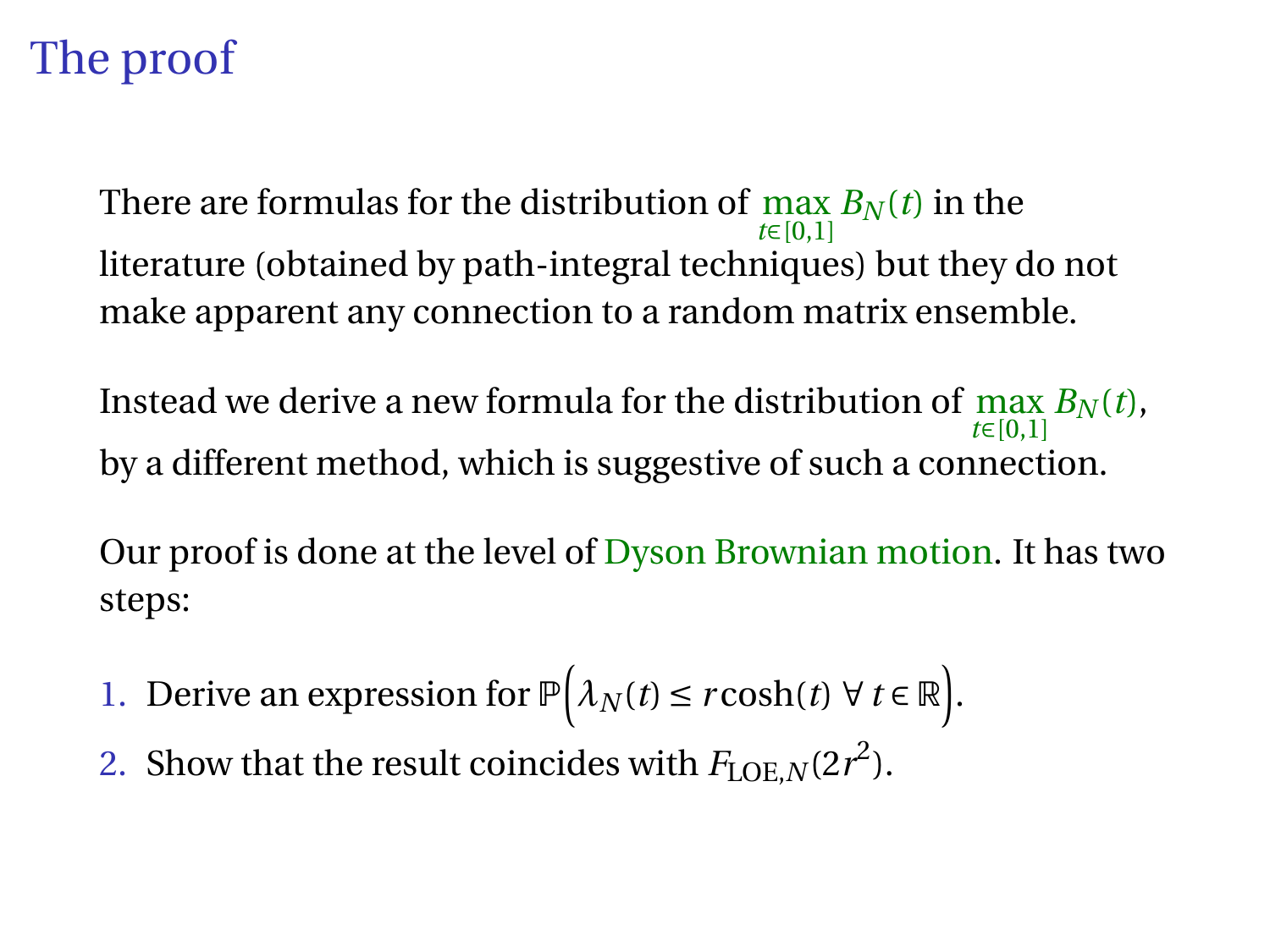### Extended Hermite kernel

Let  $\lambda_N(t)$  be the top line in Dyson Brownian motion. Then for  $t_1 < t_2 < ... < t_n$  and  $r_1, ..., r_n \in \mathbb{R}$ ,

 $\mathbb{P}(\lambda_N(t_j) \leq r_j, j = 1, \ldots, n) = \det(I - f H_N^{\text{ext}} f)_{L^2(\lbrace t_1, \ldots, t_n \rbrace \times \mathbb{R}),}$ 

where  $f(t_j, x) = \mathbf{1}_{x \in (r_j, \infty)}$  and

$$
H_N^{\text{ext}}(s, x; t, y) = \begin{cases} \sum_{n=0}^{N-1} e^{n(s-t)} \varphi_n(x) \varphi_n(y) & \text{if } s \ge t, \\ -\sum_{n=N}^{\infty} e^{n(s-t)} \varphi_n(x) \varphi_n(y) & \text{if } s < t. \end{cases}
$$

Here the  $\varphi_n$  are the Hermite or harmonic oscillator functions  $\varphi_n(x) = e^{-x^2/2} p_n(x)$  with  $p_n$  the *n*-th normalized Hermite polynomial. They satisfy  $\int_{\mathbb{R}} dx \varphi_n(x) \varphi_m(x) = \mathbf{1}_{n=m}$ .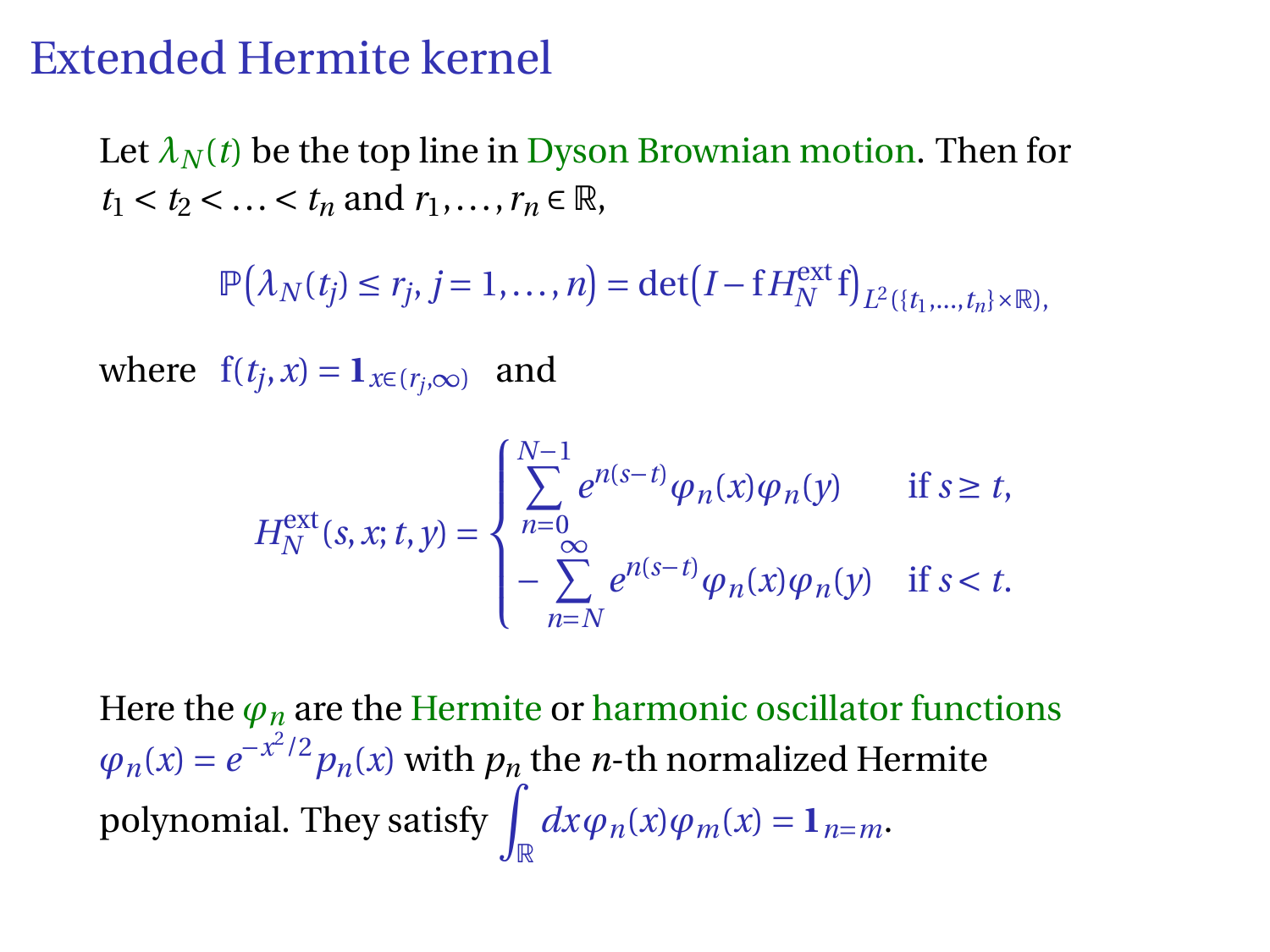### Extended Hermite kernel

Let  $\lambda_N(t)$  be the top line in Dyson Brownian motion. Then for  $t_1 < t_2 < ... < t_n$  and  $r_1, ..., r_n \in \mathbb{R}$ ,

 $\mathbb{P}(\lambda_N(t_j) \leq r_j, j = 1, \ldots, n) = \det(I - f H_N^{\text{ext}} f)_{L^2(\lbrace t_1, \ldots, t_n \rbrace \times \mathbb{R}),}$ 

where  $f(t_j, x) = \mathbf{1}_{x \in (r_j, \infty)}$  and

$$
H_N^{\text{ext}}(s, x; t, y) = \begin{cases} \sum_{n=0}^{N-1} e^{n(s-t)} \varphi_n(x) \varphi_n(y) & \text{if } s \ge t, \\ -\sum_{n=N}^{\infty} e^{n(s-t)} \varphi_n(x) \varphi_n(y) & \text{if } s < t. \end{cases}
$$

Here the  $\varphi_n$  are the Hermite or harmonic oscillator functions  $\varphi_n(x) = e^{-x^2/2} p_n(x)$  with  $p_n$  the *n*-th normalized Hermite polynomial. They satisfy  $\int_{\mathbb{R}} dx \varphi_n(x) \varphi_m(x) = \mathbf{1}_{n=m}$ .

Note that we need to take  $n \to \infty$ . This was done for the Airy<sub>2</sub> process in [Corwin-Quastel-R '13].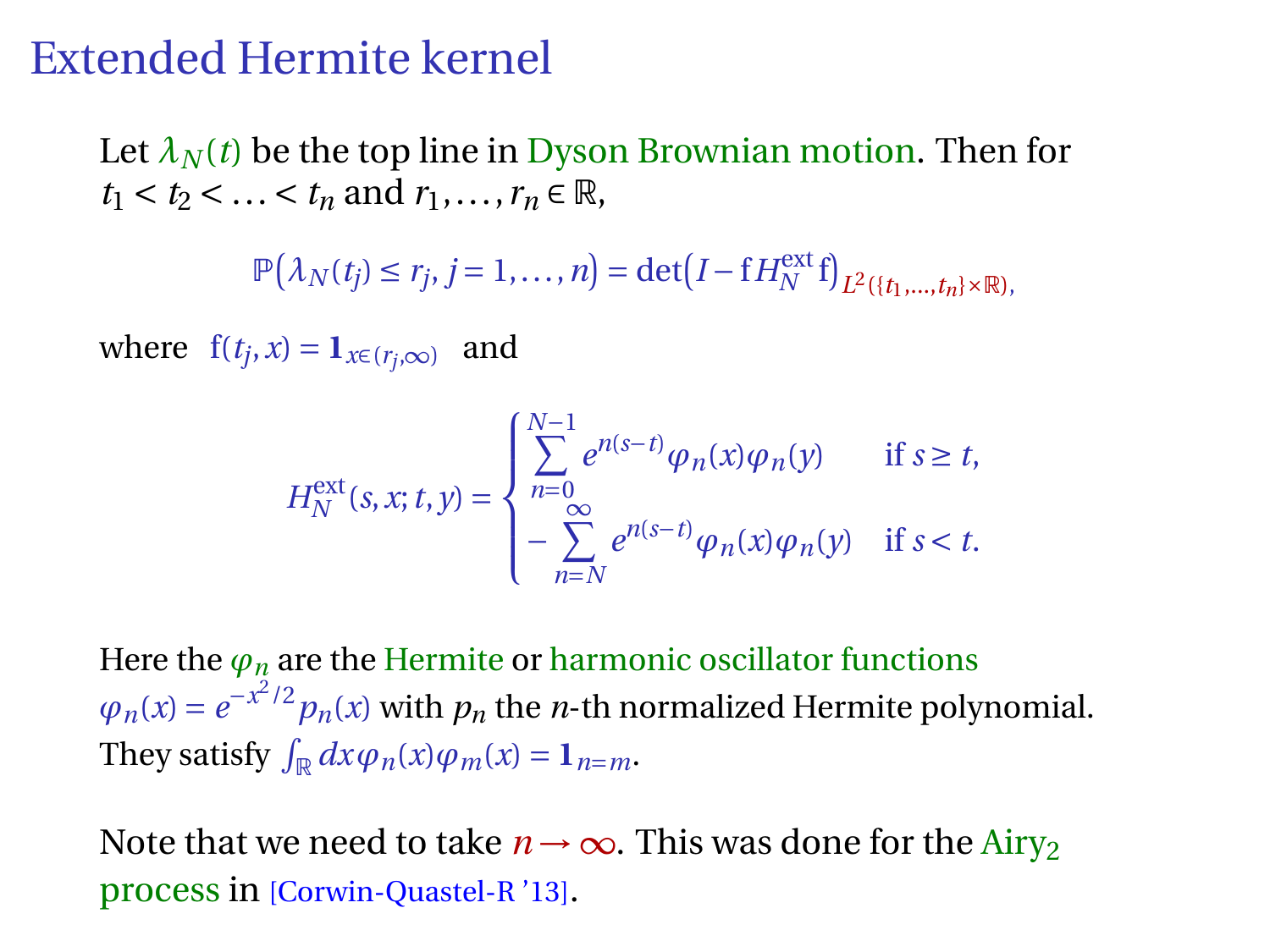# Path integral kernel for DBM

Let 
$$
H_N(x, y) = \sum_{n=0}^{N-1} \varphi_n(x) \varphi_n(y)
$$
 and  $D = -\frac{1}{2} [\Delta - x^2 + 1].$ 

Then

$$
\mathbb{P}(\lambda_N(t_j) \le r_j, j = 1, ..., n)
$$
  
= det  $(I - H_N + \bar{P}_{r_1} e^{(t_1 - t_2)D} \bar{P}_{r_2} e^{(t_2 - t_3)D} \cdots \bar{P}_{r_n} e^{(t_n - t_1)D} H_N)_{L^2(\mathbb{R})}$ .  
[Borodin-Corwin-R'15]

where  $\bar{P}_a f(x) = \mathbf{1}_{x \le a} f(x)$ .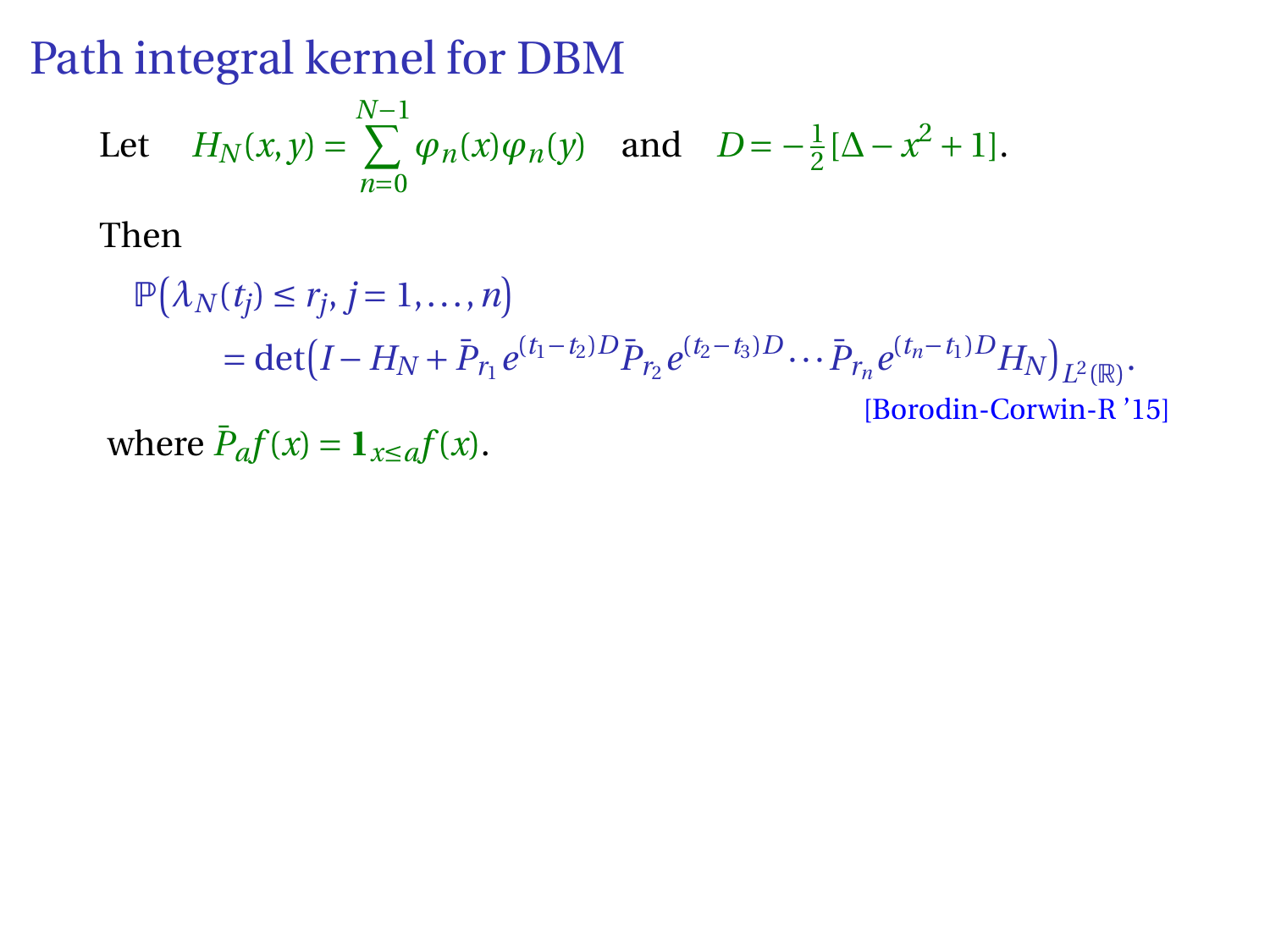Path integral kernel for DBM

Let 
$$
H_N(x, y) = \sum_{n=0}^{N-1} \varphi_n(x) \varphi_n(y)
$$
 and  $D = -\frac{1}{2} [\Delta - x^2 + 1].$ 

Then

$$
\mathbb{P}(\lambda_N(t_j) \le r_j, j = 1, ..., n) \n= det(I - H_N + \bar{P}_{r_1} e^{(t_1 - t_2)D} \bar{P}_{r_2} e^{(t_2 - t_3)D} ... \bar{P}_{r_n} e^{(t_n - t_1)D} H_N)_{L^2(\mathbb{R})}.
$$
\n[Borodin-Corwin-R'15]

where  $\bar{P}_a f(x) = \mathbf{1}_{x \le a} f(x)$ .

For  $g \in H^1([\ell, r])$ , letting  $r_i = g(t_i)$  and taking  $n \to \infty$ , one gets

 $\mathbb{P}(\lambda_N(t) \leq g(t) \text{ for } t \in [\ell, r]) = \det(I - H_N + \Theta_0^g$  $\int_{[l],r]}^{g} e^{(r-l)D} H_N$ 

where  $\Theta_0^g$  $\int_{[\ell_1,\ell_2]}^g f(x) = u(\ell_2,x)$  is the solution operator at time  $\ell_2$  of the boundary value problem

$$
\begin{cases} \partial_t u + Du = 0 & x < g(t) \\ u(t, x) = 0 & x \ge g(t) \end{cases}
$$
 with  $u(\ell_1, x) = f(x)$ .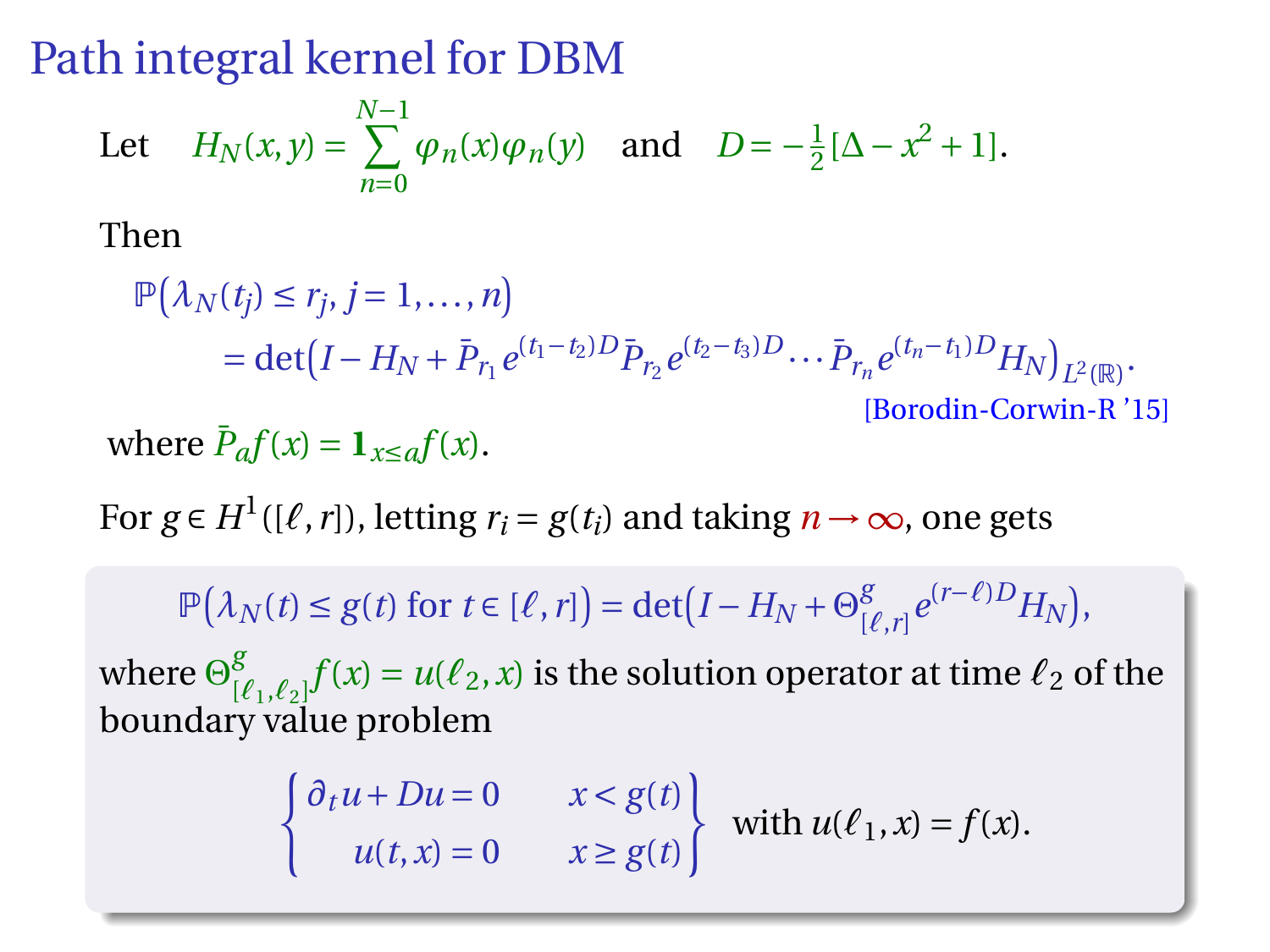Consider 
$$
\begin{cases} \partial_t u - \frac{1}{2} (\partial_x^2 - x^2 + 1) u = 0 & x < g(t) \\ u(t, x) = 0 & x \ge g(t) \end{cases}
$$
 with  $u(\ell_1, x) = f(x)$ .

Setting  $u(t, x) = e^{x^2/2 + t} v(\tau, z)$  and  $\alpha = \frac{1}{4} e^{\ell_1}, \beta = \frac{1}{4} e^{\ell_2}, \tau = \frac{1}{4} e^{2t}, z = e^t x$ , leads to the standard heat equation

$$
\begin{cases} \partial_{\tau} v - \partial_{z}^{2} v = 0 & z < \sqrt{4\tau} g(\log(4\tau)/2) \\ v(\tau, z) = 0 & z \ge \sqrt{4\tau} g(\log(4\tau)/2) \end{cases}
$$
  
with  $v(\alpha, z) = e^{-\frac{1}{8\alpha}z^{2} - \frac{1}{2}\log(4\alpha)} f(\frac{1}{\sqrt{4\alpha}}z) \mathbf{1}_{z < \sqrt{4\tau}g(\frac{1}{2}\log(4\tau))}$ .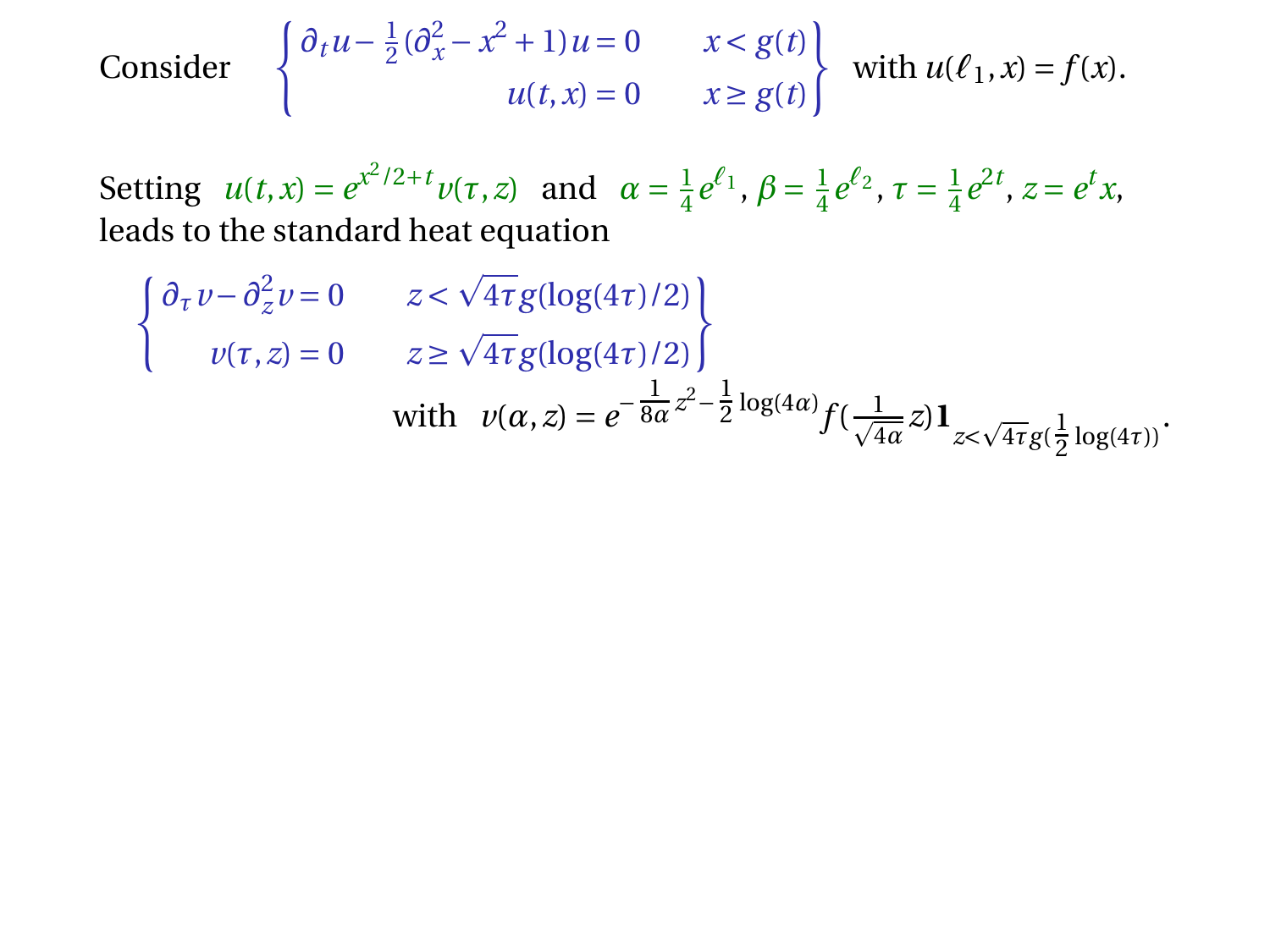Consider 
$$
\begin{cases} \partial_t u - \frac{1}{2} (\partial_x^2 - x^2 + 1) u = 0 & x < g(t) \\ u(t, x) = 0 & x \ge g(t) \end{cases}
$$
 with  $u(\ell_1, x) = f(x)$ .

Setting  $u(t, x) = e^{x^2/2 + t} v(\tau, z)$  and  $\alpha = \frac{1}{4} e^{\ell_1}, \beta = \frac{1}{4} e^{\ell_2}, \tau = \frac{1}{4} e^{2t}, z = e^t x$ , leads to the standard heat equation

$$
\begin{cases} \partial_{\tau} v - \partial_{z}^{2} v = 0 & z < \sqrt{4\tau} g(\log(4\tau)/2) \\ v(\tau, z) = 0 & z \ge \sqrt{4\tau} g(\log(4\tau)/2) \end{cases}
$$
  
with  $v(\alpha, z) = e^{-\frac{1}{8\alpha}z^{2} - \frac{1}{2}\log(4\alpha)} f(\frac{1}{\sqrt{4\alpha}}z) \mathbf{1}_{z < \sqrt{4\tau}g(\frac{1}{2}\log(4\tau))}$ .

By Feynman-Kac this gives

$$
\Theta^g_{[\ell_1,\ell_2]}(x,y) = e^{\frac{1}{2}(y^2 - x^2) + \ell_2} \frac{e^{-(e^{\ell_1}x - e^{\ell_2}y)^2/(4(\beta - \alpha))}}{\sqrt{4\pi(\beta - \alpha)}}
$$

$$
\times \mathbb{P}_{\hat{b}(\alpha) = e^{\ell_1}x, \hat{b}(\beta) = e^{\ell_2}y} \left(\hat{b}(t) \le \sqrt{4t}g\left(\frac{1}{2}\log(4t)\right) \forall t \in [\alpha, \beta]\right).
$$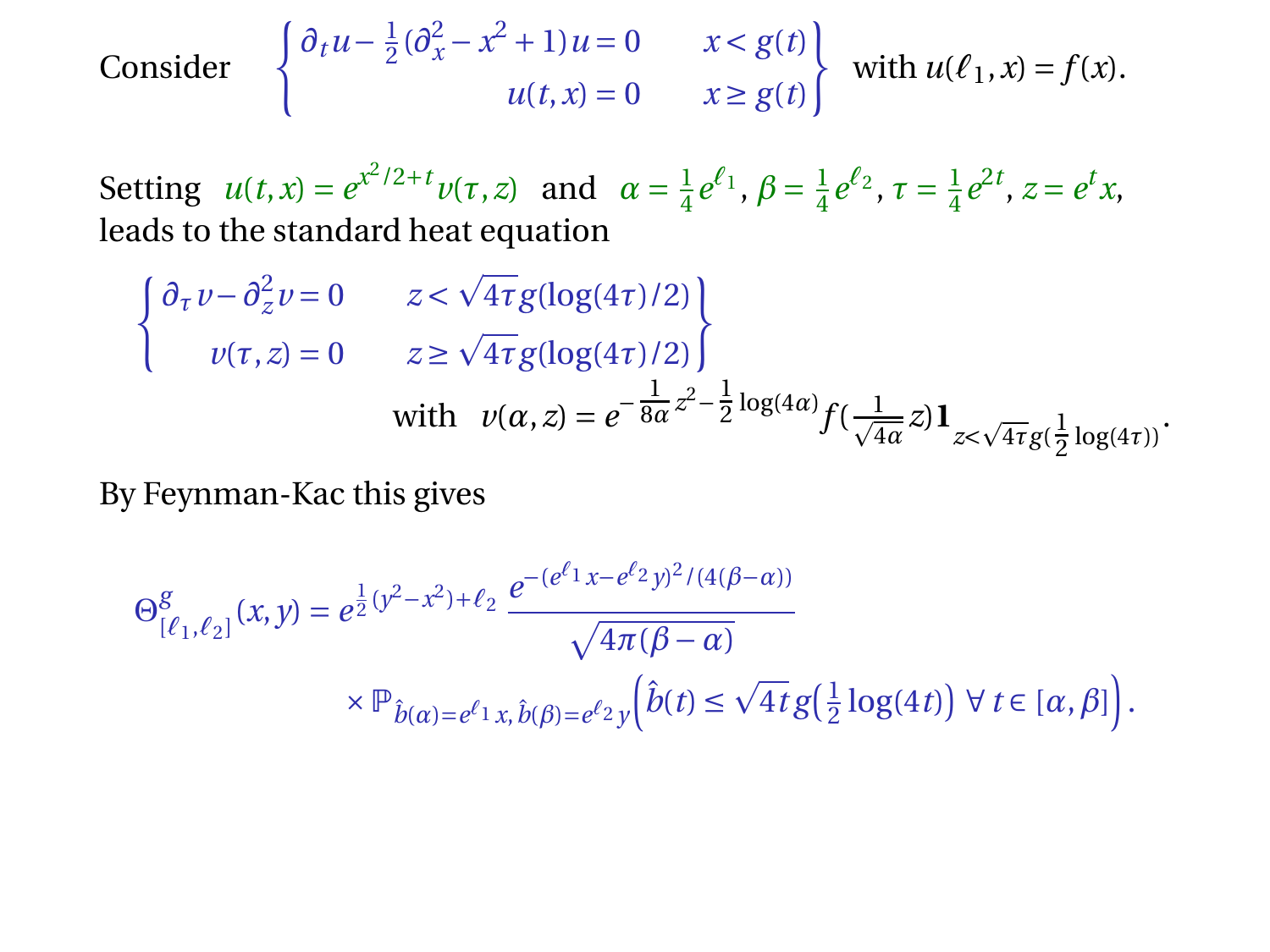Consider 
$$
\begin{cases} \partial_t u - \frac{1}{2} (\partial_x^2 - x^2 + 1) u = 0 & x < g(t) \\ u(t, x) = 0 & x \ge g(t) \end{cases}
$$
 with  $u(\ell_1, x) = f(x)$ .

Setting  $u(t, x) = e^{x^2/2 + t} v(\tau, z)$  and  $\alpha = \frac{1}{4} e^{\ell_1}, \beta = \frac{1}{4} e^{\ell_2}, \tau = \frac{1}{4} e^{2t}, z = e^t x$ , leads to the standard heat equation

$$
\begin{cases} \partial_{\tau} v - \partial_{z}^{2} v = 0 & z < \sqrt{4\tau} g(\log(4\tau)/2) \\ v(\tau, z) = 0 & z \ge \sqrt{4\tau} g(\log(4\tau)/2) \end{cases}
$$
  
with  $v(\alpha, z) = e^{-\frac{1}{8\alpha}z^{2} - \frac{1}{2}\log(4\alpha)} f(\frac{1}{\sqrt{4\alpha}}z) \mathbf{1}_{z < \sqrt{4\tau}g(\frac{1}{2}\log(4\tau))}$ .

By Feynman-Kac this gives

$$
\Theta_{[\ell_1,\ell_2]}^{g}(x,y) = e^{\frac{1}{2}(y^2 - x^2) + \ell_2} \frac{e^{-(e^{\ell_1}x - e^{\ell_2}y)^2/(4(\beta - \alpha))}}{\sqrt{4\pi(\beta - \alpha)}}
$$

$$
\times \mathbb{P}_{\hat{b}(\alpha) = e^{\ell_1}x, \hat{b}(\beta) = e^{\ell_2}y} \left(\hat{b}(t) \le \sqrt{4t}g\left(\frac{1}{2}\log(4t)\right) \forall t \in [\alpha, \beta]\right).
$$

Now if  $g(t) = r \cosh(t)$  we get  $\sqrt{4t} g(\frac{1}{2} \log(4t)) = 2rt + \frac{1}{2}rt$  $\rightarrow$  the probability is explicit (by the reflection principle).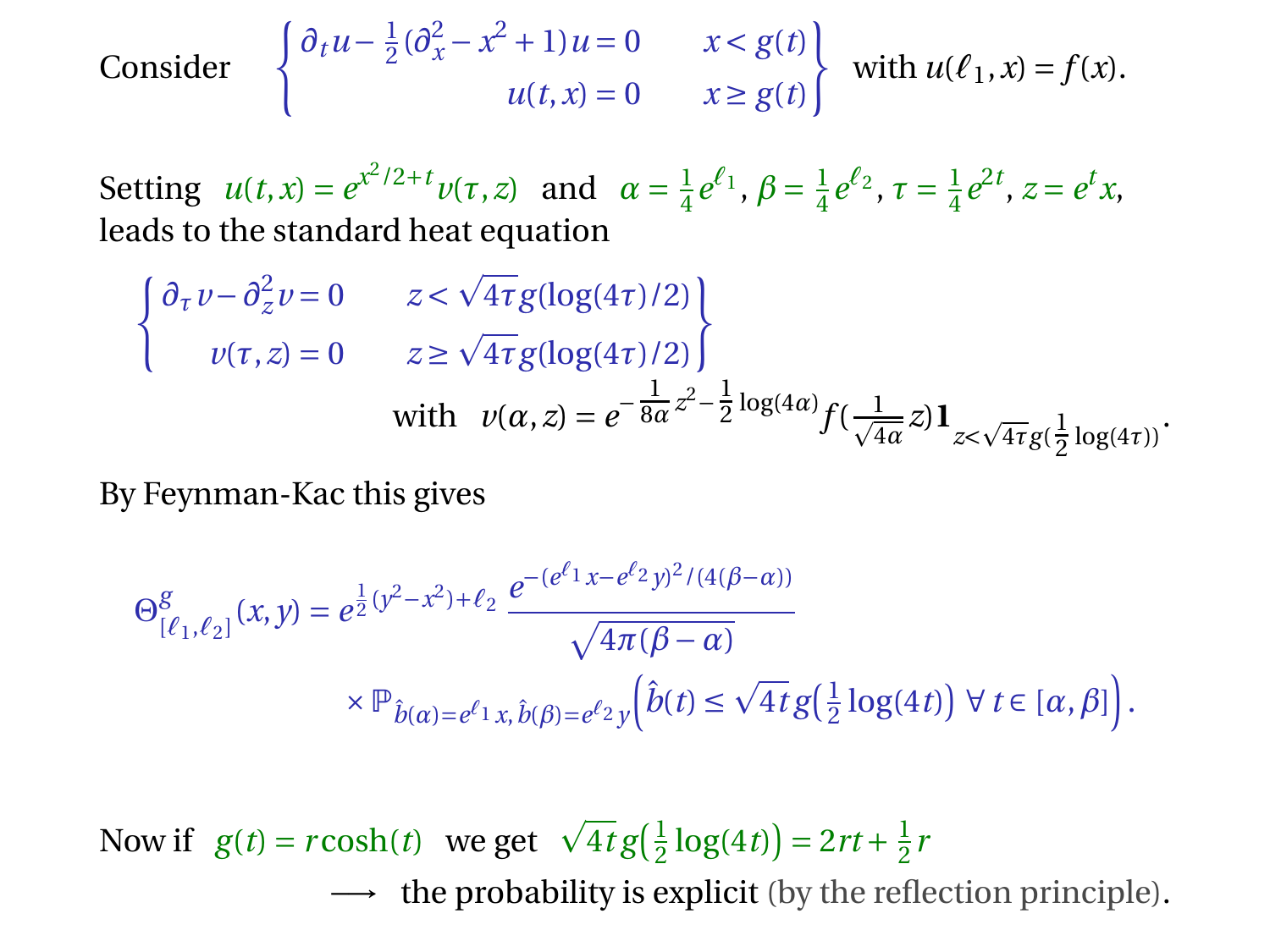$$
\Theta_{[-L,L]}^{\text{rcosh}(t)} = \bar{P}_{\text{rcosh}(L)} \left( e^{-2LD} - R_L^{(r)} \right) \bar{P}_{\text{rcosh}(L)}
$$

with  $R_L^{(r)}(x,y) = \frac{1}{\sqrt{4\pi(\beta-\alpha)}}e^{\frac{1}{2}(y^2-x^2)+L-r(e^Ly-e^{-L}x)+r^2(\beta-\alpha)-\frac{1}{4(\beta-\alpha)}}(e^{-L}x+e^Ly-2r(\alpha+\beta)-r)^2}.$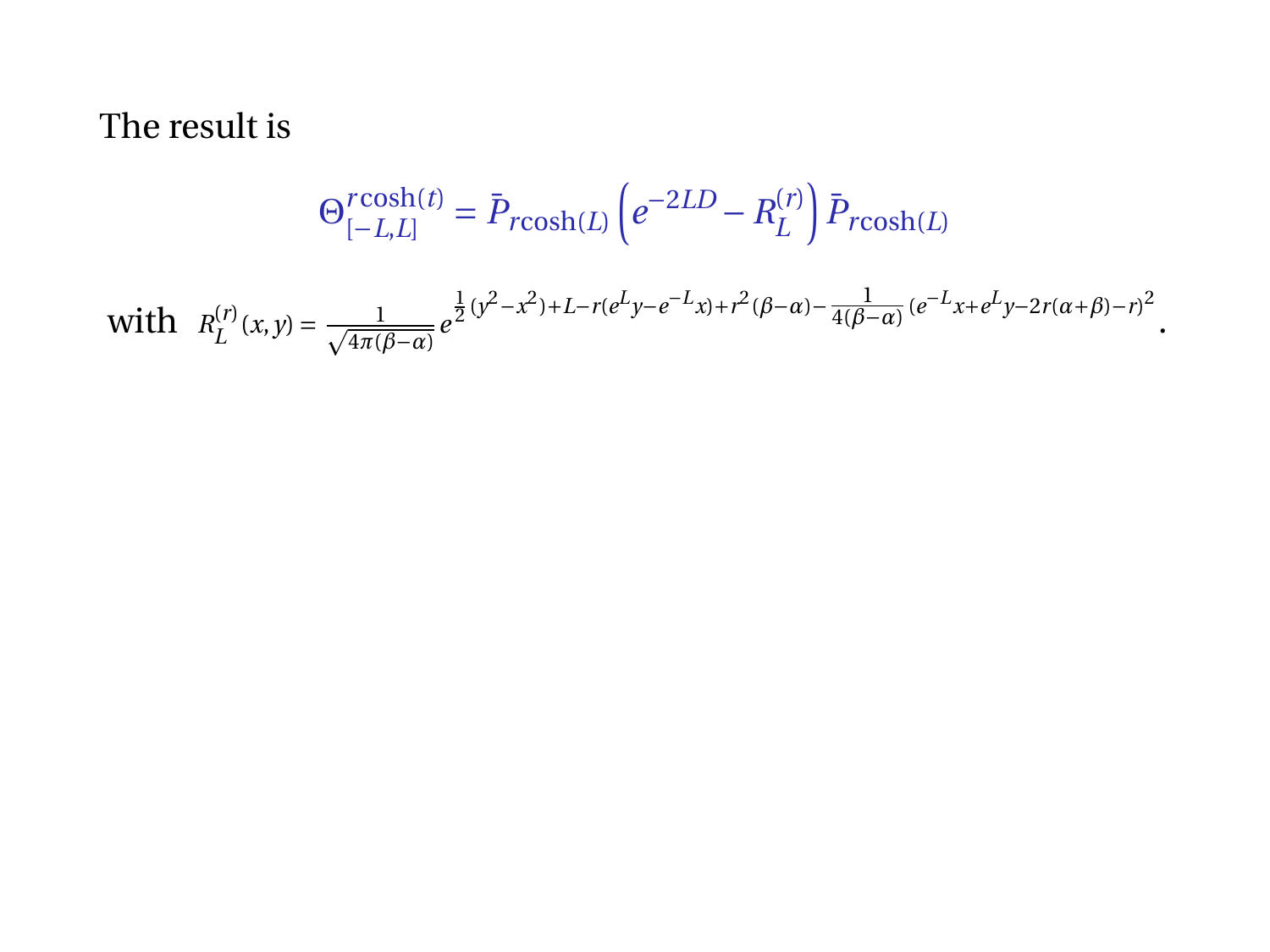$$
\Theta_{[-L,L]}^{r\cosh(t)} = \bar{P}_{r\cosh(L)} \left( e^{-2LD} - R_L^{(r)} \right) \bar{P}_{r\cosh(L)}
$$

$$
\text{with}\ \ \, R_L^{(r)}(x,y) = \tfrac{1}{\sqrt{4\pi(\beta-\alpha)}}\,e^{\tfrac{1}{2}(y^2-x^2) + L - r(e^L y - e^{-L} x) + r^2(\beta-\alpha) - \tfrac{1}{4(\beta-\alpha)}(e^{-L} x + e^L y - 2r(\alpha+\beta)-r)^2}.
$$

We want to compute

$$
\mathbb{P}\left(\lambda_N(t) \le r \cosh(t) \,\forall \, t \in \mathbb{R}\right) = \lim_{L \to \infty} \det \left(I - H_N + \Theta_{[-L,L]}^{r \cosh(t)} e^{2LD} H_N\right)
$$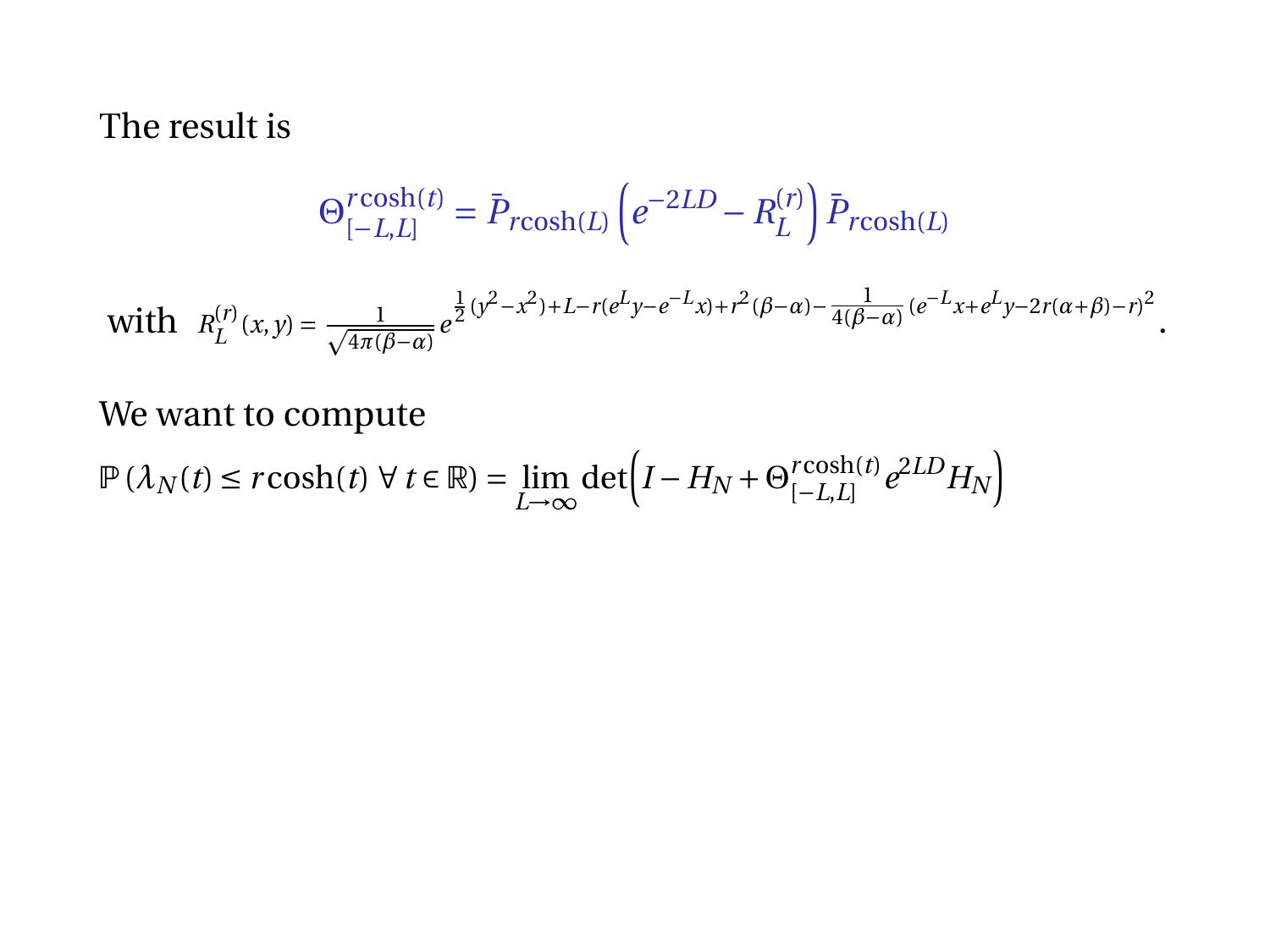$$
\Theta_{[-L,L]}^{r\cosh(t)} = \bar{P}_{r\cosh(L)} \left( e^{-2LD} - R_L^{(r)} \right) \bar{P}_{r\cosh(L)}
$$

with 
$$
R_L^{(r)}(x,y) = \frac{1}{\sqrt{4\pi(\beta-\alpha)}}e^{\frac{1}{2}(y^2-x^2)+L-r(e^Ly-e^{-L}x)+r^2(\beta-\alpha)-\frac{1}{4(\beta-\alpha)}}(e^{-L}x+e^Lv-2r(\alpha+\beta)-r)^2}.
$$

We want to compute

$$
\mathbb{P}(\lambda_N(t) \le r \cosh(t) \ \forall \ t \in \mathbb{R}) = \lim_{L \to \infty} \det \Big( I - H_N + \Theta_{[-L, L]}^{r \cosh(t)} e^{2LD} H_N \Big)
$$

$$
= \lim_{L \to \infty} \det \Big( I - H_N + e^{LD} H_N \Theta_{[-L, L]}^{r \cosh(t)} e^{LD} H_N \Big)
$$

$$
= \lim_{L \to \infty} \det \Big( I - H_N + e^{LD} H_N \Big( e^{-2LD} - R_L^{(r)} \Big) e^{LD} H_N + \text{error} \Big)
$$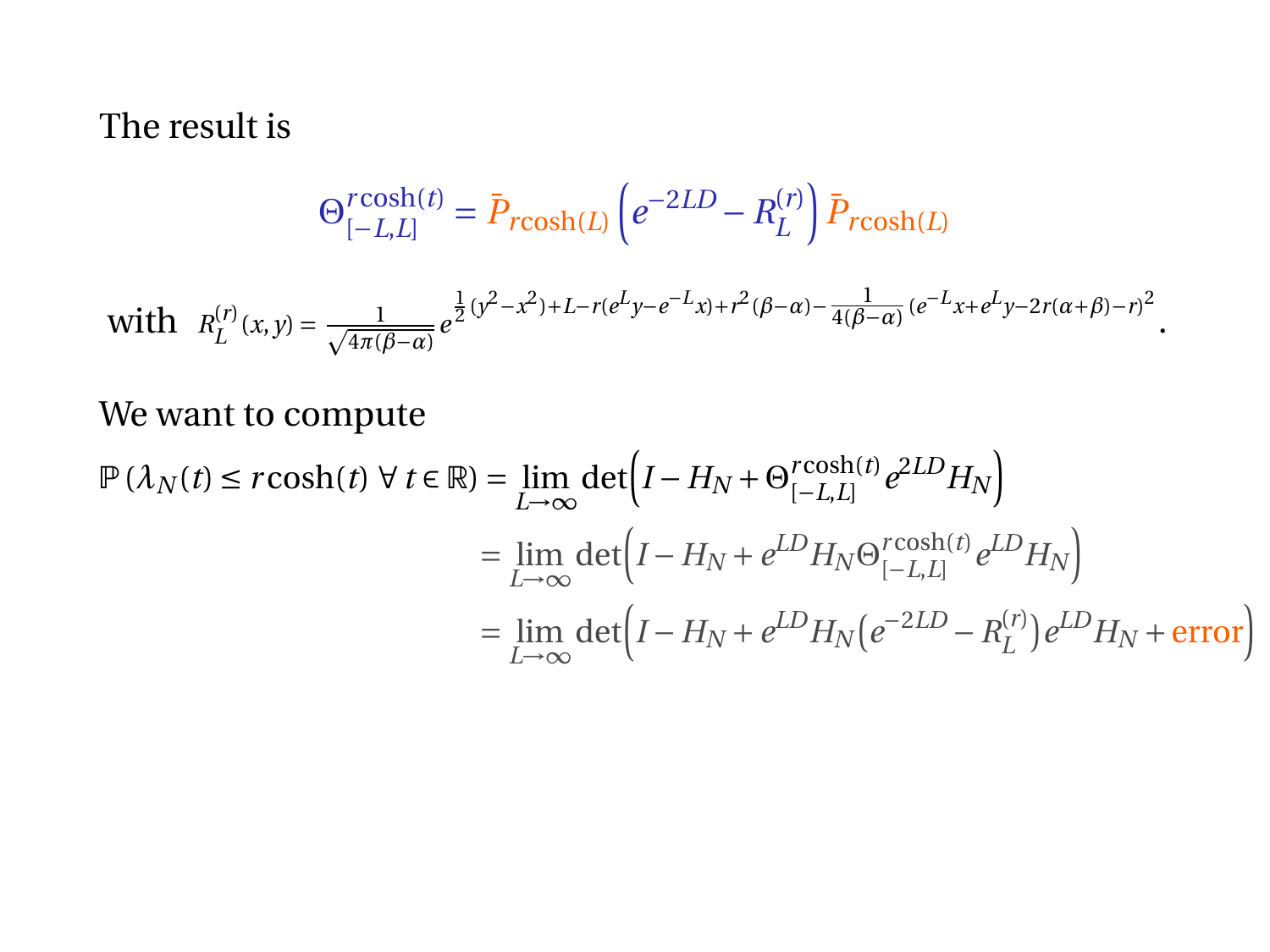$$
\Theta_{[-L,L]}^{r\cosh(t)} = \bar{P}_{r\cosh(L)} \left( e^{-2LD} - R_L^{(r)} \right) \bar{P}_{r\cosh(L)}
$$

with 
$$
R_L^{(r)}(x,y) = \frac{1}{\sqrt{4\pi(\beta-\alpha)}}e^{\frac{1}{2}(y^2-x^2)+L-r(e^Ly-e^{-L}x)+r^2(\beta-\alpha)-\frac{1}{4(\beta-\alpha)}}(e^{-L}x+e^Lv-2r(\alpha+\beta)-r)^2}.
$$

We want to compute

$$
\mathbb{P}(\lambda_N(t) \le r \cosh(t) \ \forall \ t \in \mathbb{R}) = \lim_{L \to \infty} \det \Big( I - H_N + \Theta_{[-L, L]}^{r \cosh(t)} e^{2LD} H_N \Big)
$$
\n
$$
= \lim_{L \to \infty} \det \Big( I - H_N + e^{LD} H_N \Theta_{[-L, L]}^{r \cosh(t)} e^{LD} H_N \Big)
$$
\n
$$
= \lim_{L \to \infty} \det \Big( I - H_N + e^{LD} H_N \Big( e^{-2LD} - R_L^{(r)} \Big) e^{LD} H_N + \text{error} \Big)
$$
\n
$$
= \lim_{L \to \infty} \det \Big( I - e^{LD} H_N R_L^{(r)} e^{LD} H_N + \text{error} \Big).
$$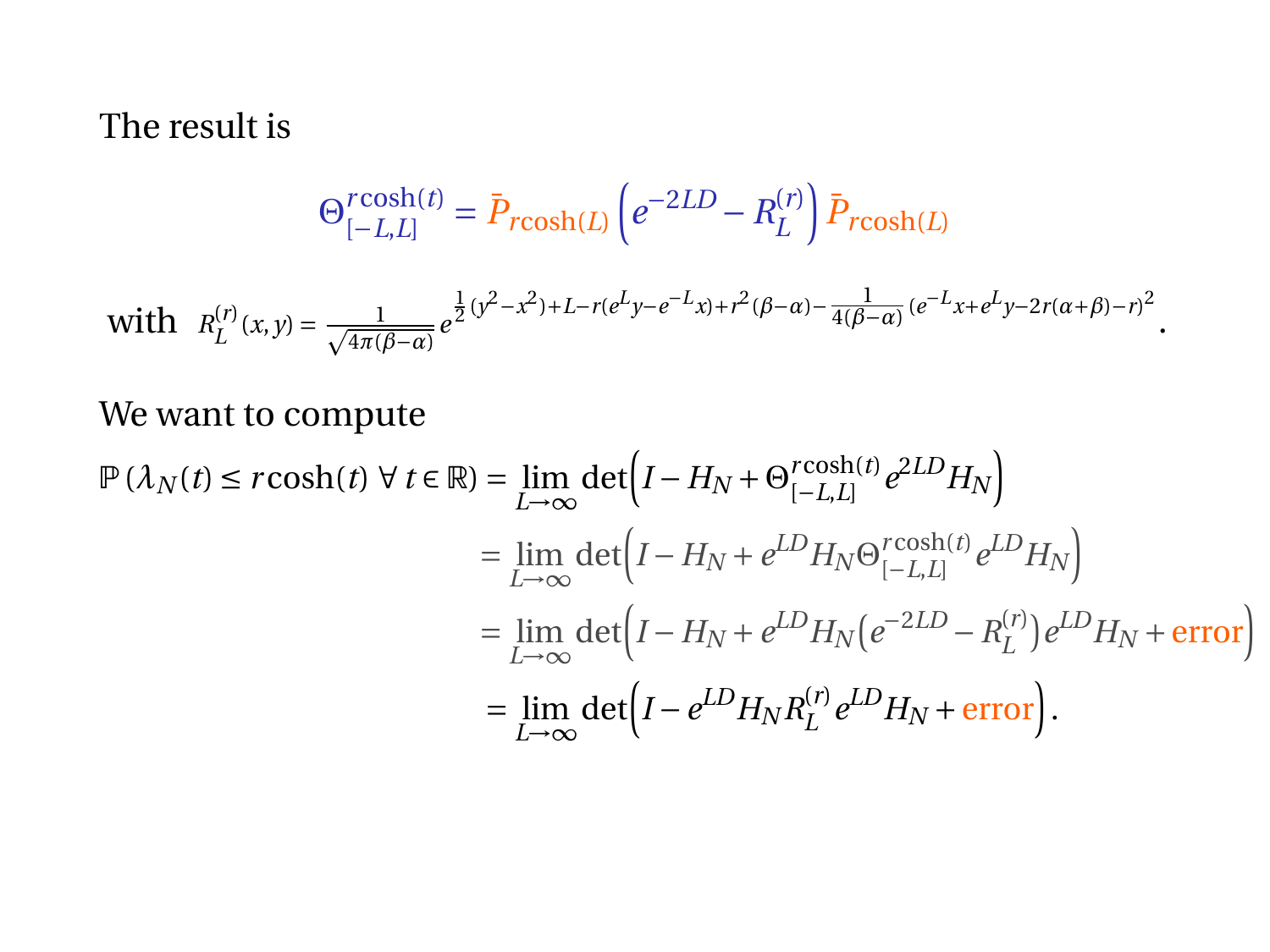## $\mathbb{P}(\lambda_N(t) \leq r \cosh(t) \ \forall \ t \in \mathbb{R}) = \det(I - H_N \varrho_r H_N).$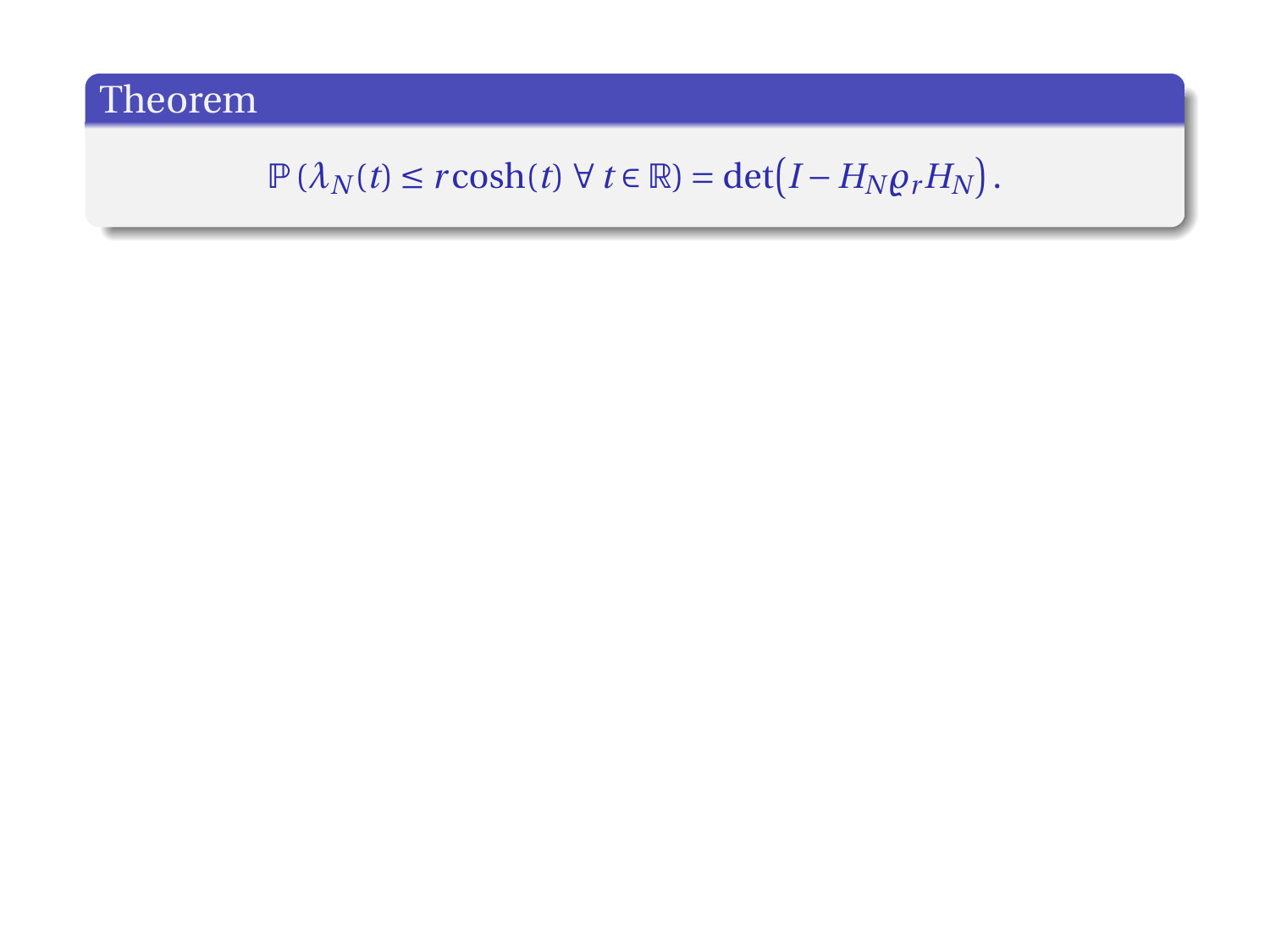$$
\mathbb{P}\left(\lambda_N(t) \leq r \cosh(t) \ \forall \ t \in \mathbb{R}\right) = \det\left(I - H_N \varrho_r H_N\right).
$$

Now this is interesting because:

 $\triangleright$  [CQR '13] proved, using similar arguments, that

 $\mathbb{P}\left(\mathcal{A}_2(t) \leq t^2 + r \,\forall \, t \in \mathbb{R}\right) = \det(I - K_{Ai}\varrho_r K_{Ai}).$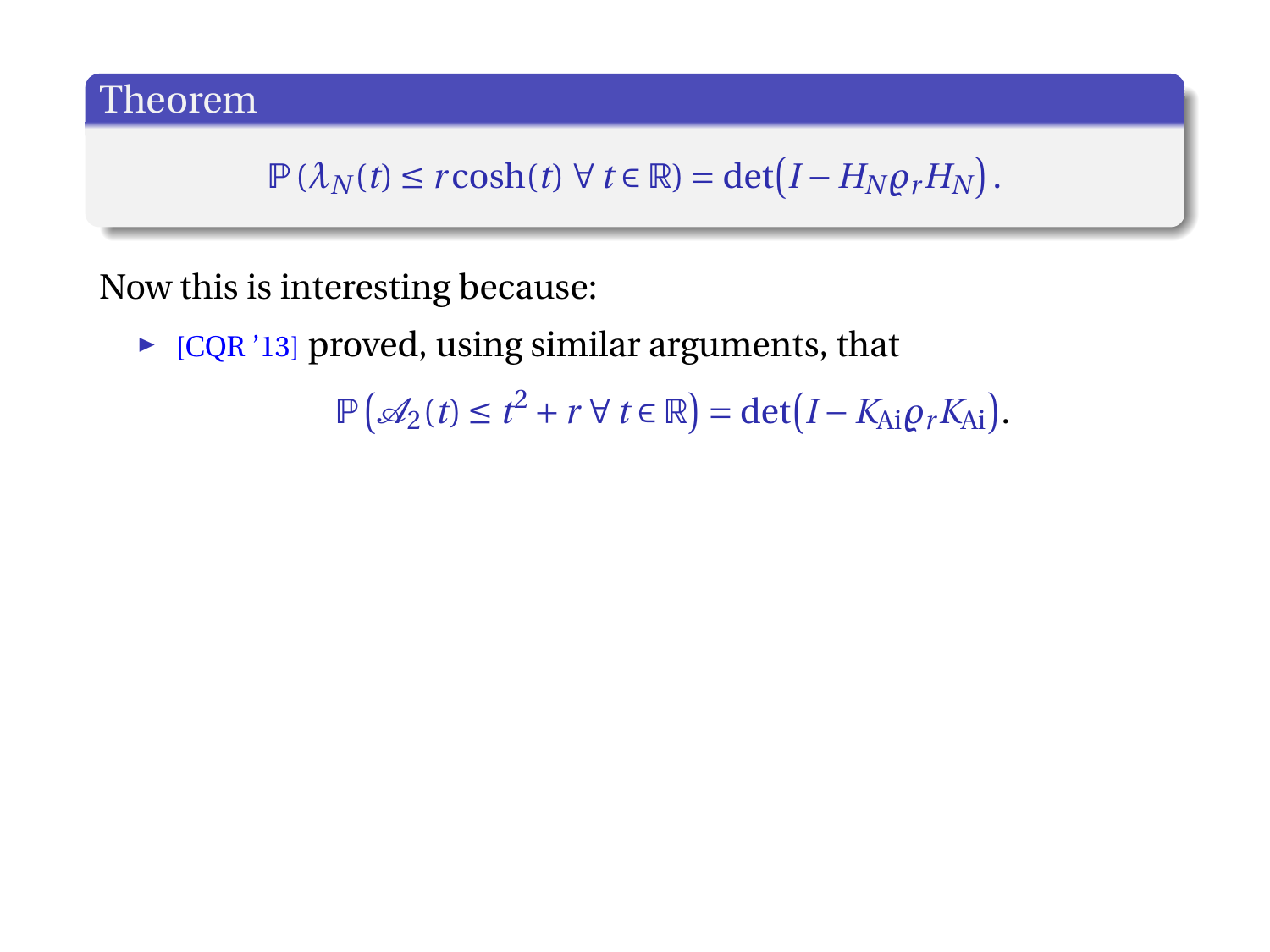$$
\mathbb{P}\left(\lambda_N(t) \leq r \cosh(t) \,\,\forall \,\, t \in \mathbb{R}\right) = \det\left(I - H_N \varrho_r H_N\right).
$$

Now this is interesting because:

 $\triangleright$  [CQR '13] proved, using similar arguments, that

 $\mathbb{P}\left(\mathcal{A}_2(t) \leq t^2 + r \,\forall \, t \in \mathbb{R}\right) = \det(I - K_{Ai}\varrho_r K_{Ai}).$ 

$$
\blacktriangleright \det(I - K_{Ai}\rho_r K_{Ai}) = \det(I - P_0 B_{4^{1/3}r} P_0) \qquad \text{(easy)}= F_{GOE}(4^{1/3}r).
$$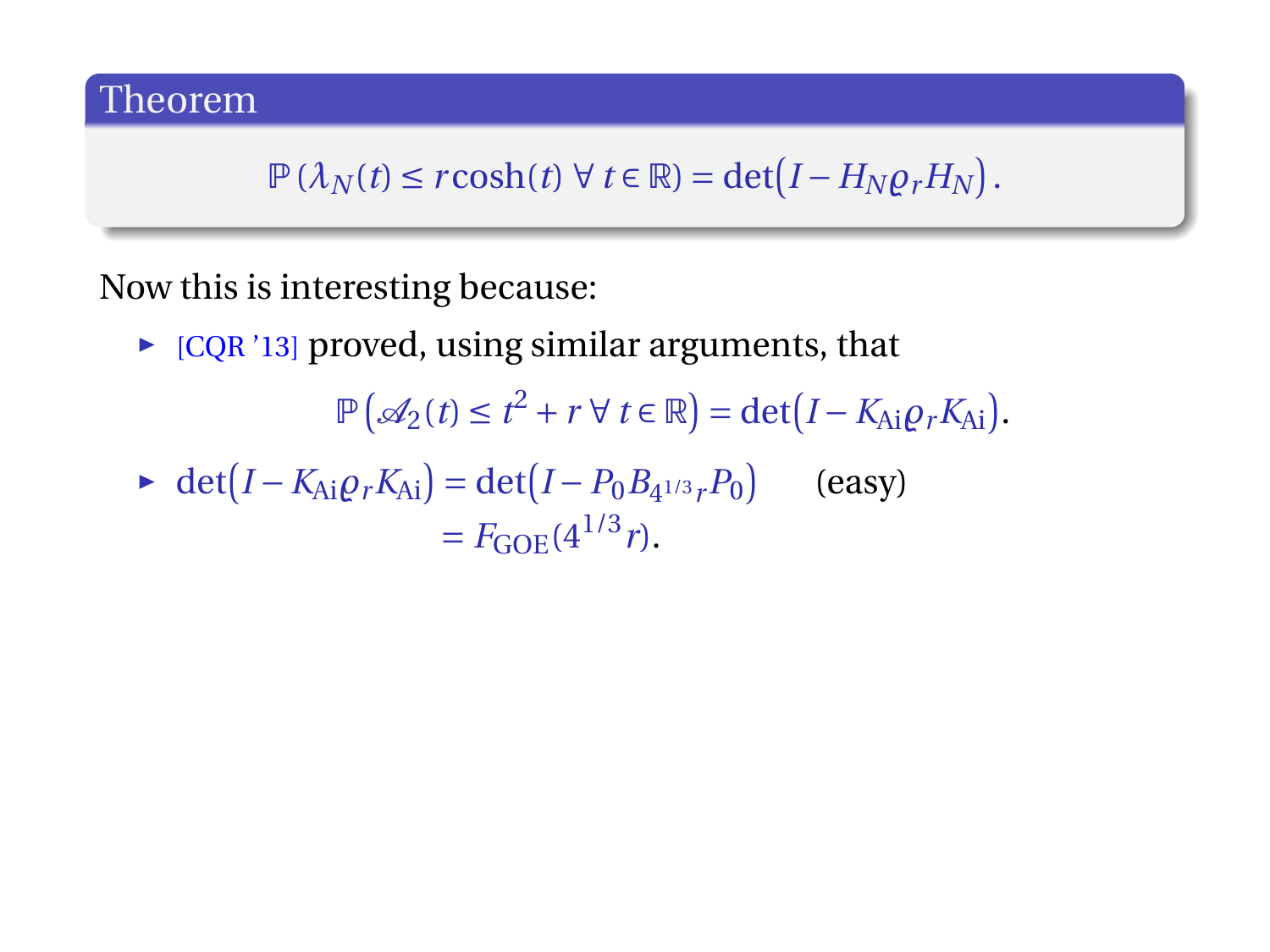$$
\mathbb{P}\left(\lambda_N(t) \leq r \cosh(t) \,\forall \, t \in \mathbb{R}\right) = \det\left(I - H_N \varrho_r H_N\right).
$$

Now this is interesting because:

 $\triangleright$  [CQR '13] proved, using similar arguments, that

 $\mathbb{P}\left(\mathcal{A}_2(t) \leq t^2 + r \,\forall \, t \in \mathbb{R}\right) = \det(I - K_{Ai}\varrho_r K_{Ai}).$ 

• 
$$
\det(I - K_{Ai}\rho_r K_{Ai}) = \det(I - P_0 B_{4^{1/3}r} P_0)
$$
 (easy)  
=  $F_{GOE}(4^{1/3}r)$ .

 $\blacktriangleright$  *H<sub>N</sub>* is the *correlation kernel* of the GUE eigenvalues.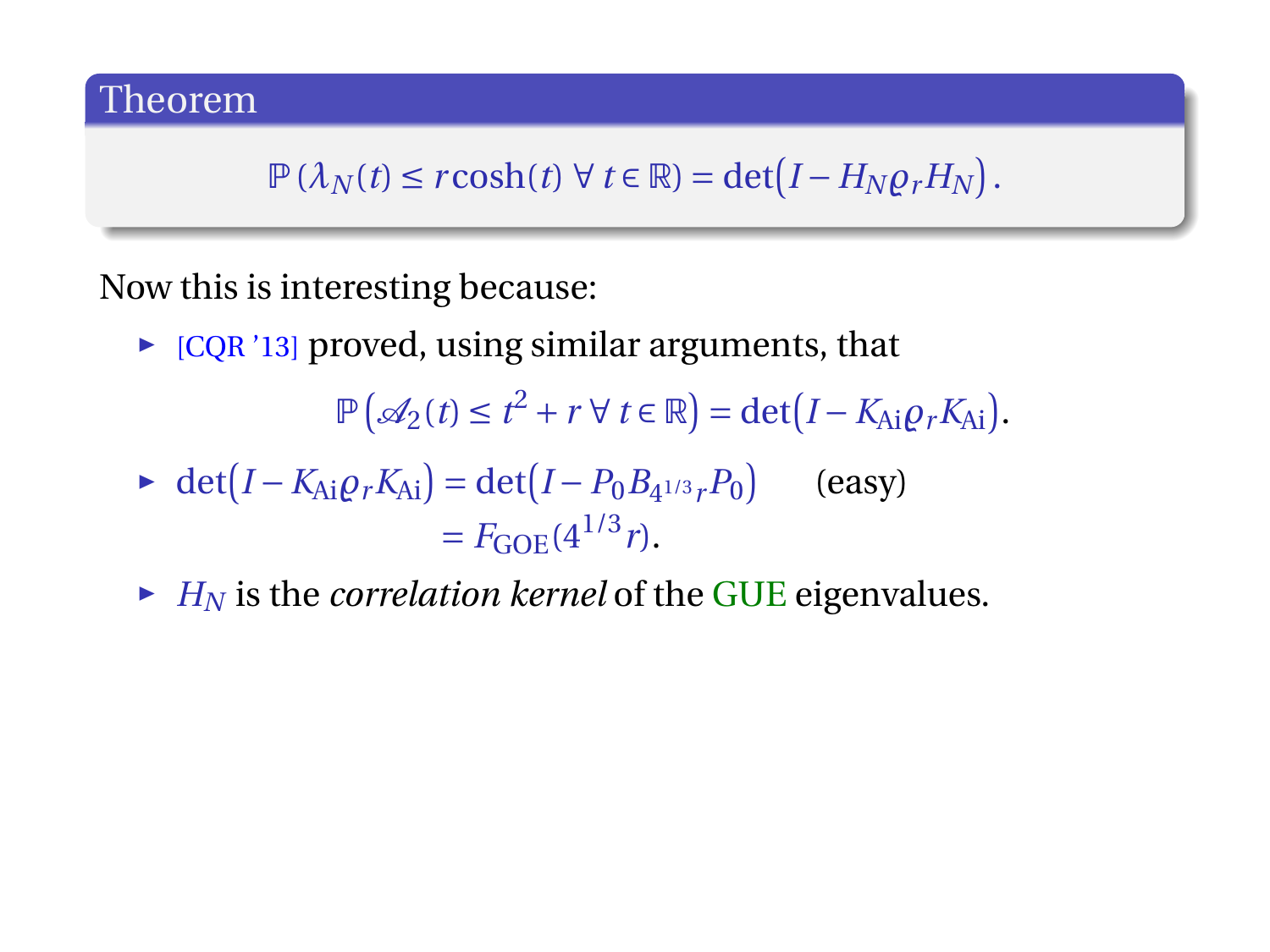$$
\mathbb{P}\left(\lambda_N(t) \leq r \cosh(t) \,\forall \, t \in \mathbb{R}\right) = \det\left(I - H_N \varrho_r H_N\right).
$$

Now this is interesting because:

 $\triangleright$  [CQR '13] proved, using similar arguments, that

 $\mathbb{P}\left(\mathcal{A}_2(t) \leq t^2 + r \,\forall \, t \in \mathbb{R}\right) = \det(I - K_{Ai}\varrho_r K_{Ai}).$ 

- $\blacktriangleright$  det( $I K_{Ai} \rho_r K_{Ai}$ ) = det( $I P_0 B_{4^{1/3}r} P_0$ ) (easy)  $= F_{\rm COE}(4^{1/3}r)$ .
- $\blacktriangleright$  *H<sub>N</sub>* is the *correlation kernel* of the GUE eigenvalues.
- $\triangleright$  *H<sub>N</sub>* → *K*<sub>Ai</sub>.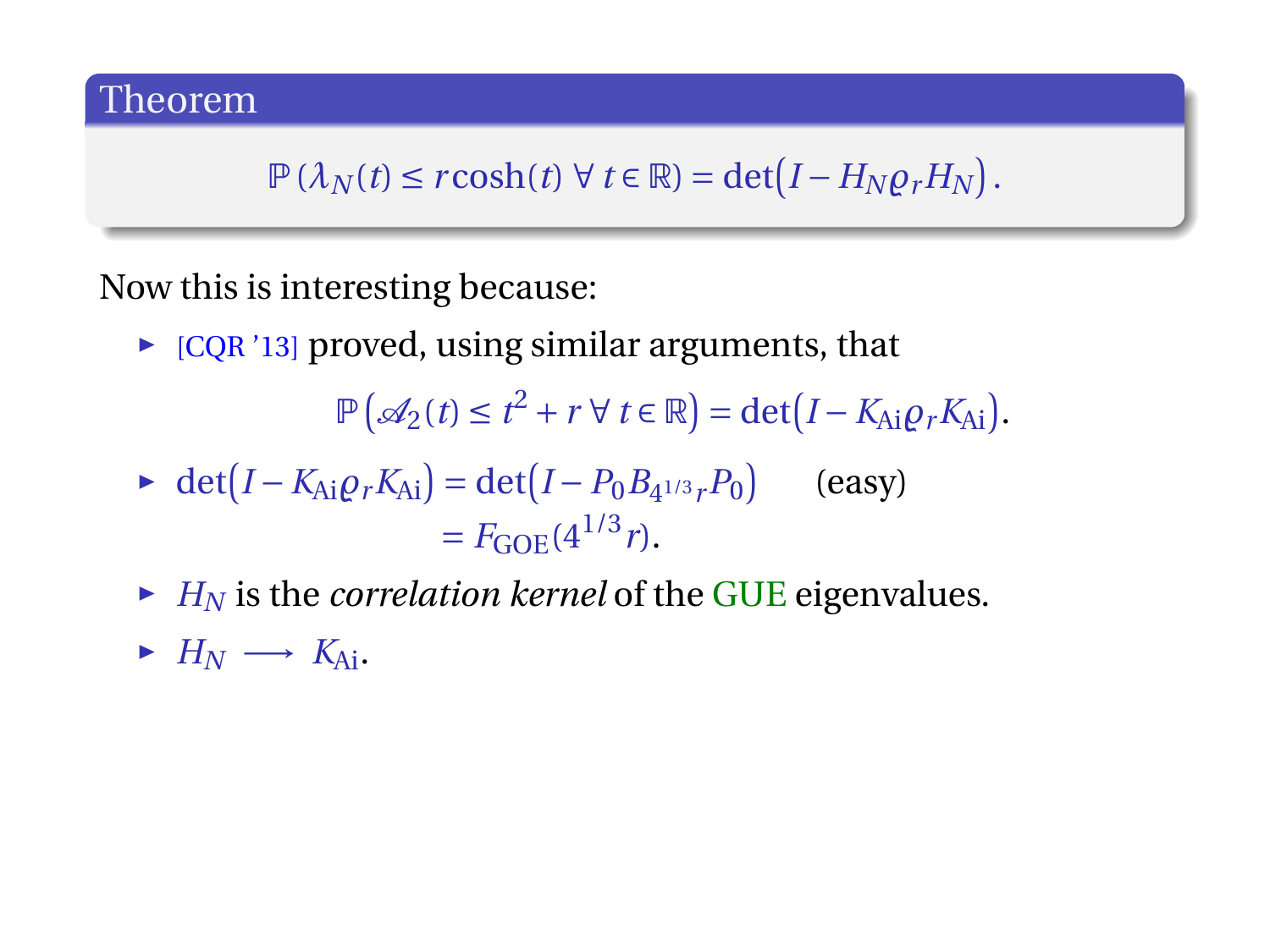$$
\mathbb{P}\left(\lambda_N(t) \leq r \cosh(t) \,\forall \, t \in \mathbb{R}\right) = \det\left(I - H_N \varrho_r H_N\right).
$$

Now this is interesting because:

 $\triangleright$  [CQR '13] proved, using similar arguments, that

 $\mathbb{P}\left(\mathcal{A}_2(t) \leq t^2 + r \,\forall \, t \in \mathbb{R}\right) = \det(I - K_{Ai}\varrho_r K_{Ai}).$ 

• 
$$
\det(I - K_{Ai}\rho_r K_{Ai}) = \det(I - P_0 B_{4^{1/3}r} P_0)
$$
 (easy)  
=  $F_{GOE}(4^{1/3}r)$ .

- $\blacktriangleright$  *H<sub>N</sub>* is the *correlation kernel* of the GUE eigenvalues.
- $\blacktriangleright$  *H<sub>N</sub>*  $\longrightarrow$  *K*<sub>Ai</sub>.

This already gives the GOE asymptotics for  $\mathcal{M}_N$ .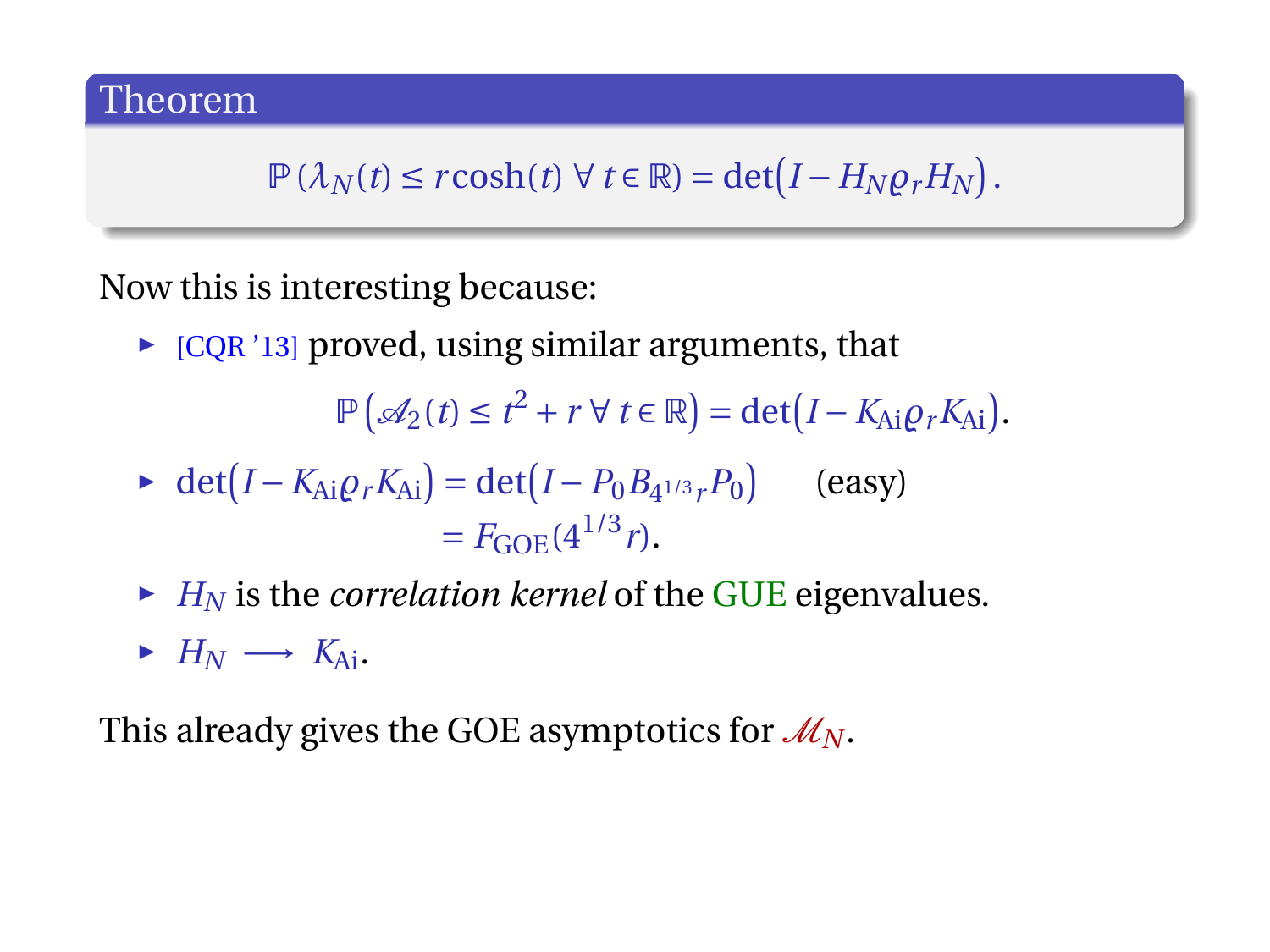$$
\mathbb{P}\left(\lambda_N(t) \leq r \cosh(t) \,\forall \, t \in \mathbb{R}\right) = \det\left(I - H_N \varrho_r H_N\right).
$$

Now this is interesting because:

 $\triangleright$  [CQR '13] proved, using similar arguments, that

 $\mathbb{P}\left(\mathcal{A}_2(t) \leq t^2 + r \,\forall \, t \in \mathbb{R}\right) = \det(I - K_{Ai}\varrho_r K_{Ai}).$ 

• 
$$
\det(I - K_{Ai}\rho_r K_{Ai}) = \det(I - P_0 B_{4^{1/3}r} P_0)
$$
 (easy)  
=  $F_{GOE}(4^{1/3}r)$ .

- $\blacktriangleright$  *H<sub>N</sub>* is the *correlation kernel* of the GUE eigenvalues.
- $\blacktriangleright$  *H<sub>N</sub>*  $\longrightarrow$  *K*<sub>Ai</sub>.

This already gives the GOE asymptotics for  $\mathcal{M}_N$ .

On the other hand, it is not clear *a priori* what  $det(I - H_N \rho_r H_N)$  is, nor what it has to do with LOE.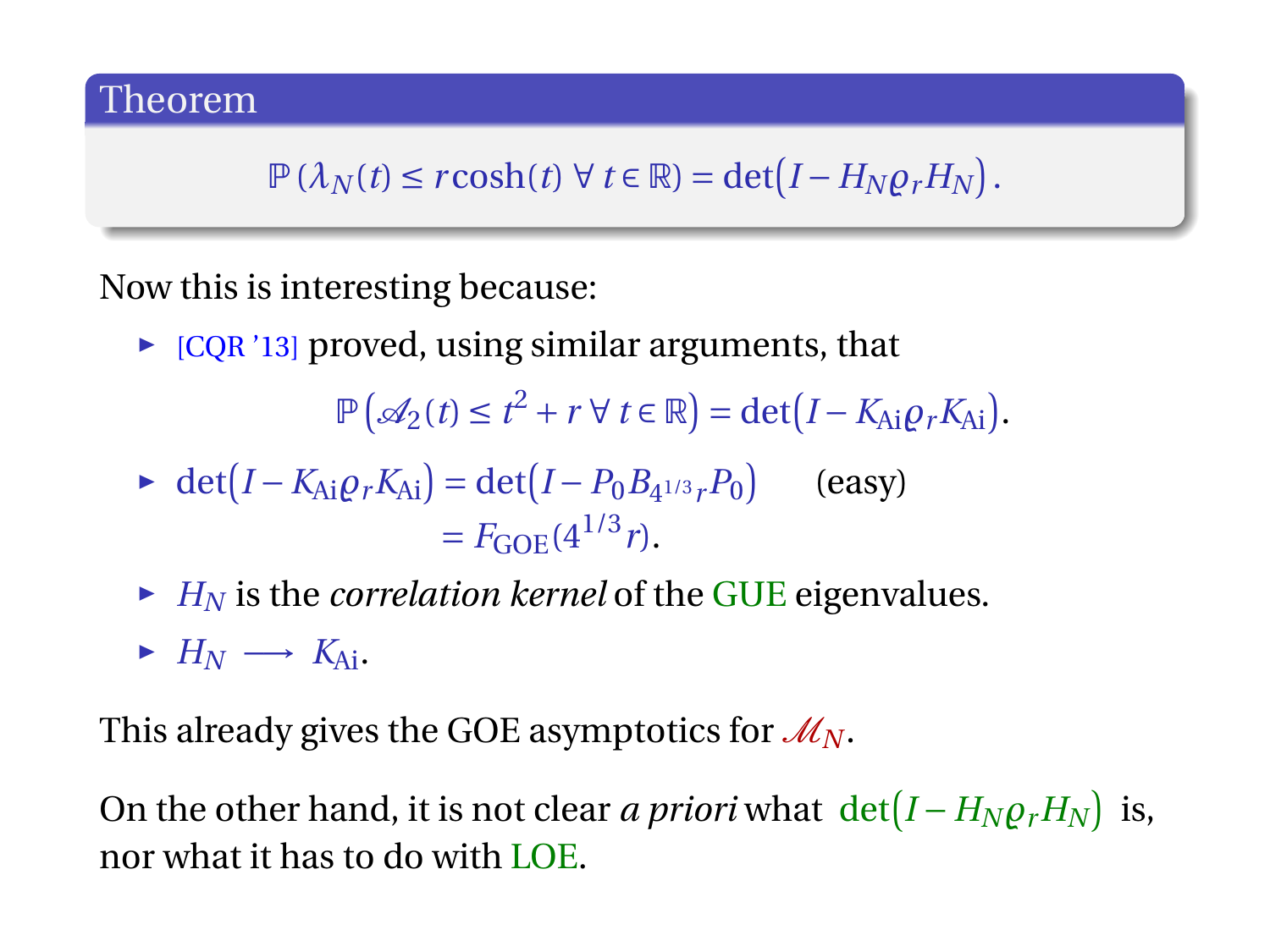## Connection with LOE

Correlation kernels for orthogonal ensembles in RMT are not as simple as in the unitary case. To get around this we use a fact from [Forrester-Rains '04].

Take two independent LOE matrices, put all the 2*N* eigenvalues together in increasing order, and let  $\bar{\lambda}(1) < \cdots < \bar{\lambda}(N)$  be the ones with *even labels*. Then the *superimposed ensemble*  $(\bar{\lambda}(i))_{i=1,\dots,N}$  has a simple correlation kernel:

$$
\widetilde{L}_N(x,y)=-\frac{\partial}{\partial x}\int_0^y du L_N(x,u)
$$

with

$$
L_N(x,y)=\sum_{n=0}^{N-1}\psi_n(x)\psi_n(y).
$$

Here the  $\psi_n$  are the Laguerre functions  $\psi_n(x) = e^{-x/2} q_n(x)$ with  $q_n$  the *n*-th normalized Laguerre polynomial. They satisfy

$$
\int_0^\infty dx \, \psi_n(x) \psi_m(x) = 1_{n=m}.
$$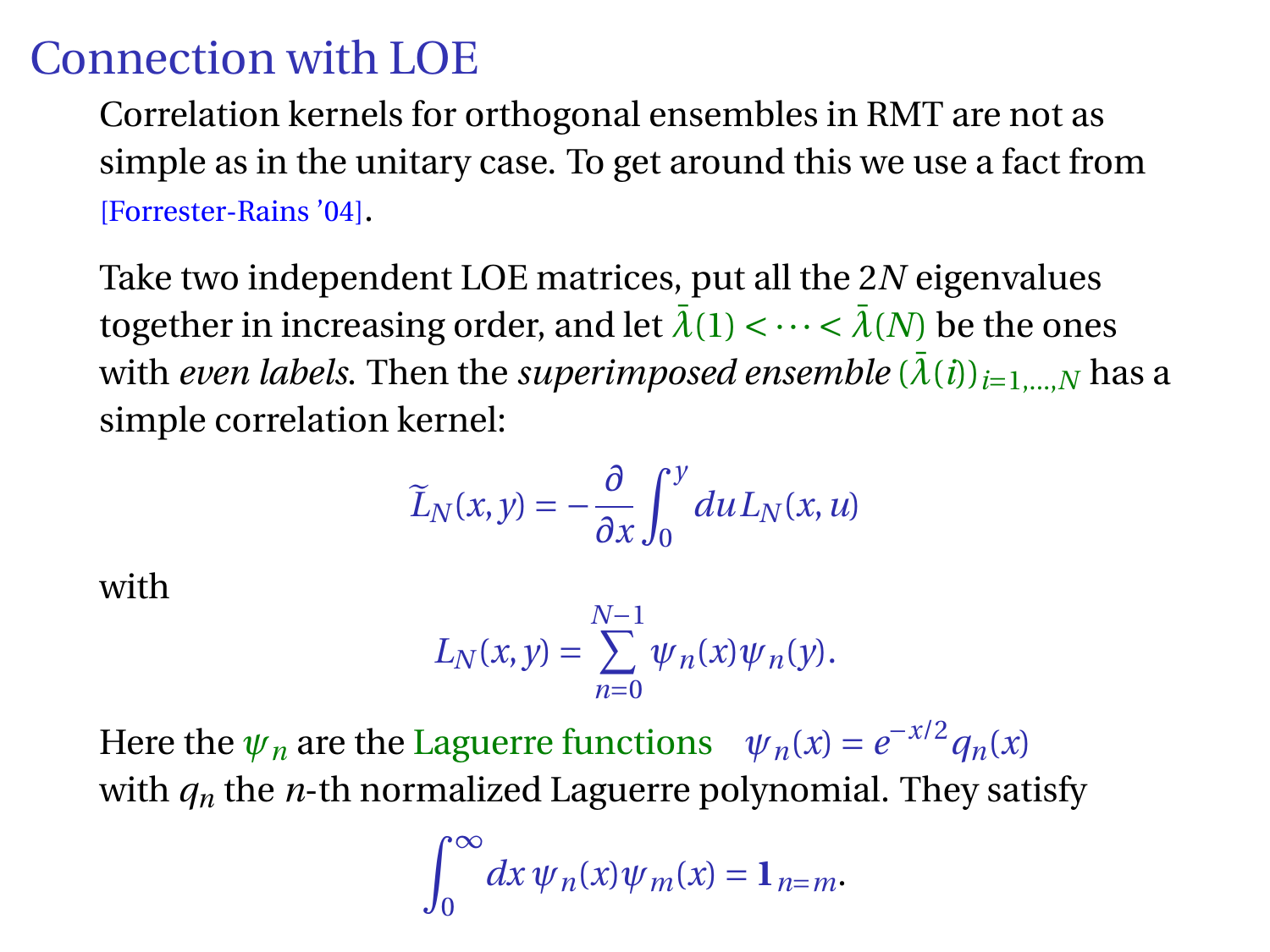$$
\mathbb{P}(\lambda_{\text{LOE}}(N) \le 2r^2)^2 = \mathbb{P}(\bar{\lambda}(N) \le 2r^2) = \det(I - P_{2r^2}\tilde{L}_N P_{2r^2}).
$$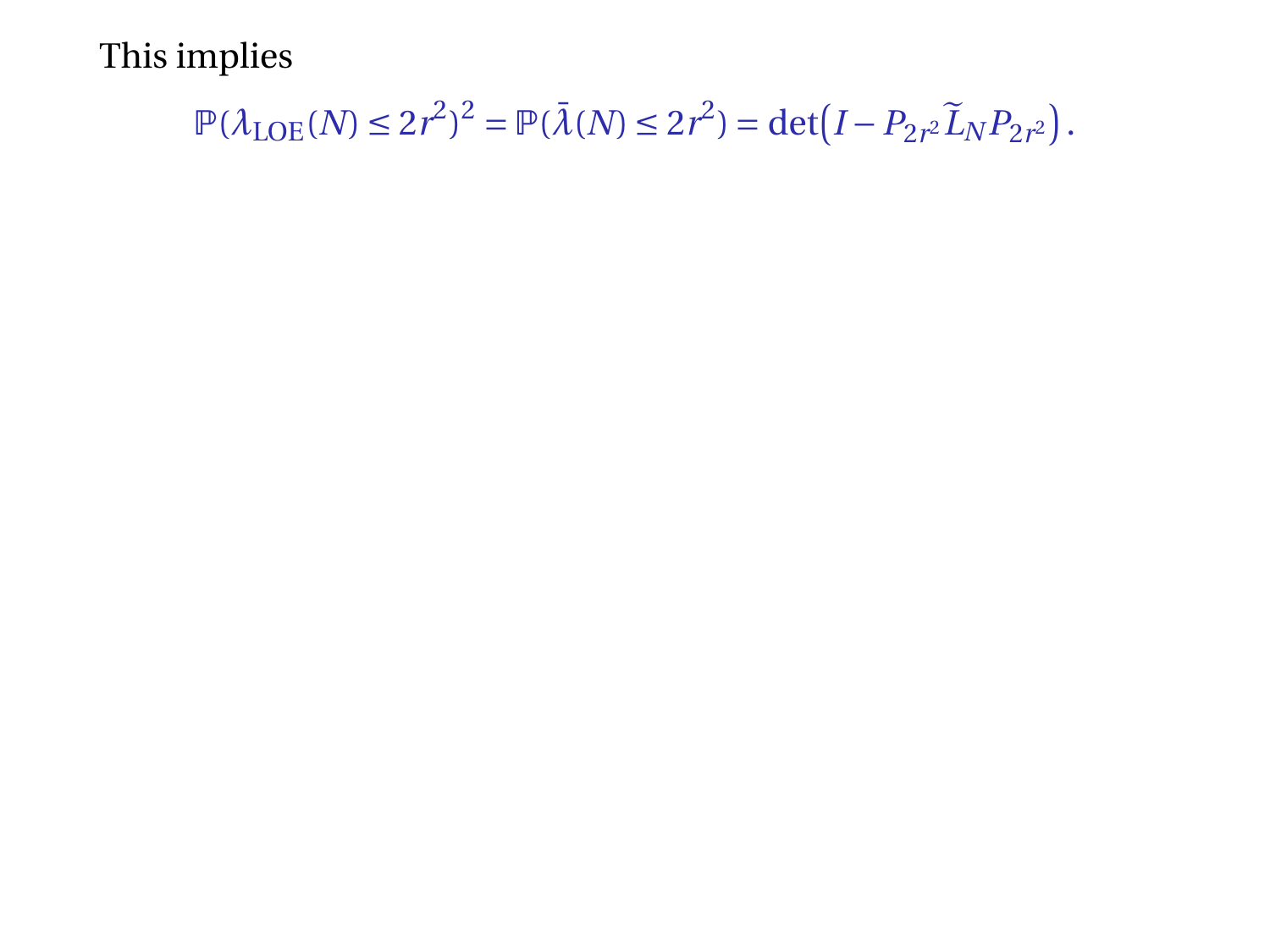$$
\mathbb{P}(\lambda_{\text{LOE}}(N) \le 2r^2)^2 = \mathbb{P}(\bar{\lambda}(N) \le 2r^2) = \det(I - P_{2r^2}\tilde{L}_N P_{2r^2}).
$$

But  $\widetilde{L}_N$  is a finite rank operator, and thus the Fredholm determinant can be written as a the determinant of a finite matrix.

we get

$$
\mathbb{P}(\lambda_{\text{LOE}}(N) \le 2r^2)^2 = \det[I - G + R_1 R_2^{\mathsf{T}}]
$$

#### with

$$
G_{ij} = \int_{2r^2}^{\infty} dx \, \psi_i(x) \psi_j(x), \quad (R_1)_i = \psi_i(2r^2) \quad \text{and} \quad (R_2)_i = \int_0^{2r^2} du \psi_i(u).
$$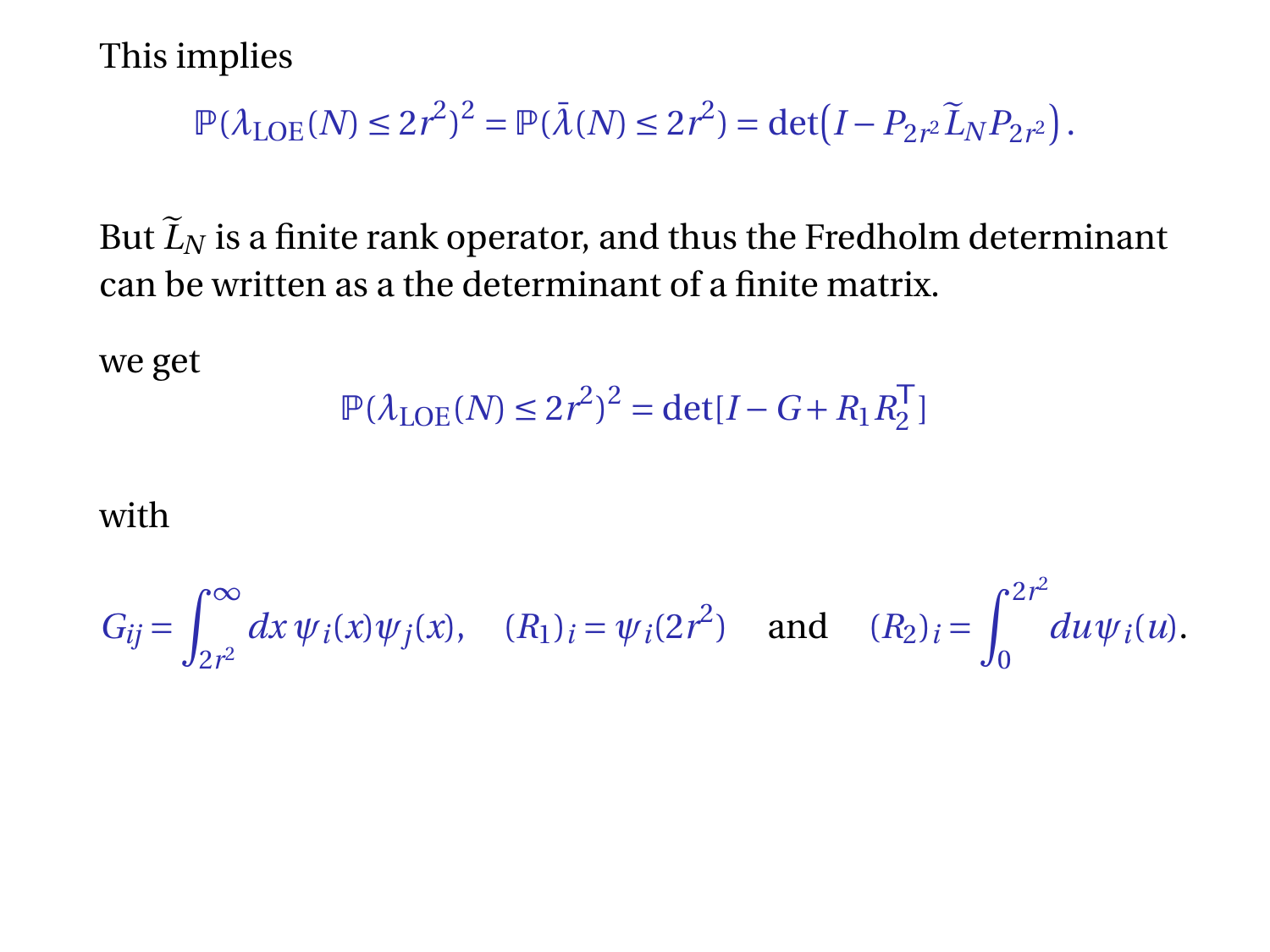$$
\mathbb{P}(\lambda_{\text{LOE}}(N) \le 2r^2)^2 = \mathbb{P}(\bar{\lambda}(N) \le 2r^2) = \det(I - P_{2r^2}\tilde{L}_N P_{2r^2}).
$$

But  $\widetilde{L}_N$  is a finite rank operator, and thus the Fredholm determinant can be written as a the determinant of a finite matrix.

we get

$$
\mathbb{P}(\lambda_{\text{LOE}}(N) \le 2r^2)^2 = \det[I - G + R_1 R_2^{\mathsf{T}}]
$$

#### with

$$
G_{ij} = \int_{2r^2}^{\infty} dx \, \psi_i(x) \psi_j(x), \quad (R_1)_i = \psi_i(2r^2) \quad \text{and} \quad (R_2)_i = \int_0^{2r^2} du \psi_i(u).
$$

Similarly,

$$
\det(I - H_N \rho_r H_N) = \det(I - M) \quad \text{with} \quad M_{ij} = \int_{\mathbb{R}} dx \varphi_i(x) \varphi_j(x).
$$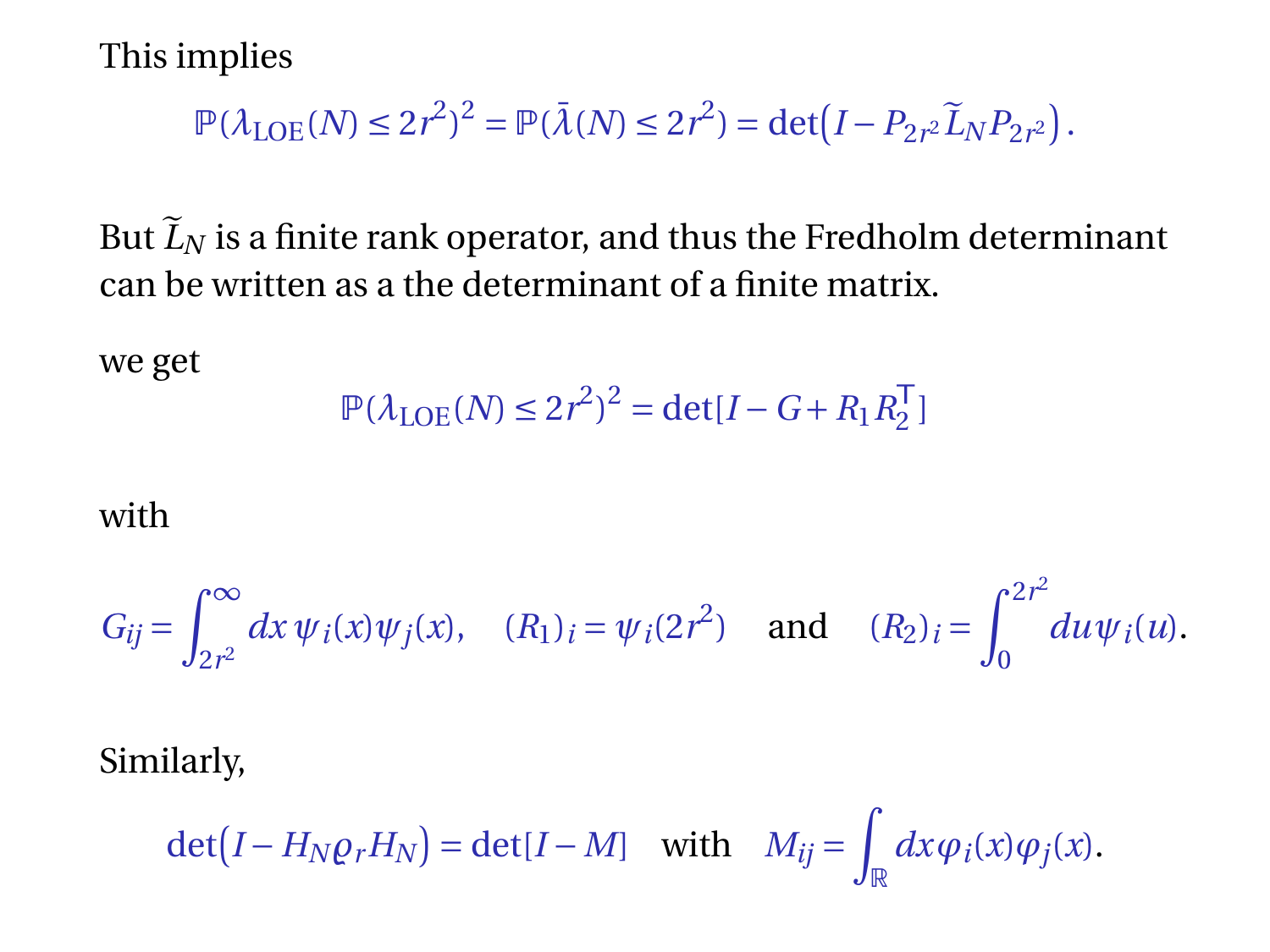$$
\mathbb{P}(\lambda_{\text{LOE}}(N) \le 2r^2)^2 = \mathbb{P}(\bar{\lambda}(N) \le 2r^2) = \det(I - P_{2r^2}\tilde{L}_N P_{2r^2}).
$$

But  $\widetilde{L}_N$  is a finite rank operator, and thus the Fredholm determinant can be written as a the determinant of a finite matrix.

we get

$$
\mathbb{P}(\lambda_{\text{LOE}}(N) \le 2r^2)^2 = \det[I - G + R_1 R_2^{\mathsf{T}}]
$$

#### with

$$
G_{ij} = \int_{2r^2}^{\infty} dx \, \psi_i(x) \psi_j(x), \quad (R_1)_i = \psi_i(2r^2) \quad \text{and} \quad (R_2)_i = \int_0^{2r^2} du \psi_i(u).
$$

Similarly,

$$
\det(I - H_N \rho_r H_N) = \det(I - M) \quad \text{with} \quad M_{ij} = \int_{\mathbb{R}} dx \varphi_i(x) \varphi_j(x).
$$

(A somewhat similar formula was obtained in [Rambeau-Schehr '10])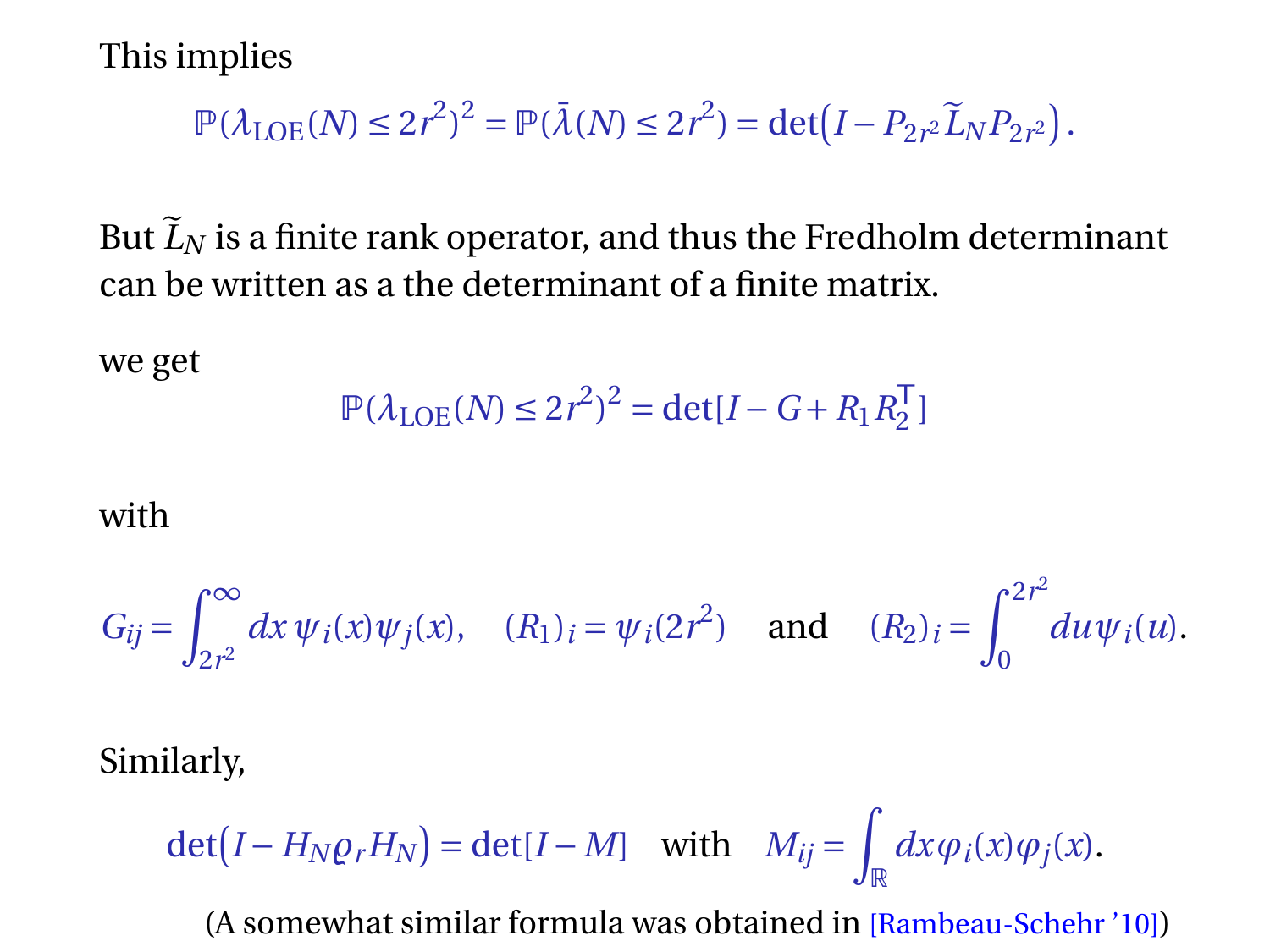So we need to show that

$$
\det[I - M]^2 = \det[I - G + R_1 R_2^T].
$$

The proof is relatively long. The key step is the following:

#### Lemma

Let 
$$
\widetilde{M}_{ij} = (-1)^N (\psi_{i+j-N}(2r^2) - \psi_{i+j-N+1}(2r^2))
$$
 for  $i, j \in \{0, ..., N-1\}$ .  
\nThen:  
\n(1) det[ $I - M$ ] = det[ $I - \widetilde{M}$ ].

- (2)  $({\widetilde{M}})^2 = G.$
- (3)  $\widetilde{M}^{-1}R_1$  *and*  $(I \widetilde{M})^{-1}R_2$  *are explicit and simple.*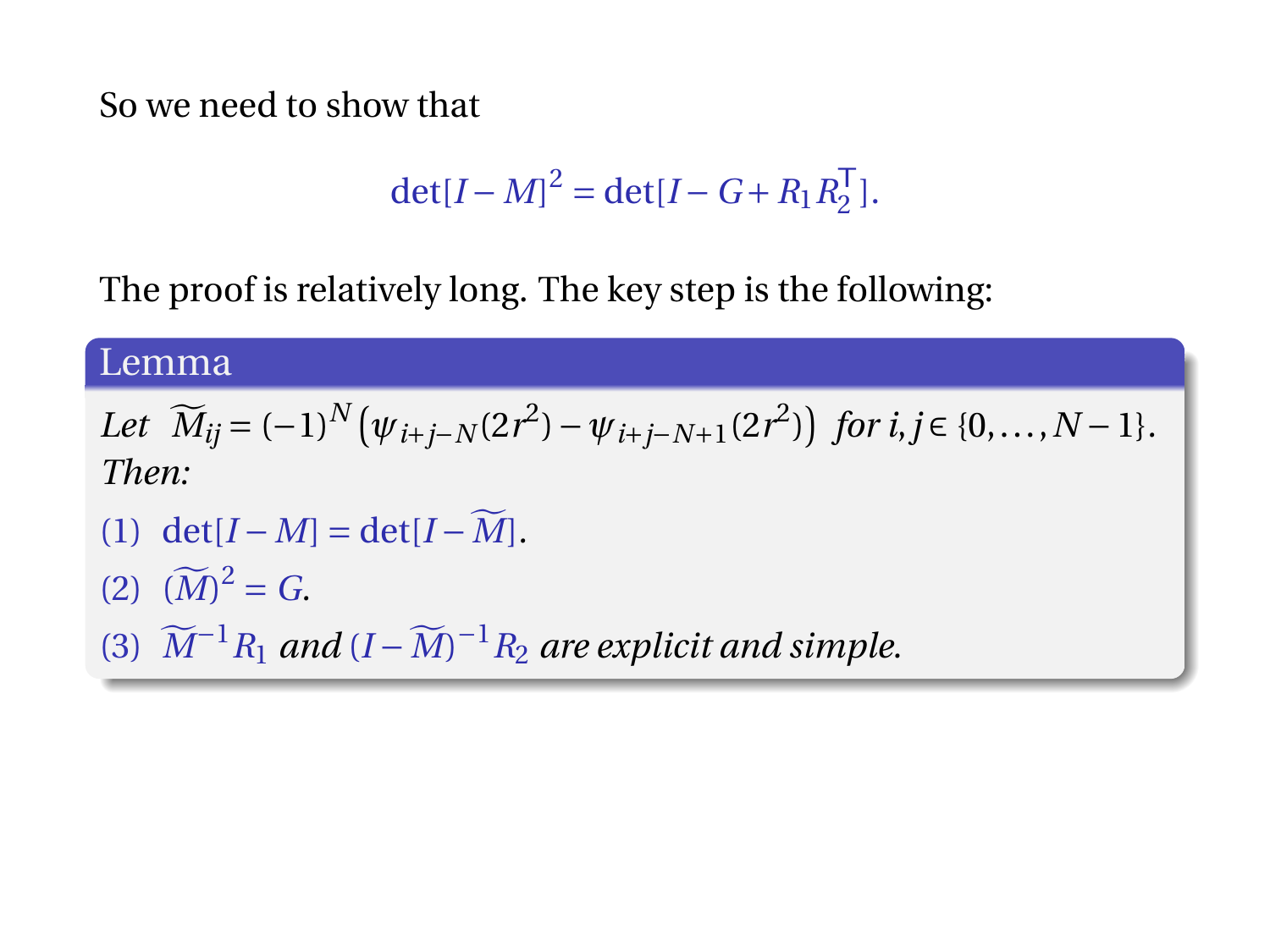So we need to show that

$$
\det[I - M]^2 = \det[I - G + R_1 R_2^{\mathsf{T}}].
$$

The proof is relatively long. The key step is the following:

#### Lemma

Let 
$$
\widetilde{M}_{ij} = (-1)^N (\psi_{i+j-N}(2r^2) - \psi_{i+j-N+1}(2r^2))
$$
 for  $i, j \in \{0, ..., N-1\}$ .  
\nThen:  
\n(1) det[ $I - M$ ] = det[ $I - \widetilde{M}$ ].  
\n(2)  $(\widetilde{M})^2 = G$ .  
\n(3)  $\widetilde{M}^{-1}R_1$  and  $(I - \widetilde{M})^{-1}R_2$  are explicit and simple.

The proof uses generating functions and contour integral formulas for Hermite and Laguerre polynomials and several ad-hoc combinatorial identities involving them.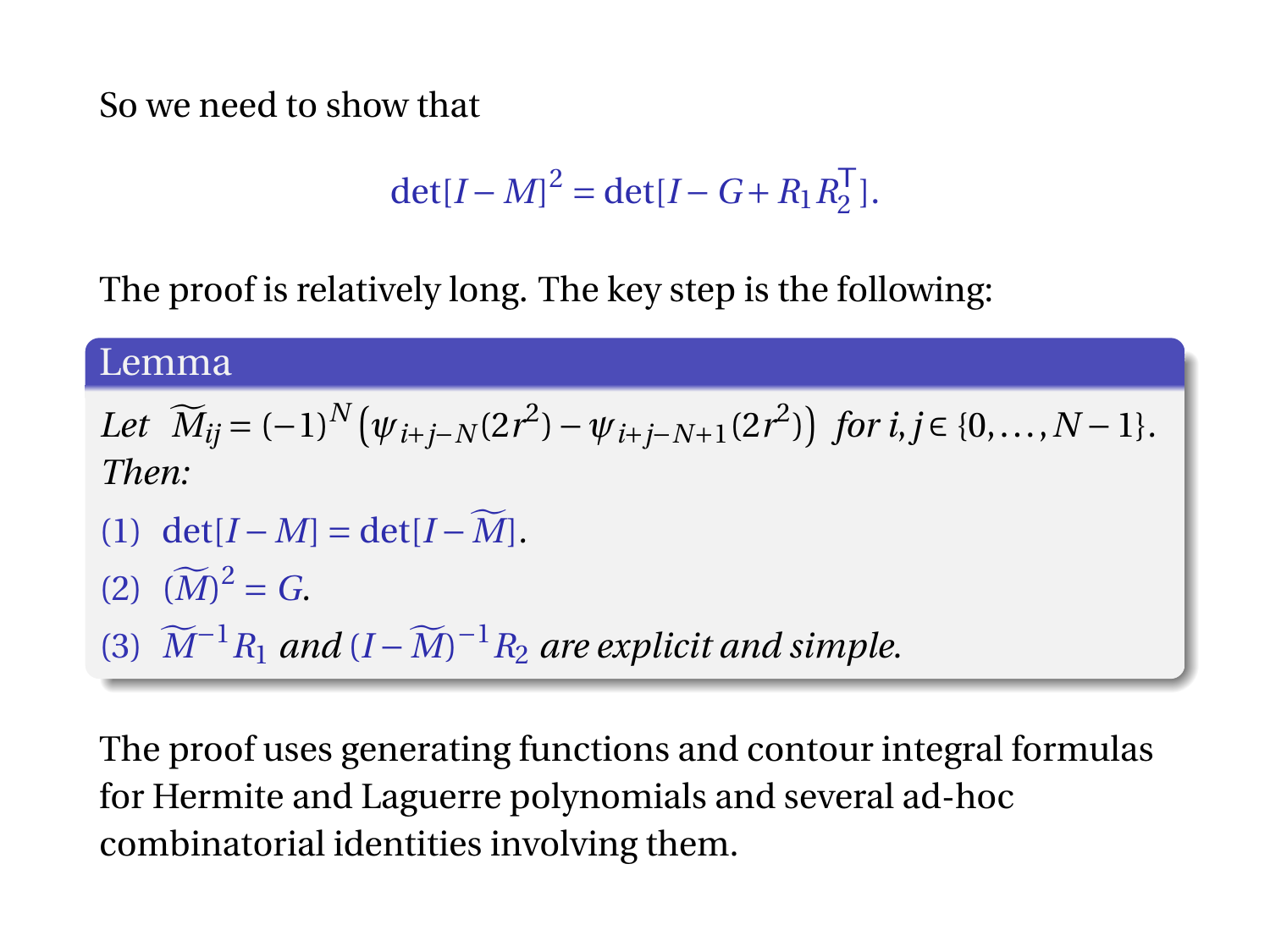# Formulas for Brownian bridges on the half-line

We can also consider non-intersecting Brownian bridges on a half-line, with either absorbing or reflecting boundary conditions (corresponding to Brownian excursions and reflected Brownian motions).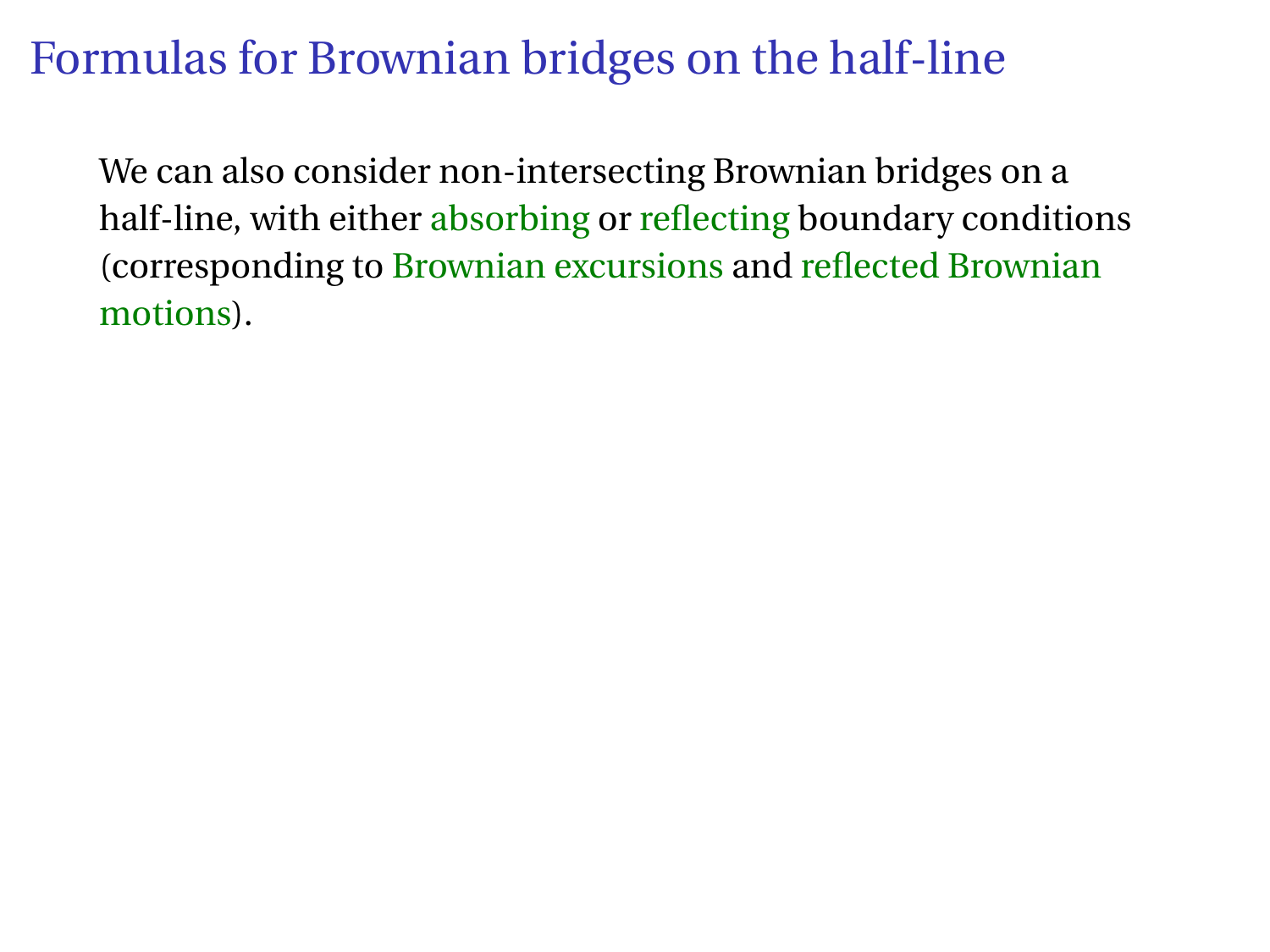# Formulas for Brownian bridges on the half-line

We can also consider non-intersecting Brownian bridges on a half-line, with either absorbing or reflecting boundary conditions (corresponding to Brownian excursions and reflected Brownian motions).

The story is analogous, with the following modifications:

 $\blacktriangleright$  The Hermite kernels get replaced by

$$
K_{\text{Herm},N}^{\text{odd}}(x, y) = \sum_{n=0}^{N-1} \varphi_{2n+1}(x) \varphi_{2n+1}(y) \qquad \text{in the abs. case}
$$
  

$$
K_{\text{Herm},N}^{\text{even}}(x, y) = \sum_{n=0}^{N-1} \varphi_{2n}(x) \varphi_{2n}(y) \qquad \text{in the refl. case}
$$

- $\triangleright$  The boundary value PDE is solved in [0,∞), with an additional Dirichlet boundary condition in the abs. case.
- $\blacktriangleright$  Feynman-Kac gives formulas in terms of reflected Brownian motion.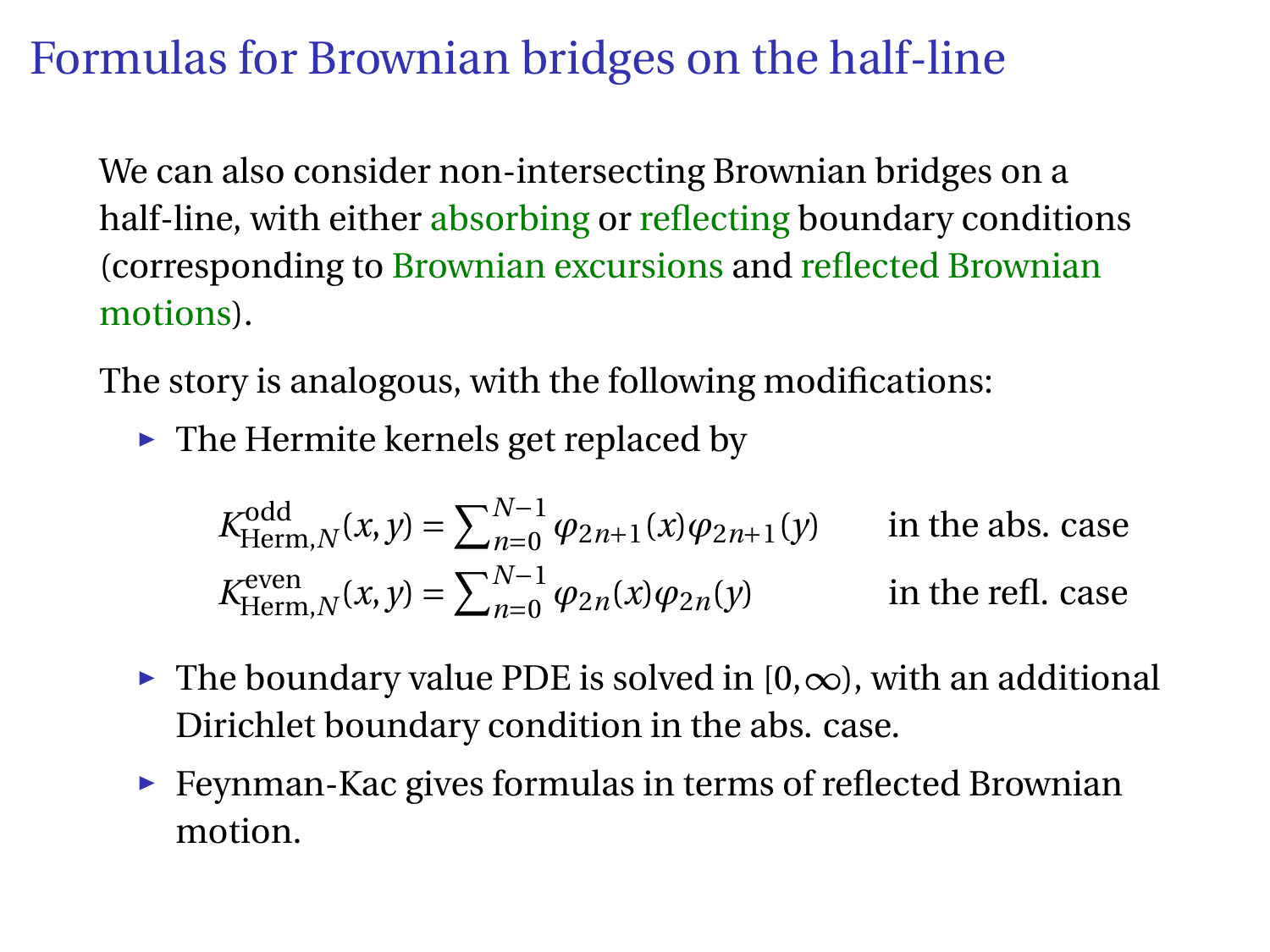Let

$$
\rho_r^{\text{be}} f(x) = 2 \sum_{k=1}^{\infty} f(2kr - x) \qquad \text{and} \qquad \rho_r^{\text{rbb}} f(x) = 2 \sum_{k=1}^{\infty} (-1)^{k+1} f(2kr - x).
$$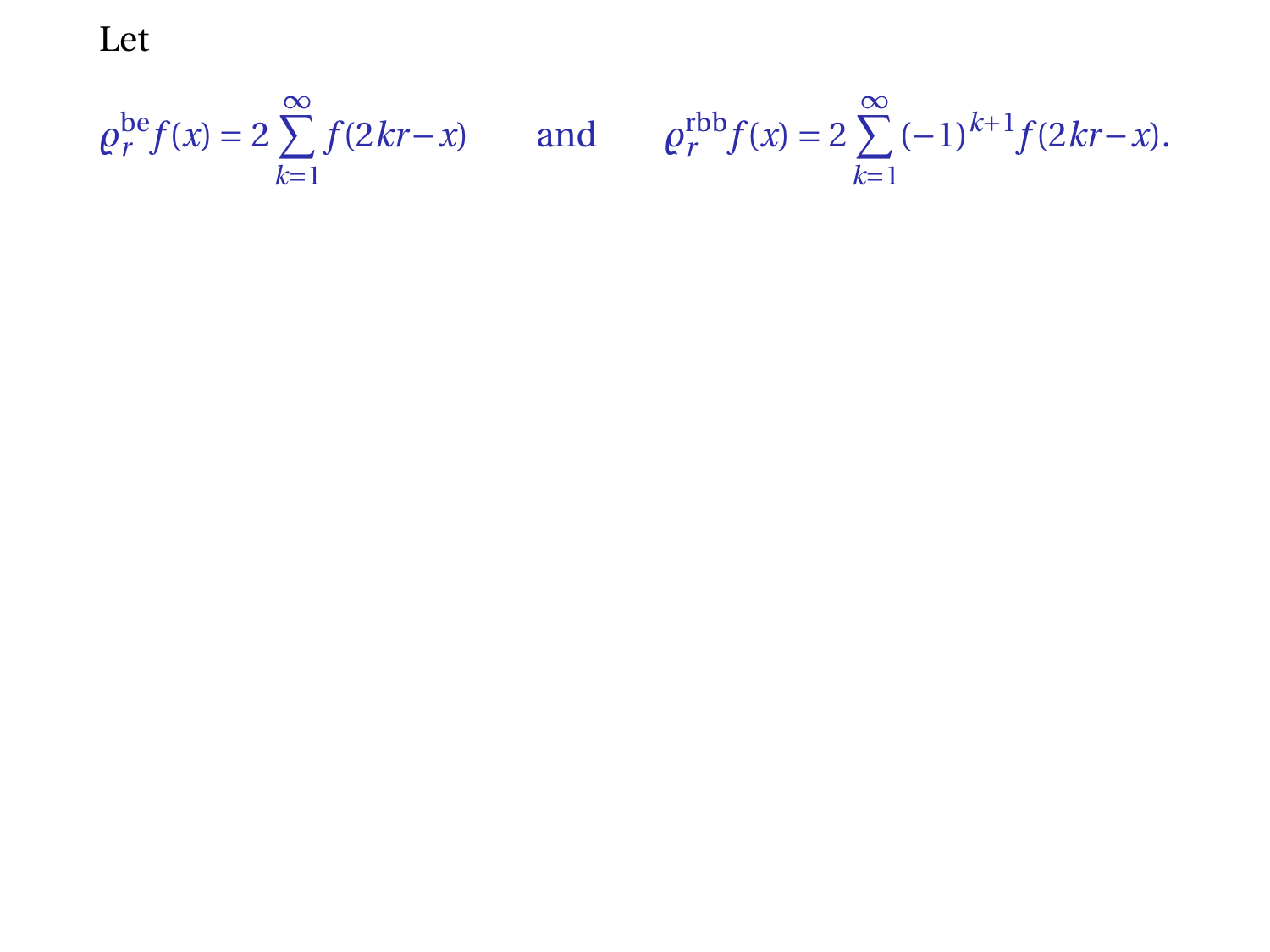Let

$$
\rho_r^{\text{be}} f(x) = 2 \sum_{k=1}^{\infty} f(2kr - x) \qquad \text{and} \qquad \rho_r^{\text{rbb}} f(x) = 2 \sum_{k=1}^{\infty} (-1)^{k+1} f(2kr - x).
$$

### Theorem

$$
\mathbb{P}\left(\max_{t\in[0,1]}\sqrt{2}B_N^{\text{be}}(t)\leq r\right)=\det\left(\mathsf{I}-K^{\text{odd}}_{\text{Herm},N} \varrho_r^{\text{be}}K^{\text{odd}}_{\text{Herm},N}\right)_{L^2(\mathbb{R})}
$$
  
and  

$$
\mathbb{P}\left(\max_{t\in[0,1]}\sqrt{2}B_N^{\text{rbb}}(t)\leq r\right)=\det\left(\mathsf{I}-K^{\text{even}}_{\text{Herm},N} \varrho_r^{\text{rbb}}K^{\text{even}}_{\text{Herm},N}\right)_{L^2(\mathbb{R})}.
$$